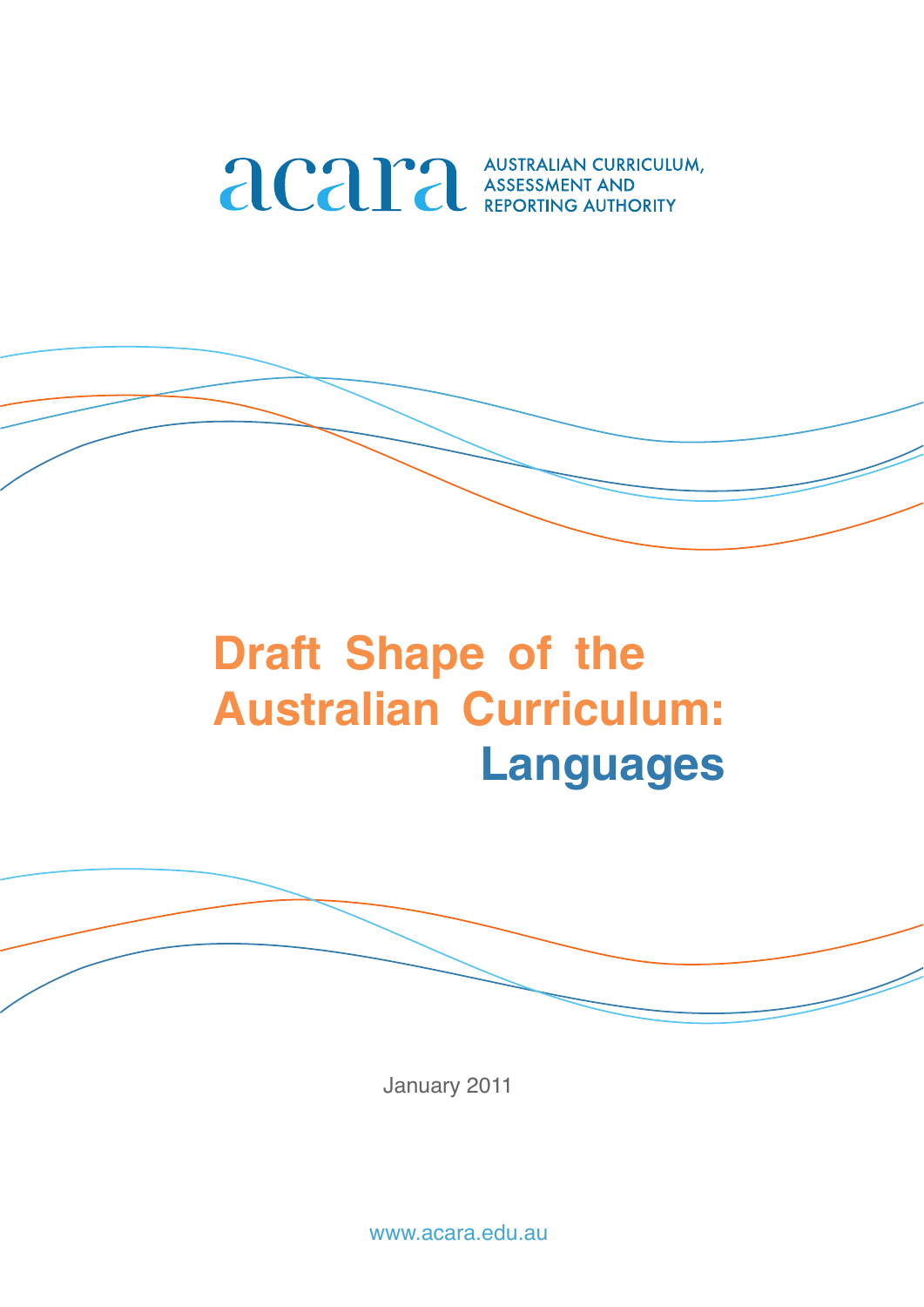### **© Australian Curriculum, Assessment and Reporting Authority 2011**

This work is copyright. You may download, display, print and reproduce this material in unaltered form only (retaining this notice) for your personal, non-commercial use or use within your organisation.

All other rights are reserved. Requests and inquiries concerning reproduction and rights should be addressed to:

ACARA Copyright Administration, ACARA Level 10, 255 Pitt Street Sydney NSW 2000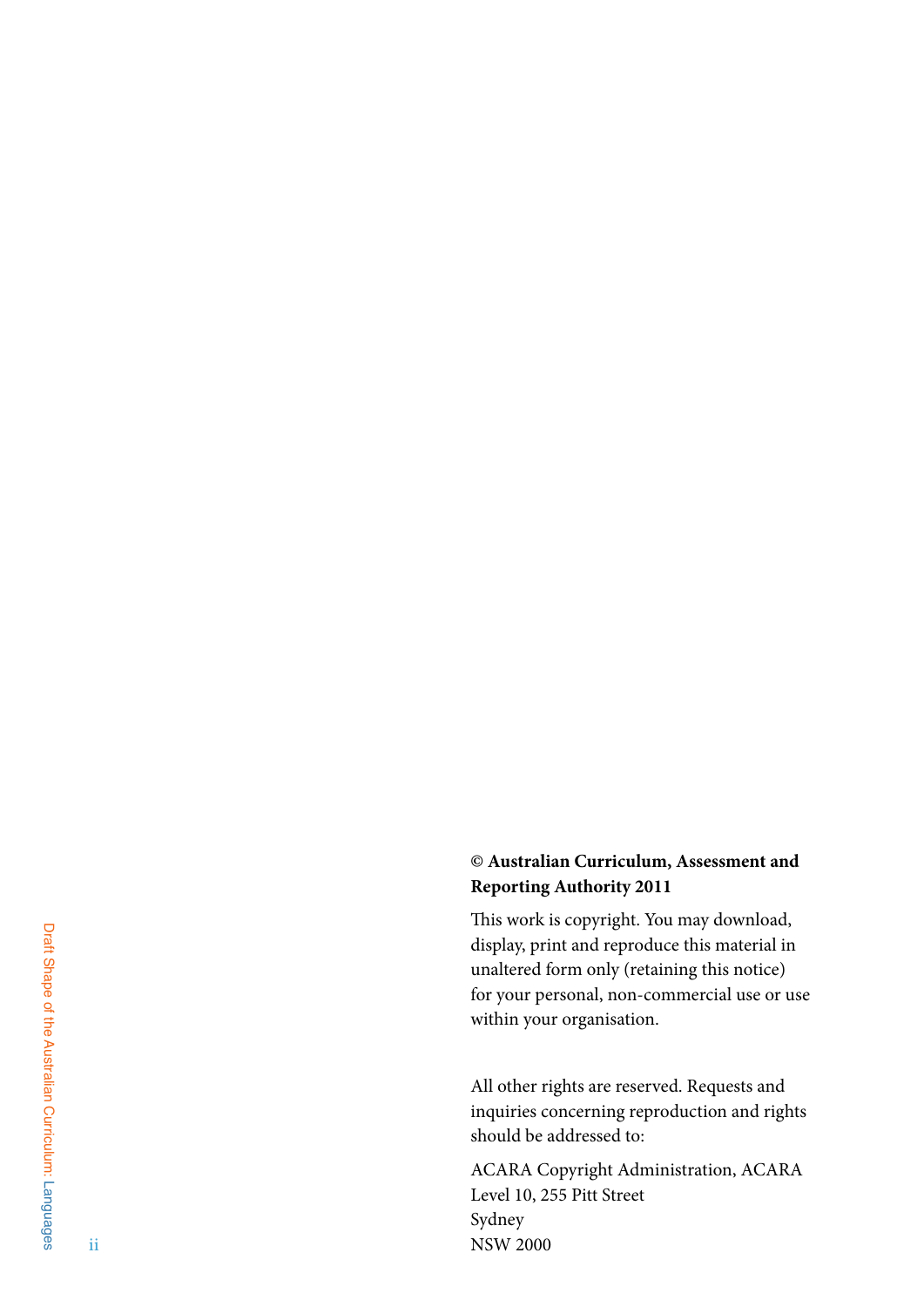## Draft Shape of the Australian Curriculum: Languages

ACARA works collaboratively with a wide range of stakeholders including teachers, principals, academics, government, state and territory education authorities, professional education associations, business/industry, community groups and the broader public to develop curriculum.

The ACARA curriculum development process involves four stages:

- • curriculum shaping
- curriculum writing
- implementation
- curriculum evaluation and review.

The curriculum shaping stage involves the development of the *Shape of the Australian Curriculum: Languages* paper. This draft shape paper is subject to consultation from 31 January 2011 to 7 April 2011. Feedback collected during the consultation period will inform the revision of the draft shape paper before it is published as the *Shape of the Australian Curriculum: Languages*.

This shape paper is intended to provide a broad conceptualisation of the languages learning area that will guide the writing of language-specific curriculum and the writing of the Framework for Australian Languages.

For more information about the consultation process go to www.acara.edu.au

### Preamble

The Melbourne Declaration on Educational Goals for all Young Australians recognises languages learning as an integral part of the educational experience of all Australian students.

Success in developing students' bilingual capability through languages learning in schools depends on: policy settings; curriculum; and program conditions.

The Melbourne Declaration provides the policy framework for languages learning, ACARA takes responsibility for curriculum design. In developing the Australian Curriculum: Languages assumptions will necessarily be made about time allocation.

School authorities need to consider their responsibility in relation to program conditions (i.e. number of hours, regularity and continuity) to ensure quality and sustained languages program provision.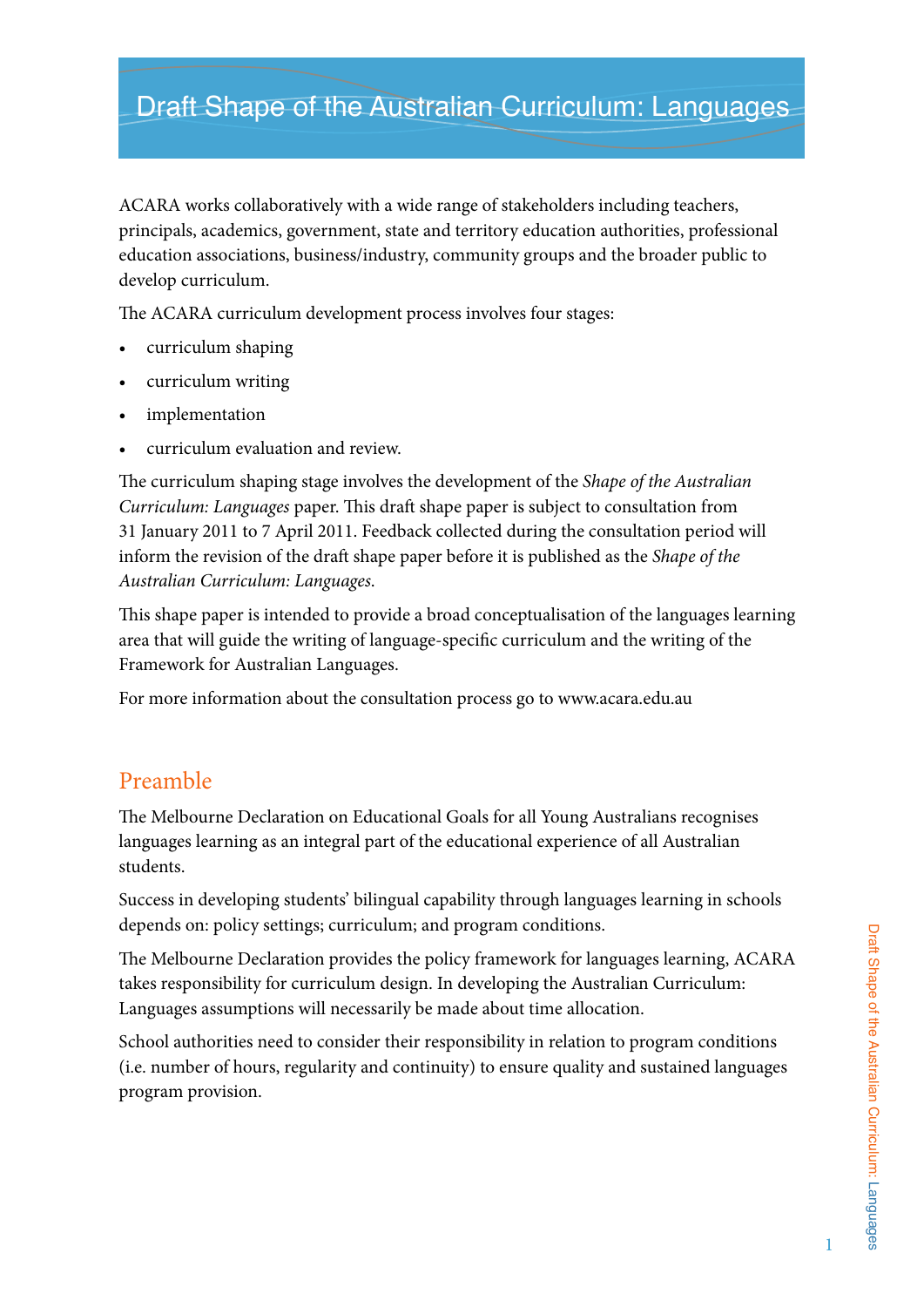# **Contents**

| The nature of knowledge, skills and understanding in learning languages  26 |  |
|-----------------------------------------------------------------------------|--|
|                                                                             |  |
|                                                                             |  |
| Key considerations for developing the Australian Curriculum: Languages  30  |  |
|                                                                             |  |
|                                                                             |  |
|                                                                             |  |
|                                                                             |  |
|                                                                             |  |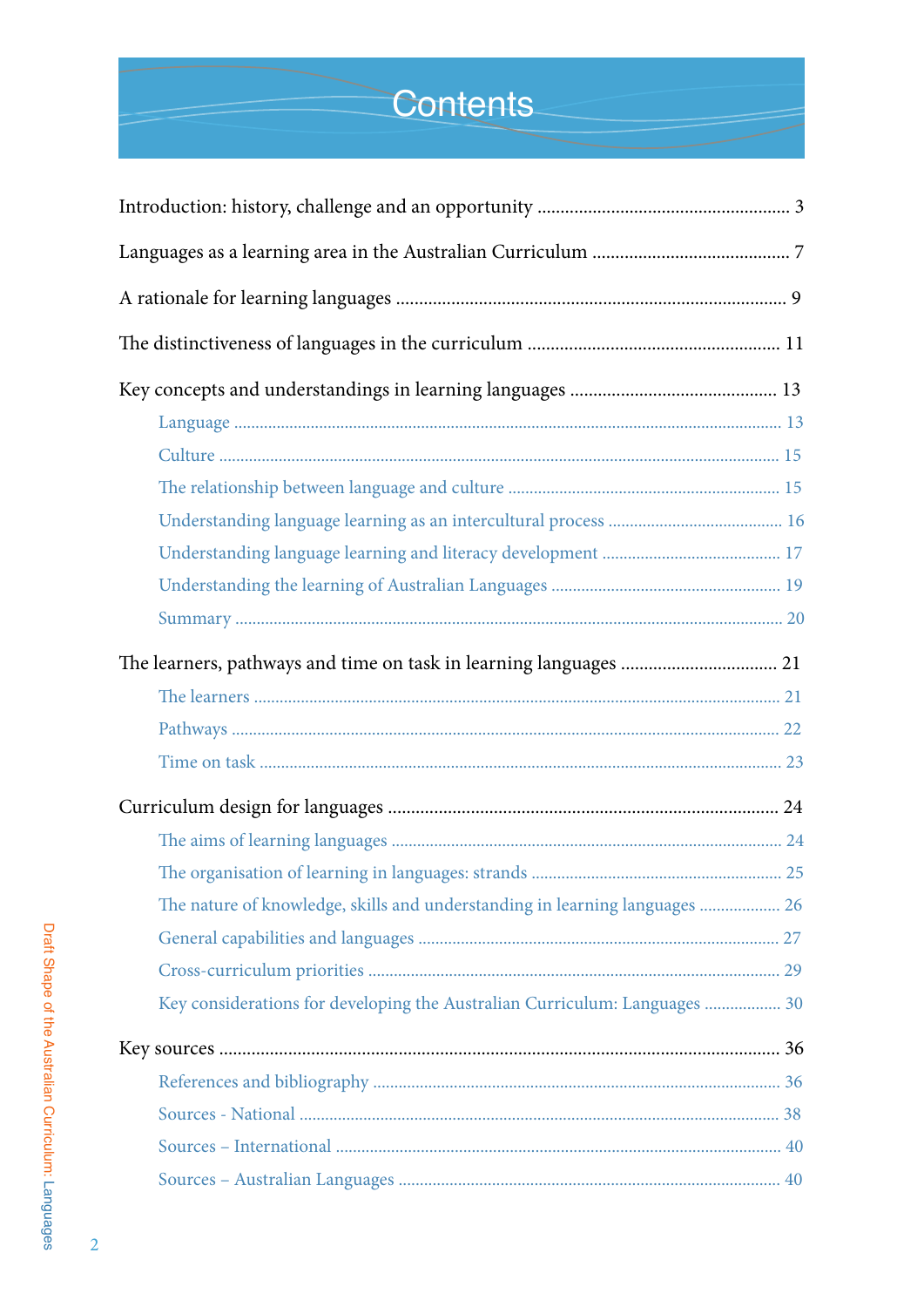1. The development of the Australian Curriculum: Languages provides an opportunity to ensure that all students benefit from learning languages. Australia has an established history of national collaboration in languages education. This curriculum development involves a network of contributors including teachers, parents, Aboriginal and Torres Strait Islander and other language communities, jurisdictions, language professional associations, language teacher educators, linguists and researchers. Their expertise and experience is essential to meet the challenge of productive innovation that will strengthen curriculum design, teaching, learning and assessment in languages education.

2. The development of the Australian Curriculum: Languages necessarily builds on past experience – on the history of languages policy and developments in languages-in-education in this country. This history has included many voices and perspectives and some particular challenges. In a recent review of languages and Australian schooling, Lo Bianco (2009, p.25) comments on the diversity of interests that have shaped debates about languages policy and languages education. Language professionals have argued for enhanced learning of second languages and investment in research and public services around languages. Immigrant groups have sought support for the intergenerational maintenance of home languages as well as English as a Second Language (ESL) provision. Aboriginal and Torres Strait Islander groups have advocated for language recognition; survival; the rights of land claims based on language continuity; the documentation of languages; various language revival initiatives for languages at risk of extinction, and the value of bilingual programs. Diplomatic, business and trade circles have recognised the importance of a capability in languages in the interests of economics, diplomacy, trade, cultural exchange and national security.

3. The active engagement by these different groups reflects the broad range of interests in languages held by the Australian community and also the range of meanings that learning languages holds for particular individuals and groups. Languages education policy and languages planning have had to respond to these different interests and meanings. Meshed with these different interests and meanings are the particular interests of those who make policy for education in general. The principle of access to languages education for all students in Australian schools has been established in all three Declarations of the National Goals for School Education. Languages are included as one of the key learning areas in the Australian Curriculum, a core component of the educational experience of all Australian students.

4. Perspectives on the place languages should occupy in the curriculum vary. For some, the value of learning another language is self-evident. For others, languages have never been part of their personal or social experience and they may not see their relevance. There has thus been extensive debate about provision for learning languages. Key themes include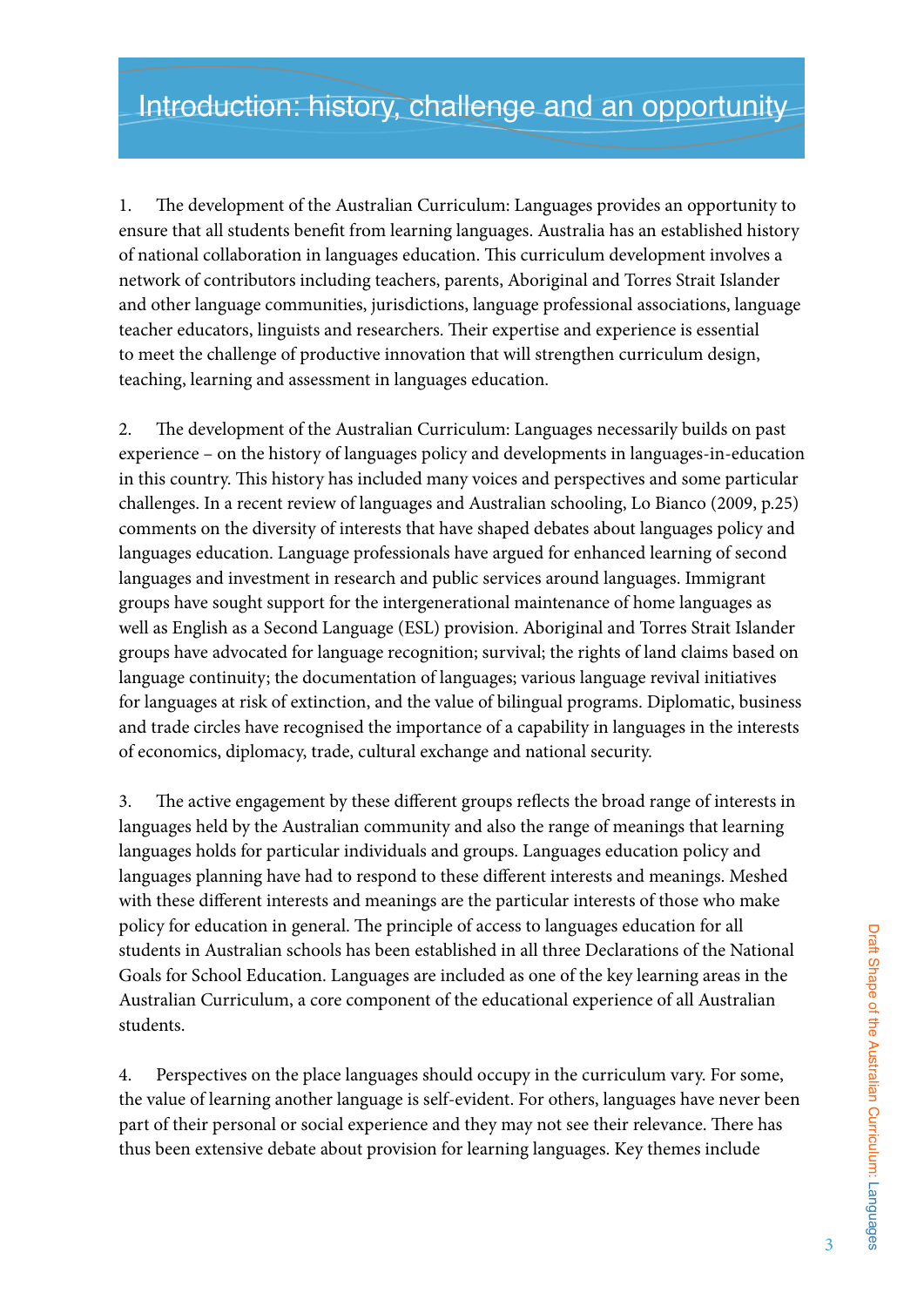which languages should be taught; language ownership; whether to limit or sustain the diversity of languages taught in schools; how to recognise the language learning experience of different groups of students such as first language, second language and so-called 'heritage' language learners; how to provide continuous, equitable, appropriately sequenced and educationally challenging pathways through the curriculum so students make worthwhile gains in language learning; how to manage transition and articulation between different phases of schooling; the rationale for learning languages in school; how to manage resource constraints and ensure provision of qualified teachers of languages as well as quality teaching and learning materials; how to provide appropriate time allocations for language learning at both primary and secondary levels within a "crowded curriculum"; how to work with universities to ensure appropriate transition in language learning, to support initial and ongoing teacher education, to collaborate on research and to promote and reward language learning; how to work productively with complementary providers; how to maximise the role of technology in enhancing provision, and how to encourage more students to study languages at senior secondary levels in order to increase Australia's overall languages capability.

5. These ongoing discussions have been captured repeatedly in state and national review and research reports (for example de Kretser and Spence-Brown, 2010; Kohler and Mahnken, 2010; Lo Bianco, 2009; Liddicoat, et al. 2007; Orton, 2009; Seong-Chul Shin, 2010) and in a range of state and national initiatives. In recent years a substantial amount of research and development has been undertaken, primarily under the auspices of *The National Statement for Languages Education in Australian Schools: National Plan for Languages Education in Australian Schools* 2005-2008 (MCEETYA 2005) and with the implementation of the National Asian Languages and Studies in Schools Program (NALSSP). Yet in spite of this ongoing policy discussion and research and development work, provision of languages in schools in Australia and uptake by students remain fragile at all phases of schooling. For example, only 14.5 per cent of Year 12 students study a language. Initiatives to strengthen provision and participation have been generally unsuccessful. Experience to date shows that for languages programs to work well, certain conditions are necessary:

- recognition of the value of languages by the school and the wider community
- appropriately qualified teachers, supported by ongoing professional learning
- adequate curriculum and assessment guidance and support
- adequate resources
- appropriate time allocation: language learning requires significant time, regularity and continuity.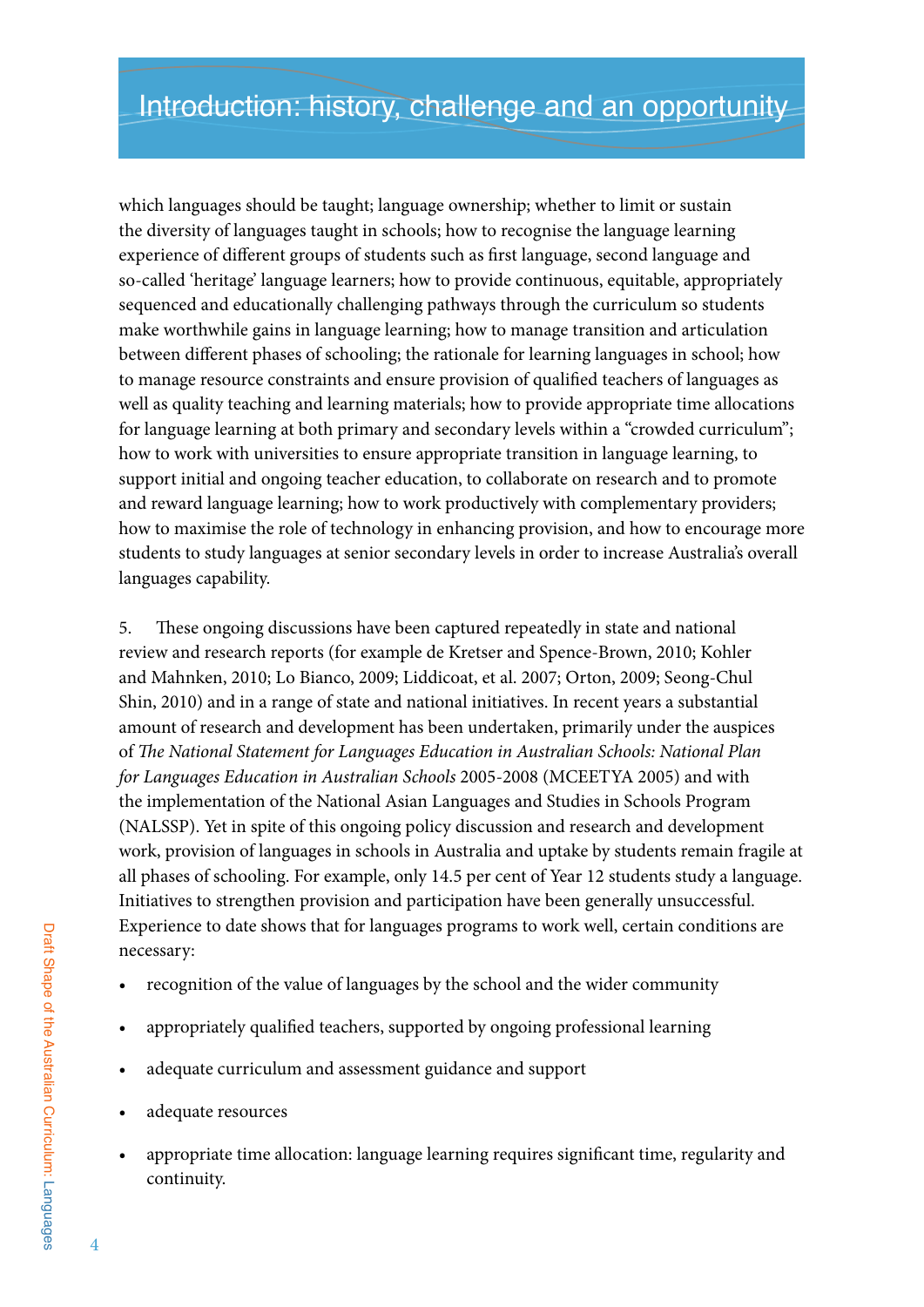6. To shape the conditions for the sustainable provision of languages, the Australian Curriculum: Languages must describe the nature and scope of quality learning and establish expectations in relation to student achievement. It will guide the development of programs that are coherent, challenging, rewarding and broadly educational, and enrich the communicative repertoire of individual students and the nation. There is agreement by all interested groups that the Australian Curriculum: Languages must provide the guidance necessary to improve the language learning experience of all students. At the same time, school authorities and schools will need to provide the conditions that ensure learning can occur.

7. This draft *Shape of the Australian Curriculum: Languages* paper provides direction for the curriculum development for all languages, including Australian Languages<sup>1</sup>, world languages, as well as classical languages and Australian sign language (Auslan). At the same time, it recognises that students learn different languages. Each language has its own distinctive structures, systems, conventions for use; its own related culture(s); its own place in both the Australian and international communities, and its own history in Australian education. The Australian Curriculum: Languages will include the development of languagespecific curricula and a Framework for Australian Languages. These will be developed in ways that recognise both the commonalities across languages (through common terms, key concepts, ways of elaborating curriculum content, ways of describing achievement standards) and the distinctiveness of particular languages (designated through languagespecific curriculum content and achievement standards).

8. This paper presents a rationale for learning languages and describes key concepts and understandings which inform languages education. It describes learners of languages, the pathways for learning, and a structure for organising curriculum content and achievement standards. It includes a description of general capabilities and cross-curriculum priorities and a set of key considerations for developing the Australian Curriculum: Languages.

9. The Australian Curriculum: Languages is being developed on the assumption that all students will learn languages across primary and secondary schooling, and that the curriculum will provide for continued learning in different pathways through to the senior secondary years. This draft *Shape of the Australian Curriculum: Languages* paper proposes a flexible structure for organising the curriculum, based on the relationship between indicative hours of study, content and achievement standards, and as such recognises different forms of provision across Foundation to Year 12. It allows for flexible provision in the primary years, whereby systems and schools determine how best to organise the indicative hours of study into programs that maximise learning through the curriculum across Foundation to Year 6 and to allow for continuity in learning at secondary level.

<sup>1</sup> Australian languages' is the term used to designate the languages of Aboriginal and Torres Strait Islander peoples.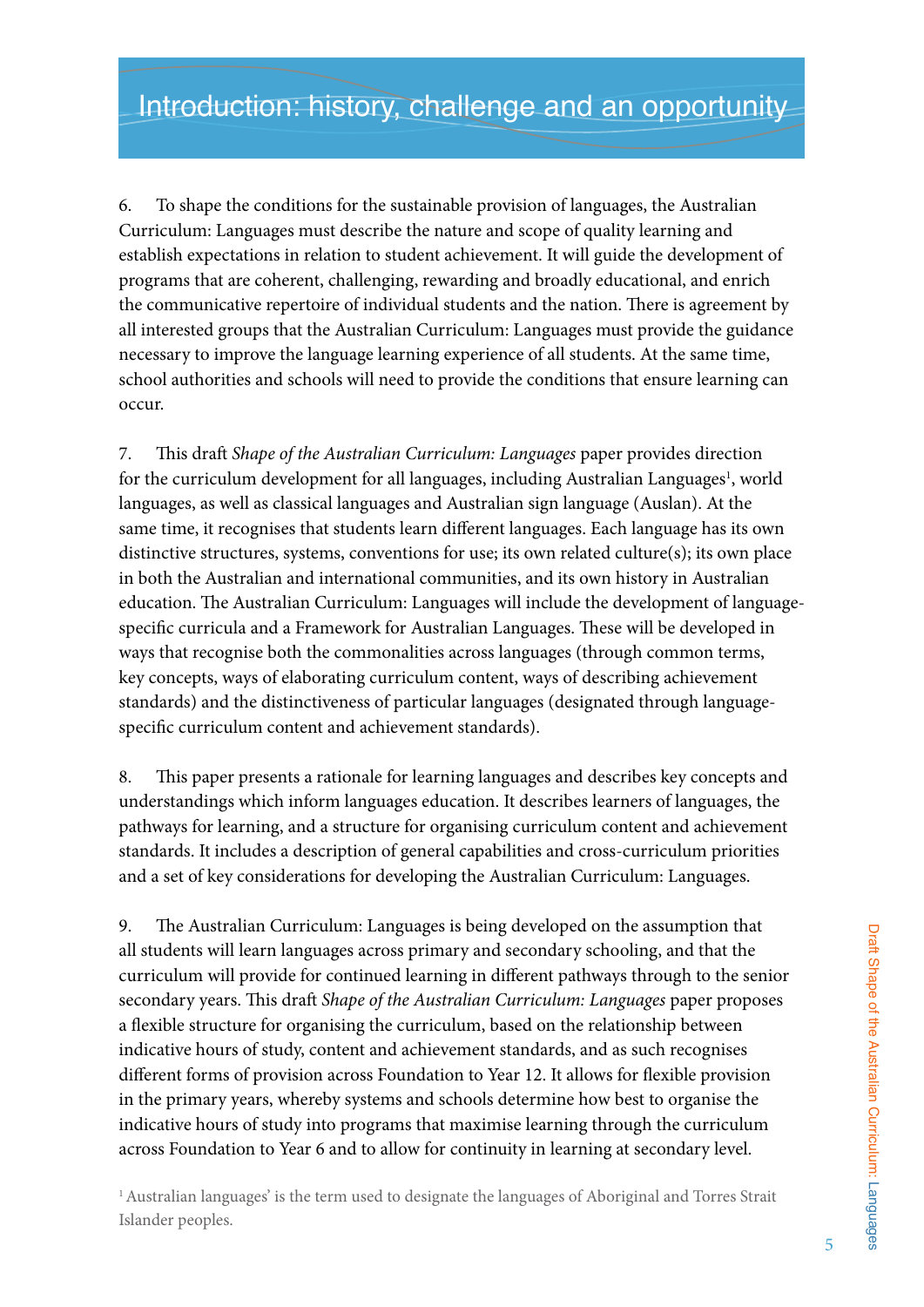## Introduction: history, challenge and an opportunity

10. Acknowledging and building on what has gone before, ACARA considers that the proposals discussed in this paper will make a difference to languages learning in Australia because:

- it recognises that languages learning is for all students in Australian schools who bring to their learning their individual linguistic and cultural background, whether this is English or the target language or various combinations of languages
- it articulates a clear commitment to and positioning of Australian Languages
- it proposes a structure and organisation of the curriculum that addresses the complexity of languages learning in relation to the two key variables: learner background in the target language and time on task (or hours of study)
- • it expects a substantial time allocation
- it recognises that the curriculum needs to be language-specific
- it defines the curriculum in relation to language-specific achievement standards, which focus on the active and proficient use of the language being studied.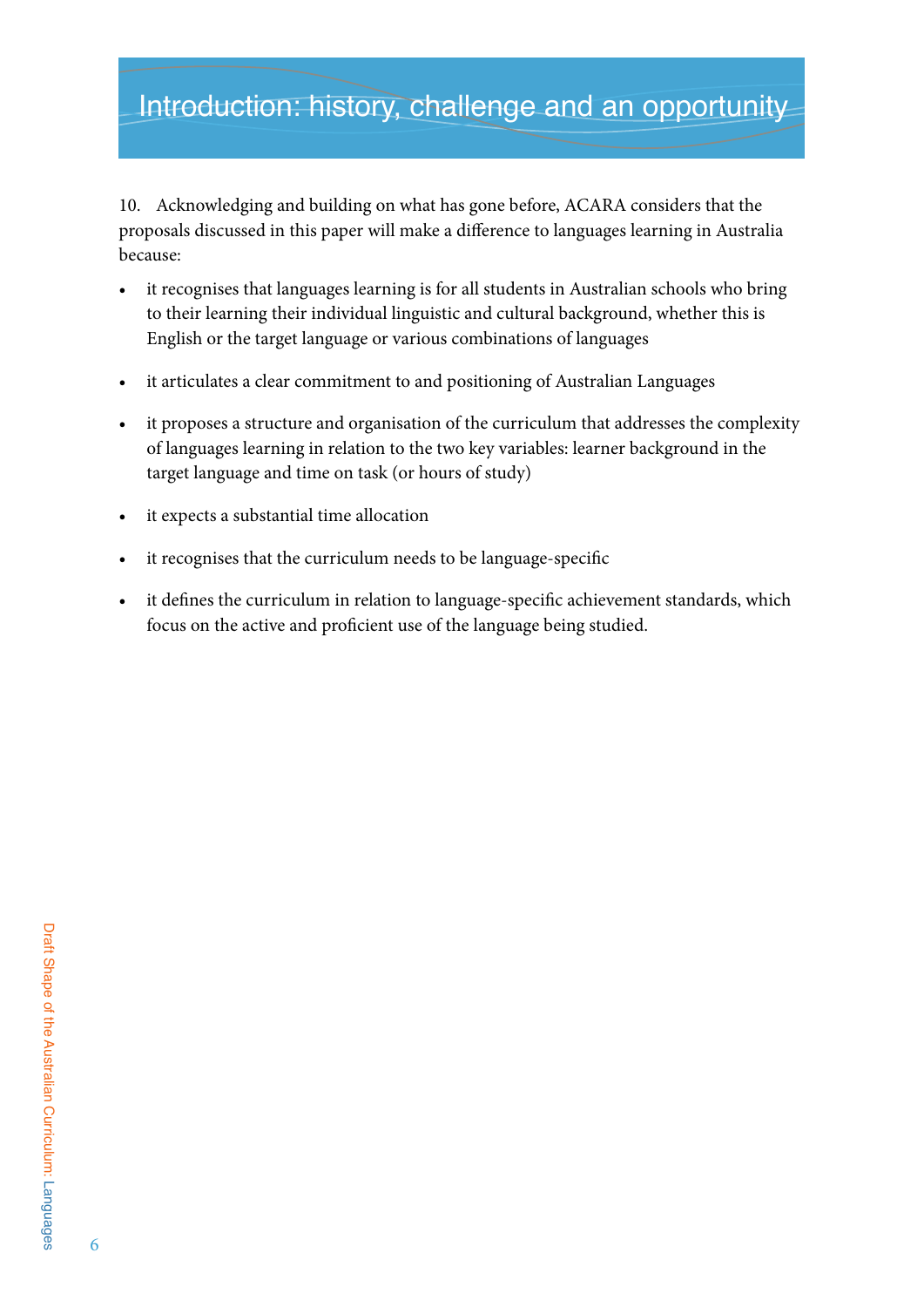## Languages as a learning area in the Australian Curriculum

*… language is an integral part of our identity, and … language is the expression of our unique relationship with the land and the cultural practices that have been handed on down the generations for thousands and thousands of years.*

*However, for many of us who have lived in situations where our language has deliberately been denied to us for many decades because government policies and practices have prevented it, this part of our identity has been withheld from us. ... in spite of all this, our languages have been passed on, and have never been forgotten by those groups who weren't taught to speak them in the full way. Many words from them are used within our English speech, and these words are markers of our identity and distinctiveness as Aboriginal and Torres Strait Islander people.* (Jeanie Bell, community linguist in SSABSA, 1996, p.25)

11. Languages as a learning area in the Australian Curriculum includes and values the learning of all languages. The Australian Curriculum: Languages recognises the unique status of Aboriginal and Torres Strait Islander languages as the languages of the first peoples of Australia. This recognition includes and values the learning of these languages, as they are the languages of this country and the cultural heritage and property of the Aboriginal and Torres Strait Islander communities of Australia. It is an acknowledged right of young Aboriginal and Torres Strait Islander Australians to learn their own languages within the framework of the Australian Curriculum. (United Nations Declaration on the Rights of Indigenous Peoples adopted by General Assembly Resolution 61/295 on 13 September 2007) As the languages are unique to Australia, they are also part of the heritage of all Australians. The opportunity to learn Australian Languages is important to all students in Australian schools because they represent a core element of the culture and history of Aboriginal and Torres Strait Islander people. Through studying these languages, students also learn about the history, culture, land and environment of the country in which they live.

12. Making languages a key learning area in the Australian Curriculum recognises Australia's distinctive and dynamic migration history. A quarter of all Australians were born overseas. They have brought with them, and may continue to use, their own languages and cultural practices. These language communities are a valued part of Australia's diverse economic, socio-political, linguistic, social, cultural and religious landscape. Importantly, Australia's geographical position and geopolitical history has required and continues to require serious engagement with the languages and cultures of the Asian region.

13. The development of the Australian Curriculum: Languages affords an important opportunity to affirm and draw upon the diversity at every level of present-day Australia and to work productively towards strengthening this country's role and relationships globally and in Asia in particularly. Just as importantly, a national curriculum for languages contributes to the general education of all students.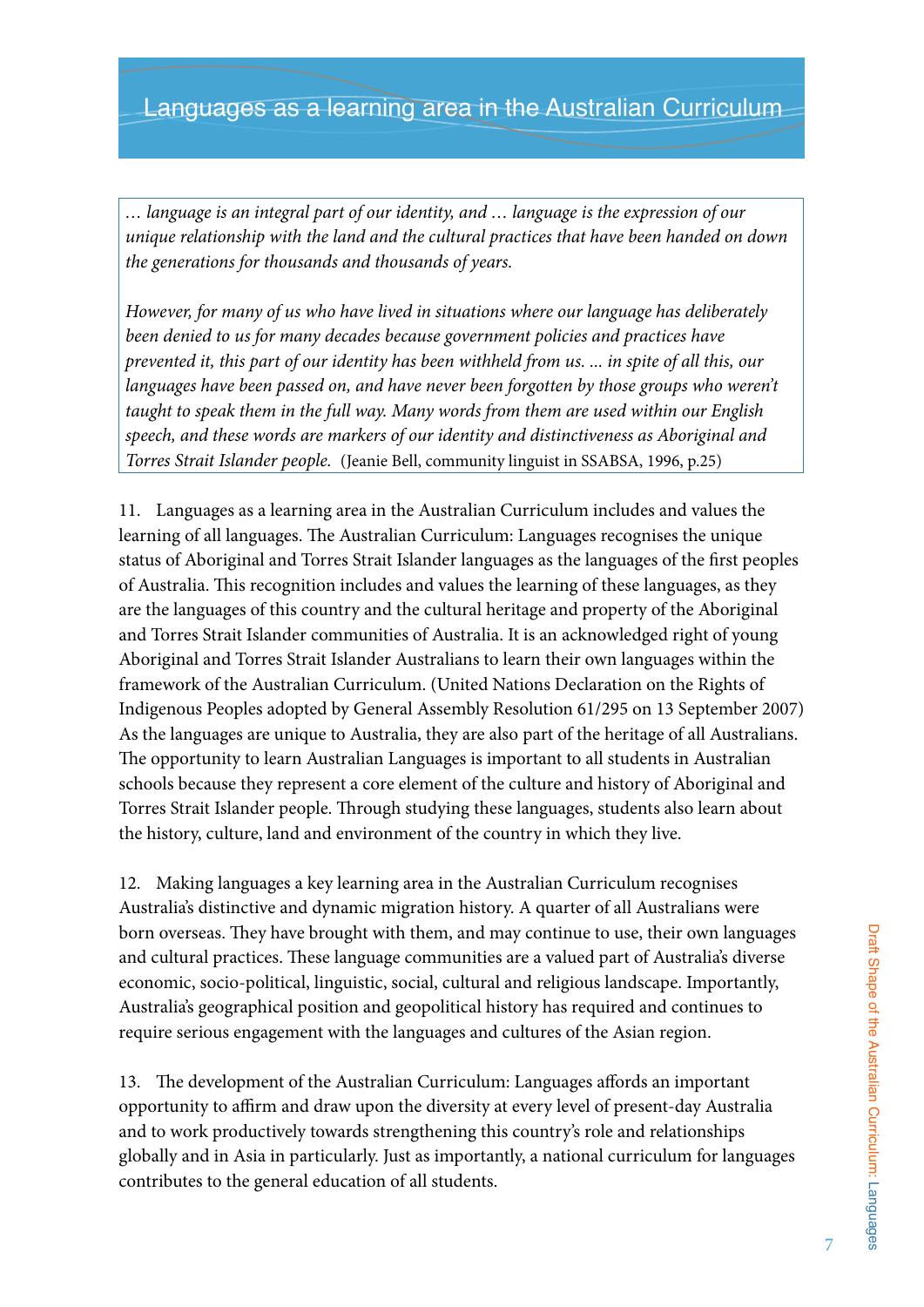## Languages as a learning area in the Australian Curriculum

It operates from the fundamental principle that for all students, learning to communicate in two or more languages is a rich, challenging experience of engaging with the linguistic and cultural diversity of our interconnected world.

14. The development of the Australian Curriculum: Languages takes into account the range of languages currently taught in Australian government and non-government schools as well as in ethnic or community schools. It also recognises diverse program types in language learning including language-as-subject, content-based and different types of bilingual programs.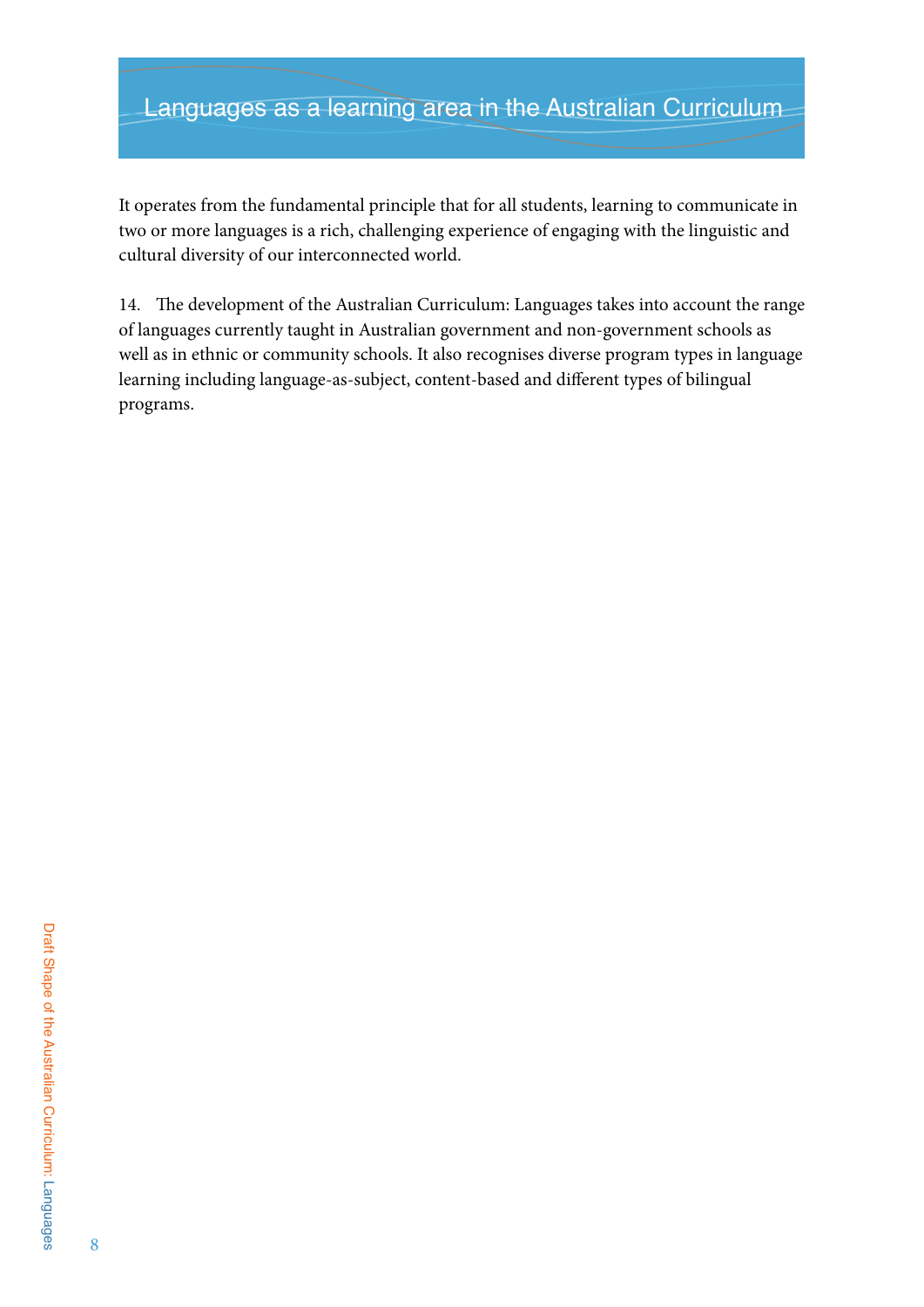*All students should experience well designed and supported language programs, taught by well trained and supported language teachers, in schools that actively support language teaching linked to universities that are fully committed to widespread and successful language study. It is worth re-iterating why this ambition is important. The principal reason is to do with the deepest purposes of education itself, to instil knowledge, to deepen understanding, to stimulate reflection and to foster skills. Languages are intimately linked to the essentially humanistic, cultural and intellectual reasons for making education compulsory. Bilingualism can foster more reflective and imaginative dispositions in citizens, and the principles of democratic discourse, participation and opportunity which Australia proclaims also find resonance with language study since the bulk of humanity lives in societies and continues traditions forged outside of English.* (Lo Bianco, 2009, p. 64)

15. The major rationale for learning languages is that being able to communicate proficiently provides learners with essential communication skills in the target language, an intercultural capability, and an understanding of the role of language and culture in human communication. It provides the opportunity for students to engage with the linguistic and cultural diversity of humanity; to reflect on their understanding of human experience as varied in all aspects of social life, and their own participation and ways of being in the world.

16. This rationale for learning languages should be seen in the context of the contemporary world. Learning languages uniquely broadens students' horizons to include the personal, social and employment opportunities presented by an increasingly interconnected and interdependent world. The interdependence of countries increasingly means that people in all spheres of life need to be able to negotiate experiences and meanings across languages and cultures. It has also brought the realisation that, despite its status as a world language, a capability in English only is insufficient and that a bilingual or plurilingual capability has become the norm in most parts of the world. Languages have a key role in this context: they mediate the interpretation, creation and exchange of meaning among people in daily interactions within and across cultures.

- 17. For individuals, learning languages:
- extends students' capability to communicate: proficiency in at least two languages expands their communicative repertoire, develops literacy and increases their engagement as citizens and participants within and across local, regional and global contexts
- strengthens students' understanding and knowledge of the nature of language, culture and of processes of communication
- develops an intercultural capability which includes an understanding of, and respect for, diversity and difference, and an openness to different perspectives and experiences that, in turn, develop world-mindedness and a sense of global citizenship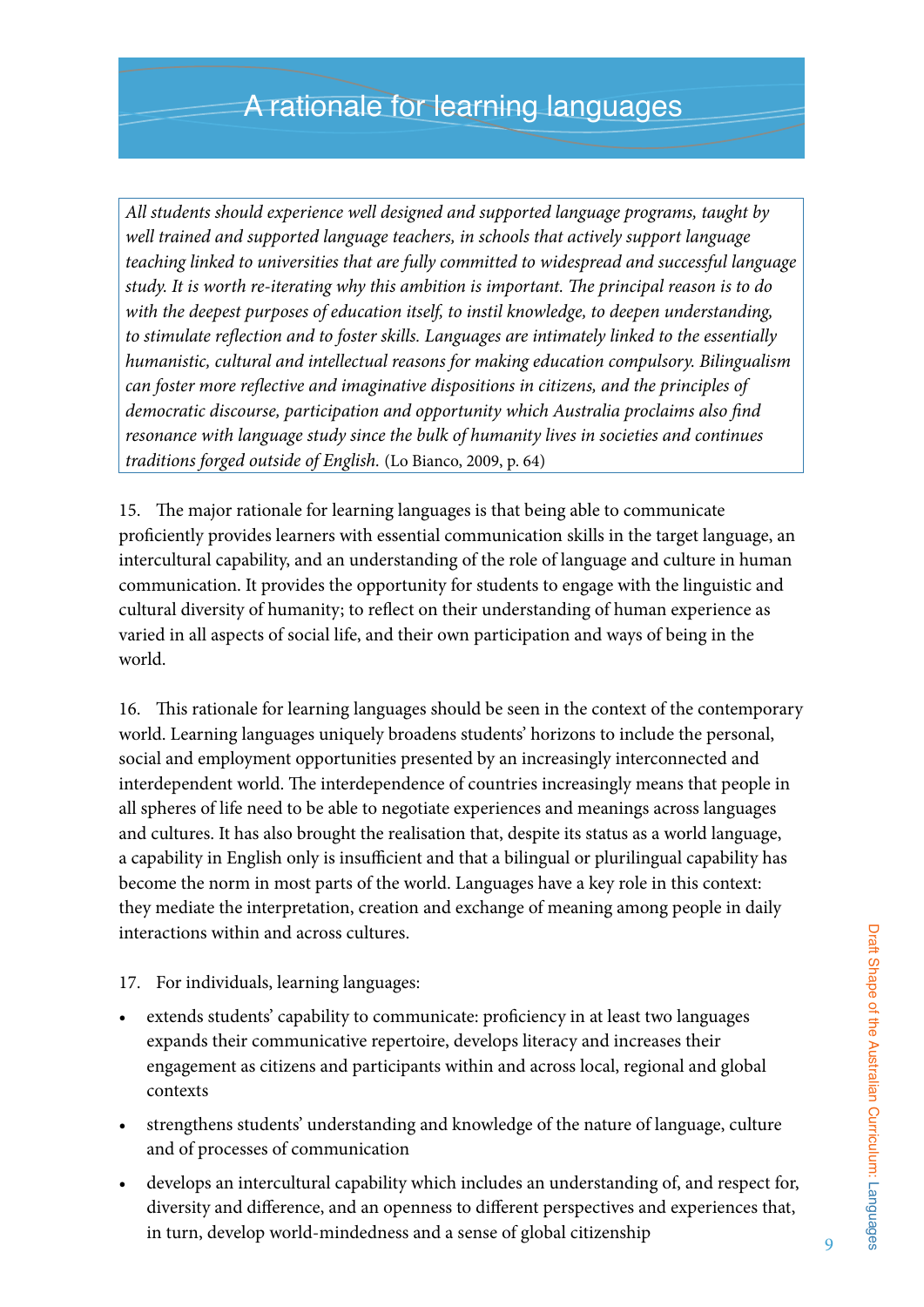## A rationale for learning languages

- strengthens the intellectual and analytical capability of students to engage with different ways of making meaning
- develops students' awareness of cultural assumptions and values that frame the world view shaped through their own first language(s) and culture(s)
- extends students' literacy repertoire
- strengthens cognitive and general learning capabilities such as creative and critical thinking: brain research shows that language learning uses and develops particular and unique conceptualisation skills and meta-cognition
- strengthen students' knowledge of concepts across the curriculum
- extends students' understanding of themselves, their own heritage and identities, and their sense of connectedness to others through reflection on their experiences and those of others
- enhances students' employment and career prospects.

18. In addition to benefits gained by individuals, learning languages strengthens the community's strategic, economic and international development capabilities. It contributes to the development of rich linguistic and cultural resources through which the community can engage socially, culturally and economically in all domains, including business, trade, science, law, education, tourism, diplomacy, international relations, health and the arts.

19. Learning Australian Languages meets the need and right of young people to learn their own languages and recognise their significance in the language ecology of Australia. For Aboriginal and Torres Strait Islander students, learning their own language is integral to their overall learning and achievements. It enables them to reach a secure acceptance of their own identity and ensures a wider recognition and understanding of their culture, language, land and country. This contributes to their well-being. For all students, learning Australian Languages provides a distinctive means of understanding the country in which they live, including, for example, the land, environment and people. The ongoing and necessary reclamation and revitalisation of these languages also contributes to reconciliation.

*When I was growing up, I saw other kids speaking their language, like Italian or Greek. It made me crave for my own language. I always felt that part of my life was missing … The language thing is a real positive thing for all of us. Not just for the children but for the grownups too. We need to know where we come from and where we are going. We go through life trying to fill that need. Language seems to give me that little bit of place, fulfilment and pleasure.* (Nelson 'Snooky' Varcoe, a Nunga man from Point Pearce, SA, quoted in SSABSA 1996, p.32)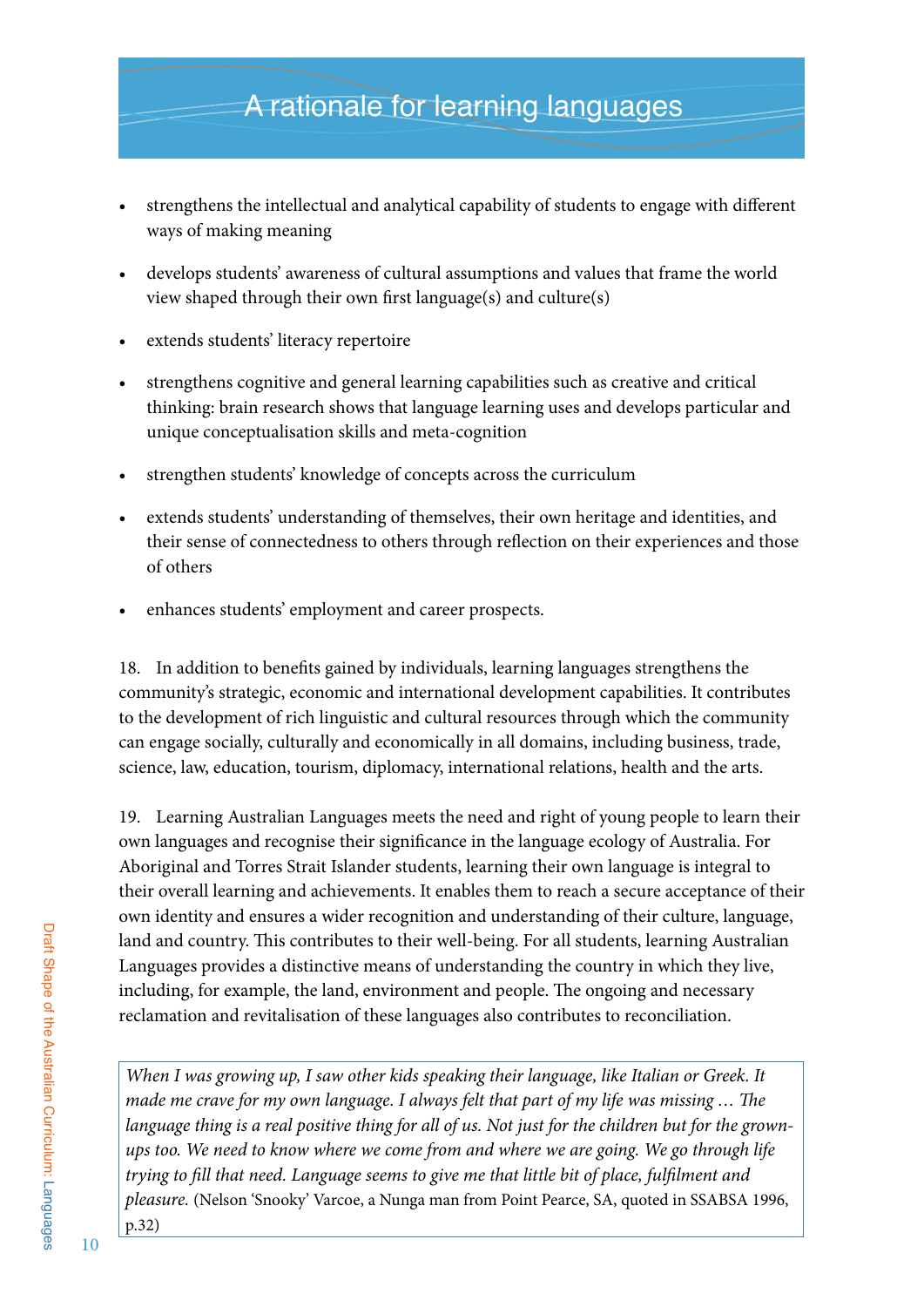*…Languages are like only a few other learning areas… of formal education, in that they combine instruction and application, and become performance. In addition, since personal identity is negotiated and displayed in communication and must make use of the individual resources individual languages make available, a learner is required to take on the assumptions and cultural scripts the target language contains. There are special qualities that language learning contains, making them rare if not unique in the curricula of schools with respect to the extent that they potentially challenge and extend the sense of self of the student.* (Lo Bianco, 2009, p. 64)

20. Languages is the only learning area that invites students to learn to use languages to communicate with people in diverse contexts. For second language learners, this means learning to communicate in a language in addition to their own. For first language learners, this means learning to communicate in additional domains of language use. It is a learning area in which the explicit focus is on language and culture. It allows students to access and experience, in the most direct way, another linguistic and cultural system. It offers the opportunity to explore how different linguistic and cultural systems make meaning and how to communicate in diverse ways.

21. Another distinctive aspect of languages as a learning area is in the blending of school experience with 'real life'. A language can never be regarded simply as a school subject: all languages are practised by communities of users whose identity is largely defined by their particular language. For all language learners, the experience of learning language is part of the formation of their identity.

22. The experience of learning languages is distinctive and enriching because it involves the unique challenge of moving between different systems of meaning. This challenge is different for different learners. For second language learners encountering the new language for the first time, learning involves moving between their own language (English for many Australian learners) and the new language being learnt. For first language learners learning at school the language of their home or of their broader cultural background, involves moving between home and school-based, literate domains, contexts and uses of the language. For all learners, regardless of their previous experience, learning languages involves operating in at least two linguistic and cultural systems which connect in mutuallyinforming ways.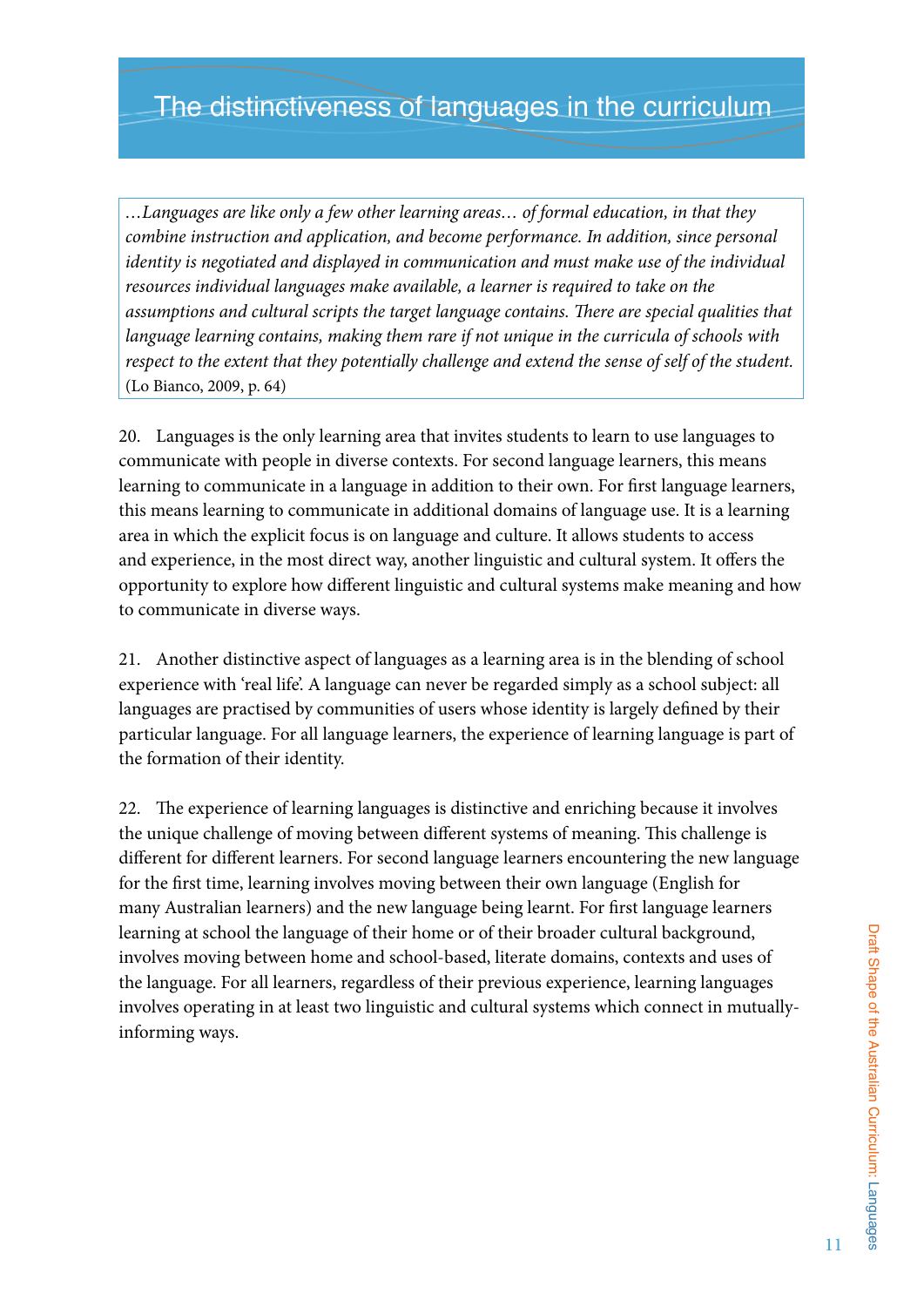23. Learning languages is an intersecting and dynamic process which involves moving between the first language and the new language or new domains of language use (Garcia 2009). It is not the case that the relationship between the two languages is 'one plus one', where each language stays separate and self-contained. The act of learning entails comparison and referencing between the two languages, leading to the development of reflective dimensions of language learning. Noticing how students' two languages behave draws attention to how languages work and to how language and culture shape experience. Being in two worlds at once allows for ongoing questioning, deeper awareness of who one is, a fuller understanding of the conditions shaping one's identity, and the role of language and culture in this process. This is a metalinguistic awareness which has benefits for all learners.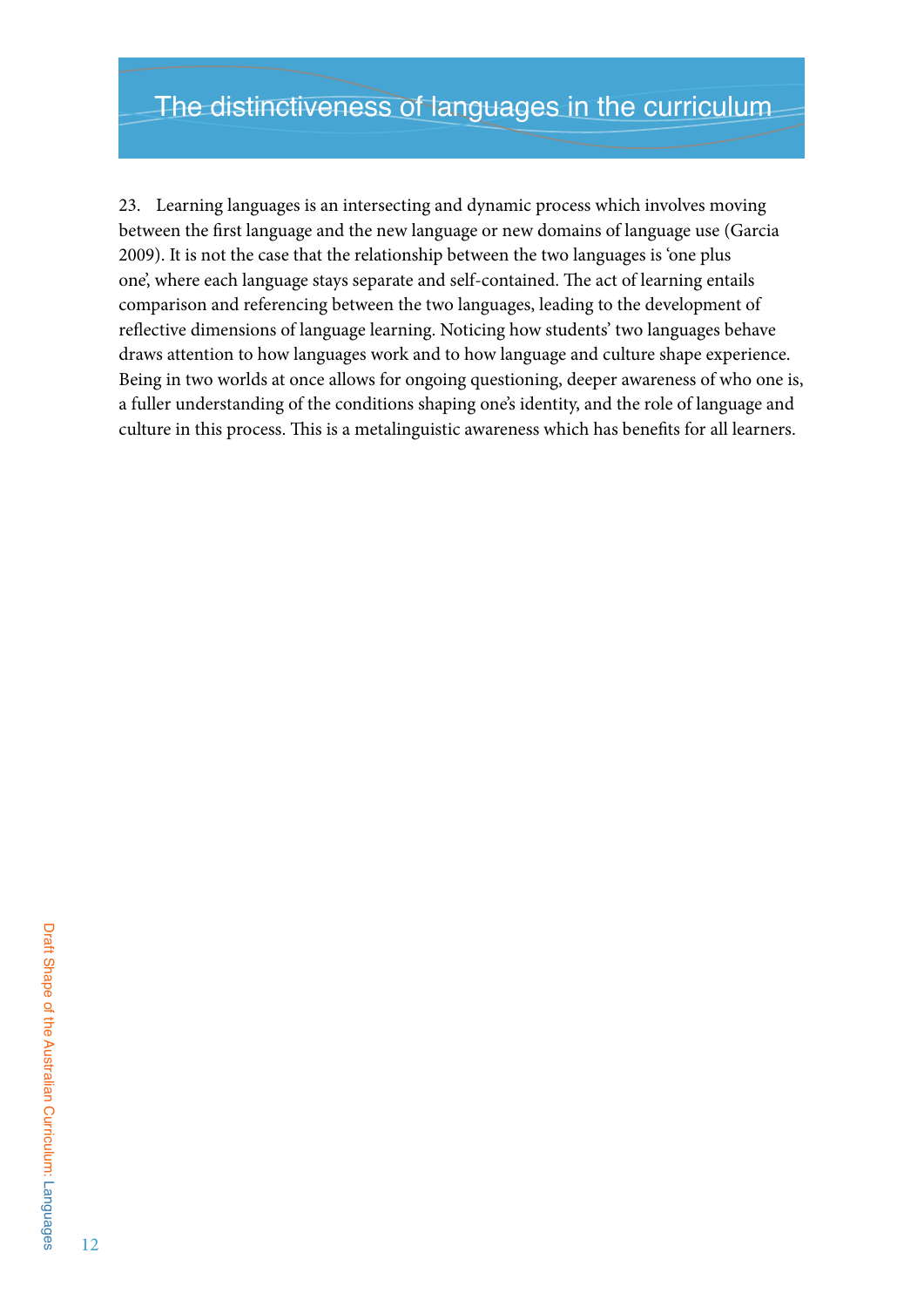## Key concepts and understandings in learning languages

*When children learn language, they are not simply engaging in one kind of learning among many: rather, they are learning the foundation of learning itself. The distinctive characteristic of human learning is that it is a process of making meaning – a semiotic process; and the prototypical form of human semiotic is language…. Whatever the culture they are born into, in learning to speak children are learning a semiotic that has been evolving for at least ten thousand generations.* (Halliday 1993, p.94)

24. The key concepts which frame curriculum design in languages education are: language, culture, and understanding the relationship between the two. This relationship shapes language learning as an intercultural process, focused on interpreting and creating meaning.

### Language

25. Language is the rich and complex human capability that makes it possible to:

- communicate: for a variety of purposes with diverse people in diverse social and cultural contexts; to build relationships; to interact and interpret ideas, opinions, thoughts, feelings and experiences; to interact and create texts and discourse in ways which are personally and culturally appropriate and meaningful; to create and exchange meanings across languages and cultures
- mediate action: to make connections between experiences, to make things happen
- represent ideas and experiences: to think, imagine, create, interpret, make sense of the world and learn
- analyse and evaluate: to interpret and discuss critically ideas, opinions, thoughts, feelings and experiences; to develop higher order thinking and communication skills
- shape and sustain values and attitudes: to form and share judgments and develop and act upon ethical dispositions
- enact identity: to express ourselves and understand who we and others are; to develop self-awareness in relation to others.

26. Language is systematic. It comprises complex systems of signs and rules which enable people to interpret and construct the meanings needed to communicate with each other. These systems (phonological, syntactic, semantic, pragmatic) have to be internalised. They work alongside other conventions such as gestures, facial expressions, dress conventions and behaviour protocols. Communication through language relies on people having a shared understanding of the conventions for using these signs. Successful communication therefore requires an understanding of language and the rules for its use. It also requires an understanding of how language is used appropriately in different contexts.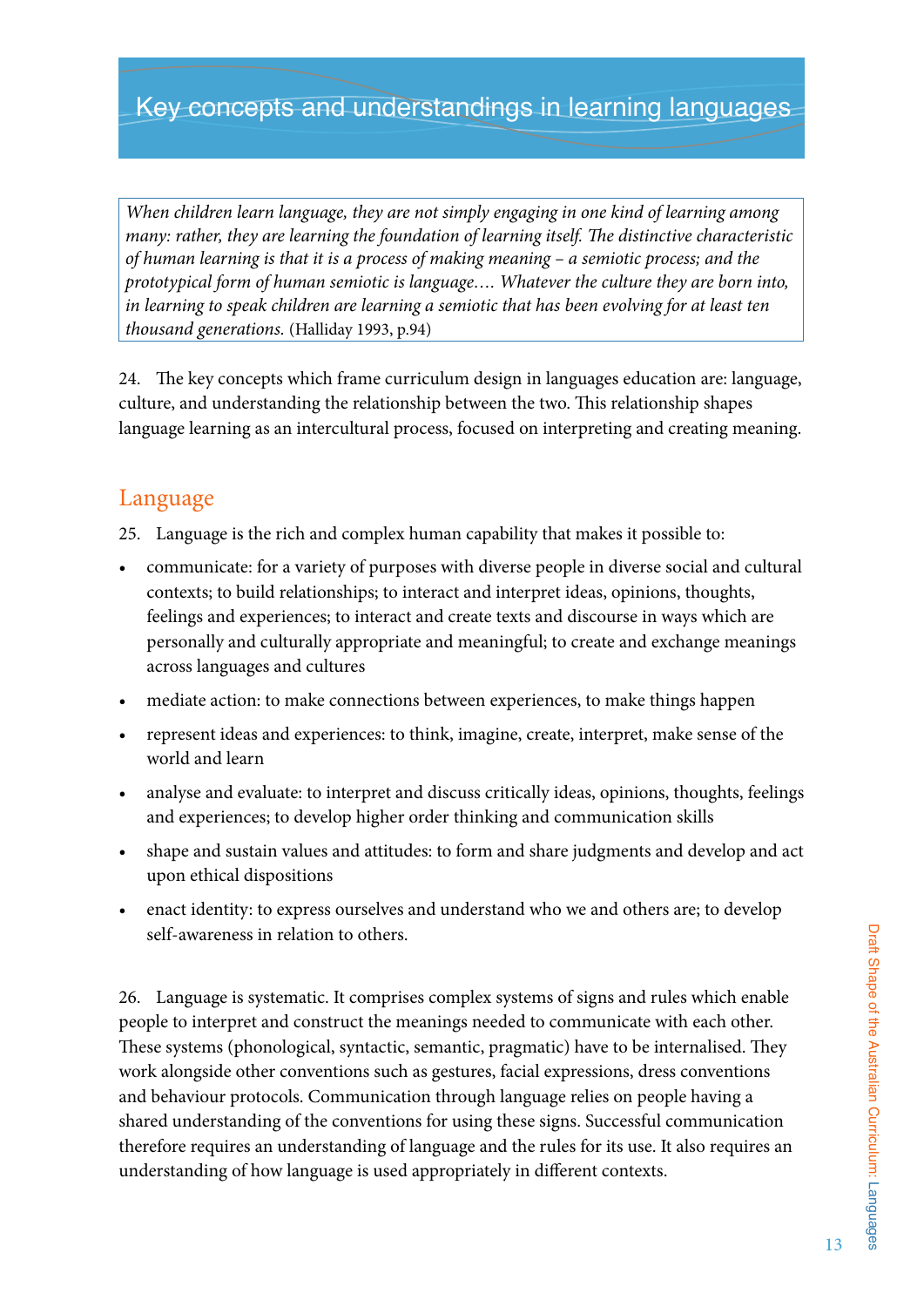27. Language is a cognitive activity. It is a uniquely human capability to process information and experience. It lies at the core of learning and intellectual development. It is through language that meaning is interpreted and created.

28. Language is a social and cultural practice. It is the primary means by which people construct, share and maintain understanding and meaning as they interact. It is a resource to get things done individually and collectively. It is the means through which people make sense of experience. Understanding language includes an analytic and reflective dimension. Users may not necessarily always think critically or consciously about how language works (for example grammar, intentionality, word choice), but being a proficient language user requires the capacity to notice when communication works or does not work, and to know how to make adjustments when necessary.

29. Language as a social and cultural practice acknowledges the relationship between language and culture. Culture shapes the interpretation and making of meaning through language, just as language, in turn, shapes culture. All languages have different repertoires of meaning. Thinking about language as a social and cultural practice involves considering the reciprocal processes of interpreting and creating meaning and understanding the process of doing so. It also involves thinking about the relationships between languages, the processes of learning languages, the power of language (for example, to include or exclude, to persuade, to argue, to entertain, to praise, to criticise) and the relationship between language, culture and identity. Becoming a successful language learner and user involves using language mindfully, noticing, reflecting and analysing what is involved – for oneself and for others.

30. The description of language as a social and cultural practice highlights the variability in language use. Consciously or unconsciously, users make choices about their use of language. The use of language varies in different domains and contexts. People use different forms of language, styles, linguistic features and dialects in their communicative repertoires for different purposes, and they ascribe values to particular words and meanings and ways of using languages. People use specific languages to pass on knowledge appropriate to cultural practices and social domains.

31. Language is dynamic. Languages adapt and change across time, space and social and cultural contact. They are influenced by interaction among groups across different historical, political, social and economic times and contexts. Languages have been significantly impacted, for example, by increased contact with media and digital communications. Technologies have changed and continue to change language and literacy practices and languages themselves.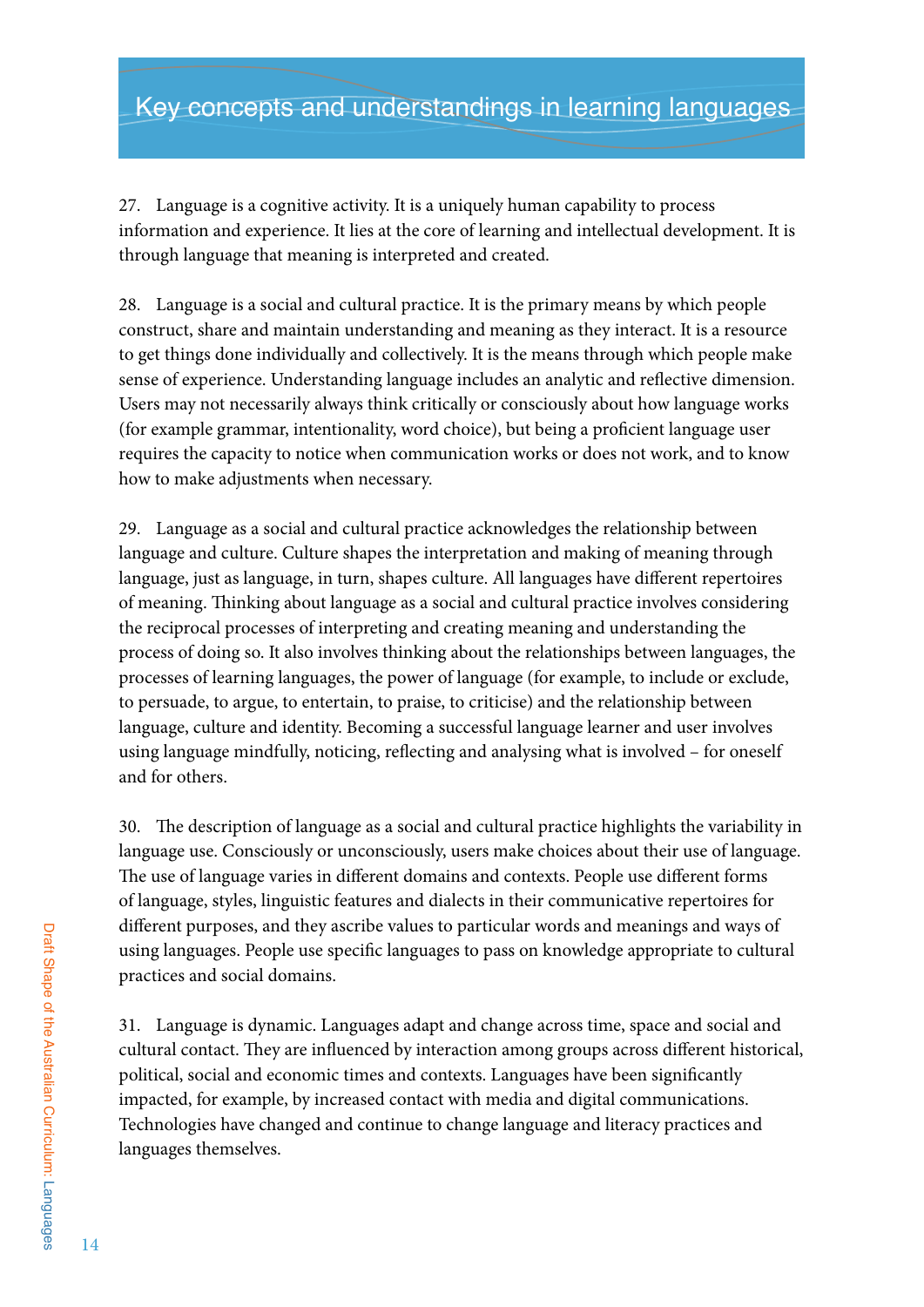*Language is open, dynamic, energetic, constantly evolving and personal. It has no fixed boundaries, but is rather made of hybrids and endless varieties resulting from language being creative, expressive, interactive, contact-and-dialogue-based, debated, mediated, negotiated.*  (Shohamy, 2006)

## **Culture**

32. Culture is a complex system of concepts, values, norms, beliefs and practices that are shared, created and contested by people who make up a cultural group and are passed on from generation to generation. Cultural systems include variable ways of seeing, interpreting and understanding the world. They are constructed and transmitted by members of the group through the processes of socialisation and representation. Language has a major role in these processes. Knowledge of, and engagement with, the systems of culture associated with language provides a basis for understanding the ways in which users of the language establish shared meanings, how they communicate shared ideas and values, and how they understand the world. This knowledge and engagement are fundamental to successful communication.

33. Like language, culture is dynamic. It changes because people's contexts change, for example, as a result of migration which brings one culture in contact with another. In communicating across cultures, people have to move between their own culture and the cultural world of others.

## The relationship between language and culture

34. Language is closely connected to culture and culture is closely connected to language. This is seen, for example, in elaborate systems of kinship terms in Australian Languages. It is important to understand the intimate relationship between language and culture because it provides the lens through which people reciprocally interpret and create meaning and express their individual and collective identity.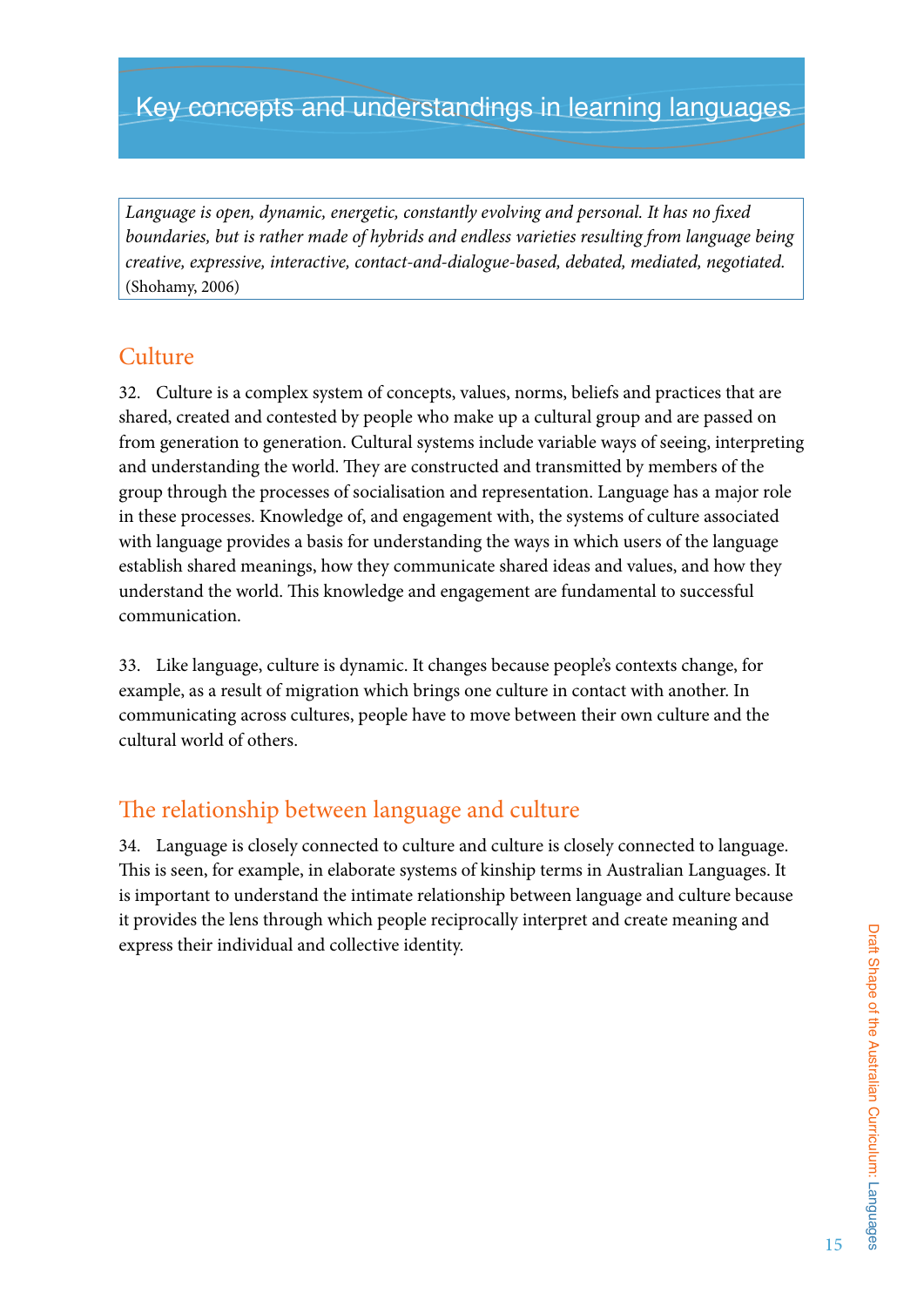## Understanding language learning as an intercultural process

#### Aoki, a Japanese/Canadian educator explains:

*Bilingualism … is indeed a mode of being-and-becoming-in the world. For me personally, learning a second language has been an entering into the strange world of unfamiliarity. Gradually, the new language sheds its unfamiliarity as I see more deeply into another perspective of the world and see with my new eyes an already familiar world. Two perspectives dance before me and press forward upon me, and when I find difficulty with one perspective, the other lends a willing hand.*

*Being bilingual … is to meet the unfamiliar second language at the margin of the horizon of the mother language. It is to belong to two worlds at once and yet not belong to either completely. It offers an opportunity to fall back on the only person I must depend on, myself. Being bilingual asks of me that I live while probing life and life experiences. Because I live in tension at the margin, questioning becomes central to my way of life.*  (Aoki 1987/1991/2005, p. 243)

35. Students come to the language learning process with preconceptions, assumptions and orientations that are culturally shaped by their existing language. Learning a language challenges these positions.

36. For all students, learning a language (whether as a second language or as the students' home or heritage language) involves working with, and moving between, at least two languages and cultures: the new and the existing. This intercultural movement between different languages and cultures is integral to language learning and using language to communicate across cultures.

37. Learning languages always involves comparison and reflection. Through the process of learning and using an additional language or learning their first language in additional domains and contexts, students come to learn more about their own repertoire of languages. Through comparison, things previously taken for granted are noticed. In learning languages, students are encouraged to explore and recognise their own linguistic, social and cultural practices and identities. Through this process of interactive reflection they begin to see the complexity, variability and sometimes the contradictions in using language. For second language learners, learning and using the new language does not involve the learner forsaking his/her first language. Rather, it is a process whereby the learner's whole communicative repertoire expands with additional resources from which to draw when making meaning.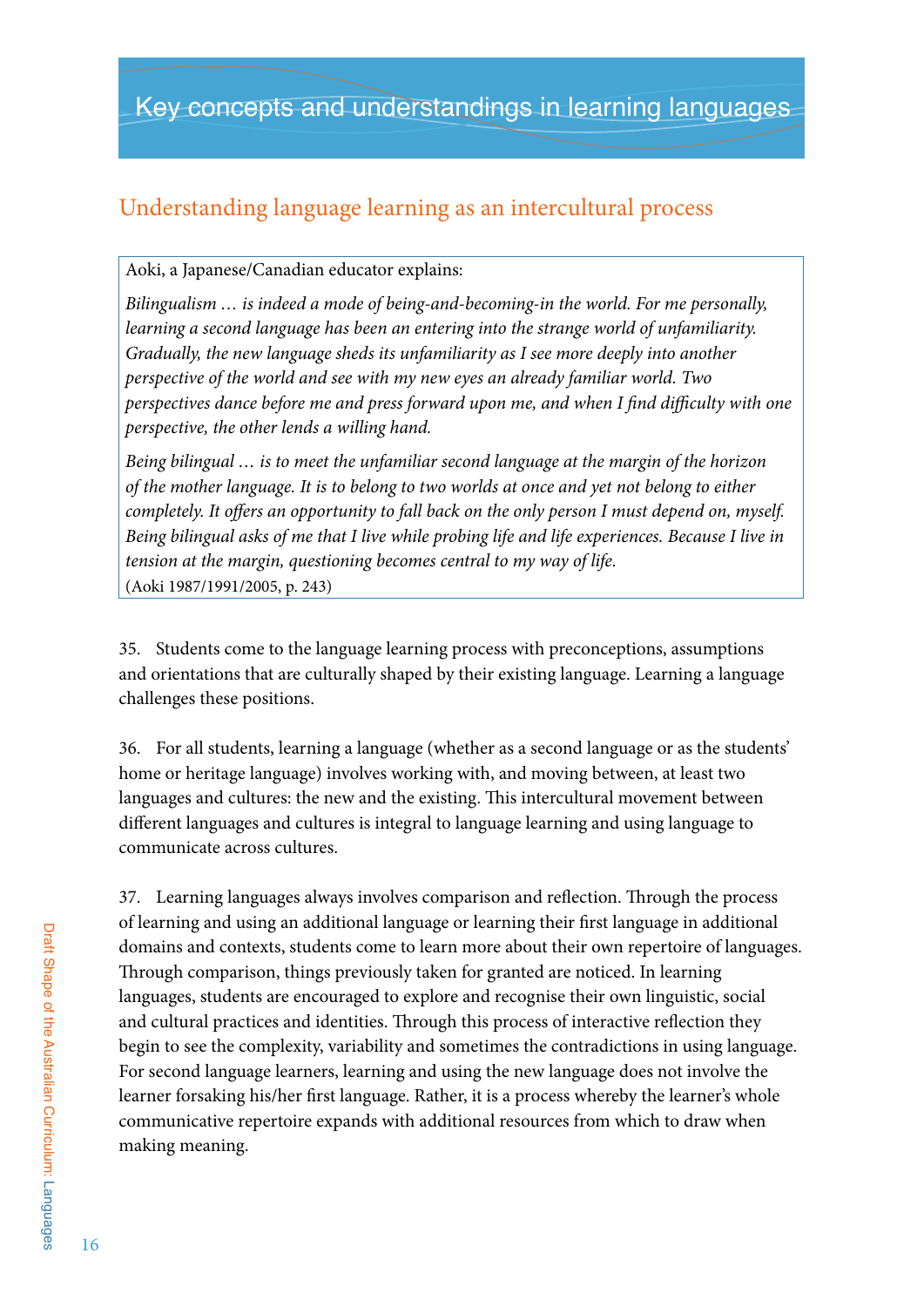## Key concepts and understandings in learning languages

*Intercultural language learning involves developing with learners an understanding of their own language(s) and culture(s) in relation to an additional language and culture. It is a dialogue that allows for reaching a common ground for negotiation to take place, and where variable points of view are recognised, mediated and accepted.*

*Learners engaged in intercultural language learning develop a reflective stance towards language and culture, both specifically as instances of first, second, and additional languages and cultures, and generally as understandings of the variable ways in which language and culture exist in the world.* (Liddicoat, Papademetre, Scarino & Kohler, 2003)

38. Through experience in communicating, learners come to realise that each person brings to an interaction personal knowledge, understanding and values, developed through experience over time and articulated through their distinctive language(s) and culture(s). They realise that their success in communication with others is not only determined by what they themselves do, but is also achieved by what members of the other culture - whose understandings are culturally different from their own - understand them to do. As such, they engage with interpreting and understanding human interaction and communication, and engage actively in interpreting self (intraculturality) and other (interculturality) and developing their own self-understanding.

## Understanding language learning and literacy development

39. Learning languages develops overall literacy. It is in this sense 'value added', strengthening literacy-related capabilities that are transferable across languages (for example, the language being learnt and the learner's first language), across domains of use (for example, the academic domain and the domains of home language use), and across learning areas.

40. Literacy development involves conscious attention and focused learning. It involves skills and knowledge which need guidance, time and support to develop. These skills include the ability to decode and encode from sound to written systems; the mastering of grammatical, orthographic and textual conventions, and the development of semantic, pragmatic and critical literacy skills.

41. Literacy development in a second language is cognitively demanding; it involves these same elements but often without the powerful support of a surrounding oral culture and context. However, the learner has some advantages. First, there is the issue of distance. It is sometimes easier to 'see' things from the outside than from the inside. The unfamiliarity of the new code makes it stand out sharply and the learner requires significant cognitive effort to make sense of it. Second, the strangeness of the additional language requires scaffolding. In the language classroom, analysis is prioritised alongside experience. Explicit, explanatory and exploratory talk around language and literacy is a core element.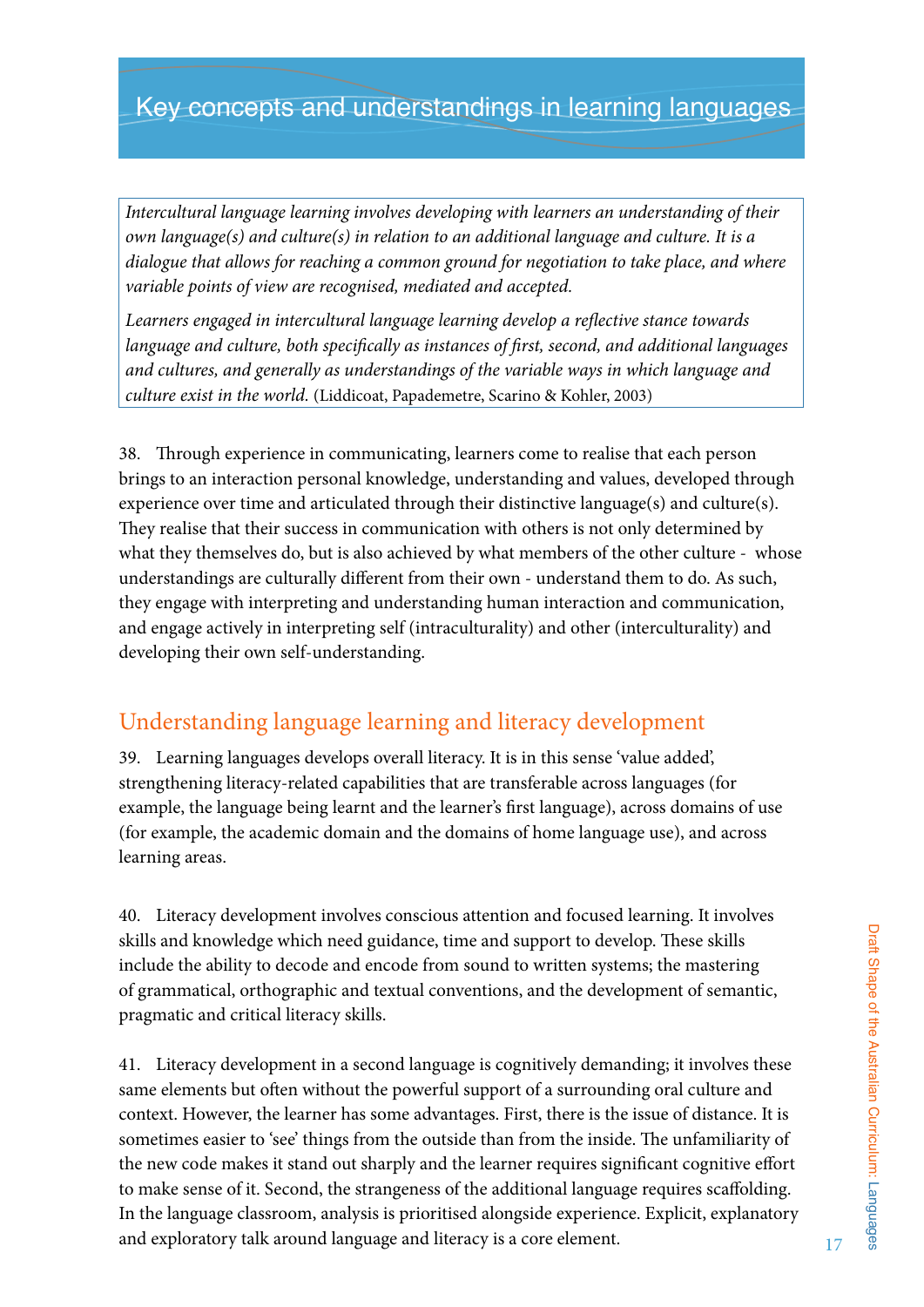Learners are supported to develop their own meta-awareness, to be able to think and talk about how the language works and about how they learn to use it. Typically, learners talk more confidently about some aspects of language and literacy in their additional language than they do about similar aspects of their first language. The dual process of making sense of the 'foreign', combined with the focusing power of comparative analysis and explicit description, are consolidating factors in developing literacy. Similarly, for first language learners, literacy development that extends to additional domains and contexts of use requires comparative analysis that extends literacy development in their first language and English.

42. Interpreting and creating texts in the target language constitutes valuable 'languageknowledge work'. This work involves thinking and talking about script conventions, soundword relationships, grammatical rules and regularities, modalities and literacy practices. It requires higher-order skills associated with substantive learning: paying attention, noticing, decoding and encoding; analysing, systematising, comparing and hypothesising; thinking about the processes involved in discovering patterns, and finding ways around challenges. Research demonstrates the benefits of language learning in terms of increased cognitive flexibility and overall success in learning; tolerance of ambiguity, and the ability to manipulate and move between more than one linguistic and conceptual code. Being able to move between (at least) two language systems leads to deeper awareness and more flexible thinking.

43. The experience of learning languages relates to literacy in its broadest and most inclusive sense: that of intercultural literacy. The ability to accept the validity of different perspectives; to understand the nature of culture and of cultural identity; to see connections between language, culture, communication, experience and perspectives; to be interested in different experiences and ways of thinking and being in the world, and to develop awareness in relation to the self as well as to the 'other': these are key elements of the disposition and 'stance' which characterises intercultural understanding as a capability in education in general.

44. Aboriginal and Torres Strait Islander communities recognise the importance of literacy to their children. They support literacy education programs that are founded on establishing literacy in their children's first languages - that is, the Australian Languages used by their community. Literacy in English is regarded as concomitant on first establishing students' literacy in their first languages. Although most bilingual programs in Australian Languages are designed to help students transition into learning in English, their fundamental value is in the development of bilingual literacy. Bilingual programs in Australian Languages have been successful in maintaining the use of these languages in schools and in creating generations of Aboriginal and Torres Strait Islander students who are literate in their languages. Strengthening bilingual literacy for Aboriginal and Torres Strait Islander students is essential to improving overall academic achievement and success.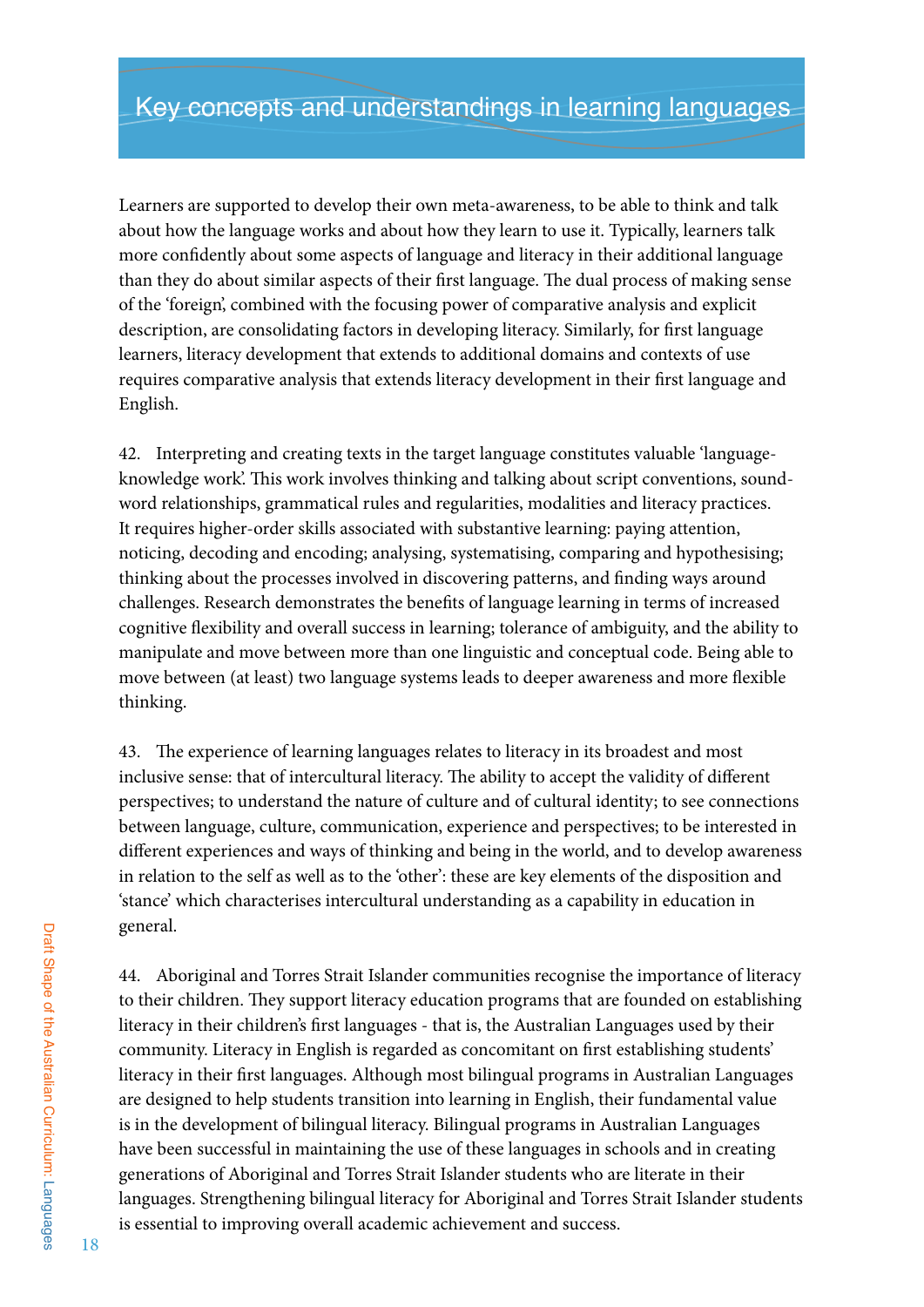## Understanding the learning of Australian Languages

*The recently developed policy: 'Indigenous languages – A national approach' sets the context for the learning of Australian Languages. Its objectives are as follows:*

*a. National Attention: To bring national attention to Indigenous languages – the oldest surviving languages in the world; and the pressures they face.* 

*b. Critically Endangered Languages: Reinforce use of critically endangered Indigenous languages that are being only partly spoken to help prevent decline in use and to maintain or extend their common, everyday use as much as possible.* 

*c.Working with Languages to Close the Gap: In areas where Indigenous languages are being spoken fully and passed on, making sure that government recognises and works with these languages in its agenda to Close the Gap.* 

*d. Strengthening Pride in Identity and Culture: To restore the use of rarely spoken or unspoken Indigenous languages to the extent that the current language environment allows.* 

*e. Supporting Indigenous Language Programs in Schools: To support and maintain the teaching and learning of Indigenous languages in Australian schools.*

(Commonwealth Department of the Environment, Water, Heritage and the Arts, 2009)

45. The objectives of this policy for Australian Languages capture the interconnection among language, culture, identity and Country, and the vital role they play in Aboriginal and Torres Strait Islander community life. This connection also needs to be understood by non-Indigenous students as part of the reconciliation process.

46. The present ecology of Australian Languages is the product of a diverse and complex set of circumstances, including colonisation by people from other language traditions. The inclusion of Australian Languages in the curriculum has a wider purpose beyond learning particular languages. These languages have a fractured history and to study them requires students to develop the skills both of language learning and of undertaking linguistic work. Learning Australian Languages requires a knowledge of language maintenance and development and, in many cases, language reclamation. By providing students with an opportunity to develop the skills of doing linguistic work (for example collecting, describing and recording language) while learning Australian Languages will also enhance their understanding of the nature of all languages.

47. Within the rich diversity of Australian Languages, the learning of each particular language will differ depending on the view of its community, as owners or custodians of the language, about who is permitted to learn it and teach it, in what kinds of programs and under what conditions. Schools need to work closely with communities to ensure engagement in decision-making. Protocols developed to support decision making about the teaching and learning of Australian Languages need to be followed.

19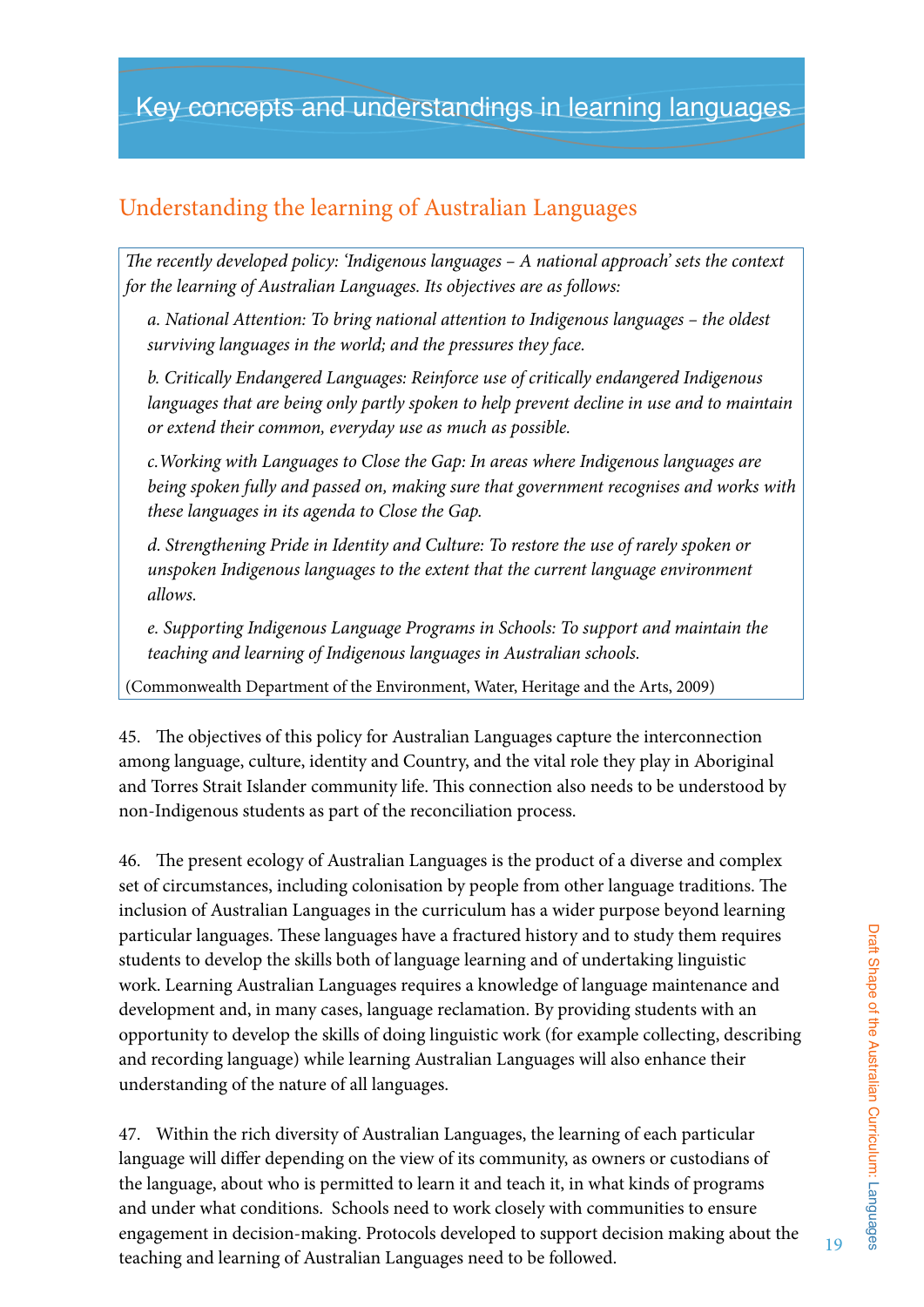48. Australian Languages have always been, and continue to be, maintained through oral communication. School programs have assisted Aboriginal and Torres Strait Islander communities to develop Western style literacy in their languages but, in the process, have committed them to a range of changes that writing systems impose on languages. This kind of literacy may ignore the range of visual literacy and arts performance practices that have supported Australian Languages. Schools generally place Australian dance, visual art, environmental studies, music and general cultural studies in other areas of the curriculum such as Indigenous Studies, Studies of Society, Arts, Music and Environmental Studies. These studies naturally support Australian Language programs, integrating Aboriginal and Torres Strait Islander ways of learning, using visual and audial support in communicating.

*Aboriginal language[s]… [are] a treasure trove of Australia's cultural knowledge waiting to be discovered and recorded. The development of language materials through using the latest technology was a real favourite with my language students. Creating their own stories that relate to their lifestyles opened up students to a new world of communication. Students never*  before had shown such an interest in learning and line ups at the scanner were common; *the use of the school camera and video camera also became very popular; developing stories and animation on PowerPoint proved to be a successful tool in building up confidence to use these technologies in their other subject areas. Students also found that the English language became a lot easier to work with.*

(Aretha Briggs, a Yorta Yorta woman and an Australian Languages educator, personal communication, 2010)

### Summary

49. The key concepts and understandings in learning languages, as discussed, provide the foundation for developing the Australian Curriculum: Languages. The discussion signals that there have been changes in how these concepts are understood. Rather than replacing earlier understandings, however, these changes are best seen as extending earlier conceptualisations of the key concepts and understandings.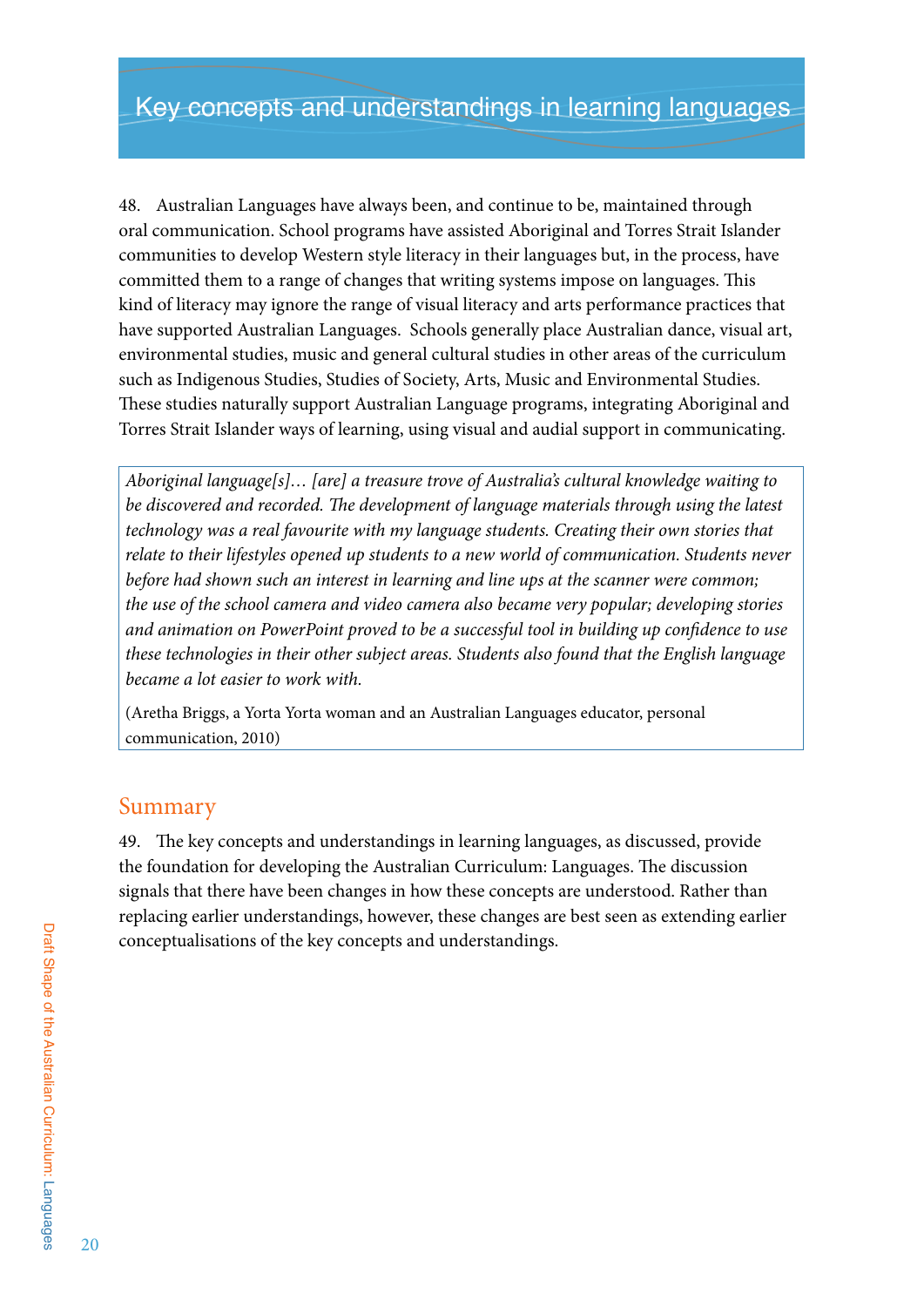*.…what learners – with their minds and bodies, home and peer cultures and languages, previous learning experiences, interests and values – bring to their learning environments and how that shapes their interactions with those learning environments. … all of the questions about meaning, experience, language, culture, positioning, and so on, need to be asked about the interactions between particular learners and their learning environments as they evolve over time.* (Haertel, Moss, Pullin & Gee, 2008, p. 8)

### The learners

50. Understanding the biographies of learners, both as language learners and as young people, is important as a basis for developing their languages learning.

51. An increasingly diverse range of students is learning languages in Australia in contemporary times. The changing pattern of migration to Australia is extending the range of languages that students bring and for which the education system seeks to provide in some way. This means that in languages classrooms there are students with varying degrees of experience of the target language and with proficiency in an ever wider range of languages, as well as diverse linguistic and cultural affiliations.

52. While all students are entitled to study all language curriculum offerings, in the case of Australian Languages it is important that the ownership of those languages is recognised and respected and that their learning by all students is negotiated with appropriate community consultation. To this end, schools must consult their local Aboriginal and Torres Strait Islander communities and, in particular, the Elders in making decisions about which languages to study and ways to involve the community.

53. Learners bring to their learning their experiences of their contemporary world. For example, the opportunities for interaction afforded by communications technologies have changed the way young people learn, communicate and operate in the world around them. These technologies extend the context of learning from the classroom to inter-community and international interaction, for example, through tele-collaboration in international classto-class partnerships, or collaborative writing through wikis and blogs (Thorne, 2008). This alters the expectations, motivations and aspirations of students.

54. In this context, learners come to learning languages with diverse linguistic, cultural and personal life-worlds. They come with distinctive biographies: their individual histories, their geographies, their previous experiences of the target language, and their particular motivations, expectations and aspirations. All of these influence how, what, when and why they learn, and, at least to some extent, their success in learning. As unique, social and cultural beings, students interpret the world and make sense of their experiences through their own social and cultural traditions, understanding and values. Learning emerges through linguistically and culturally-mediated activity.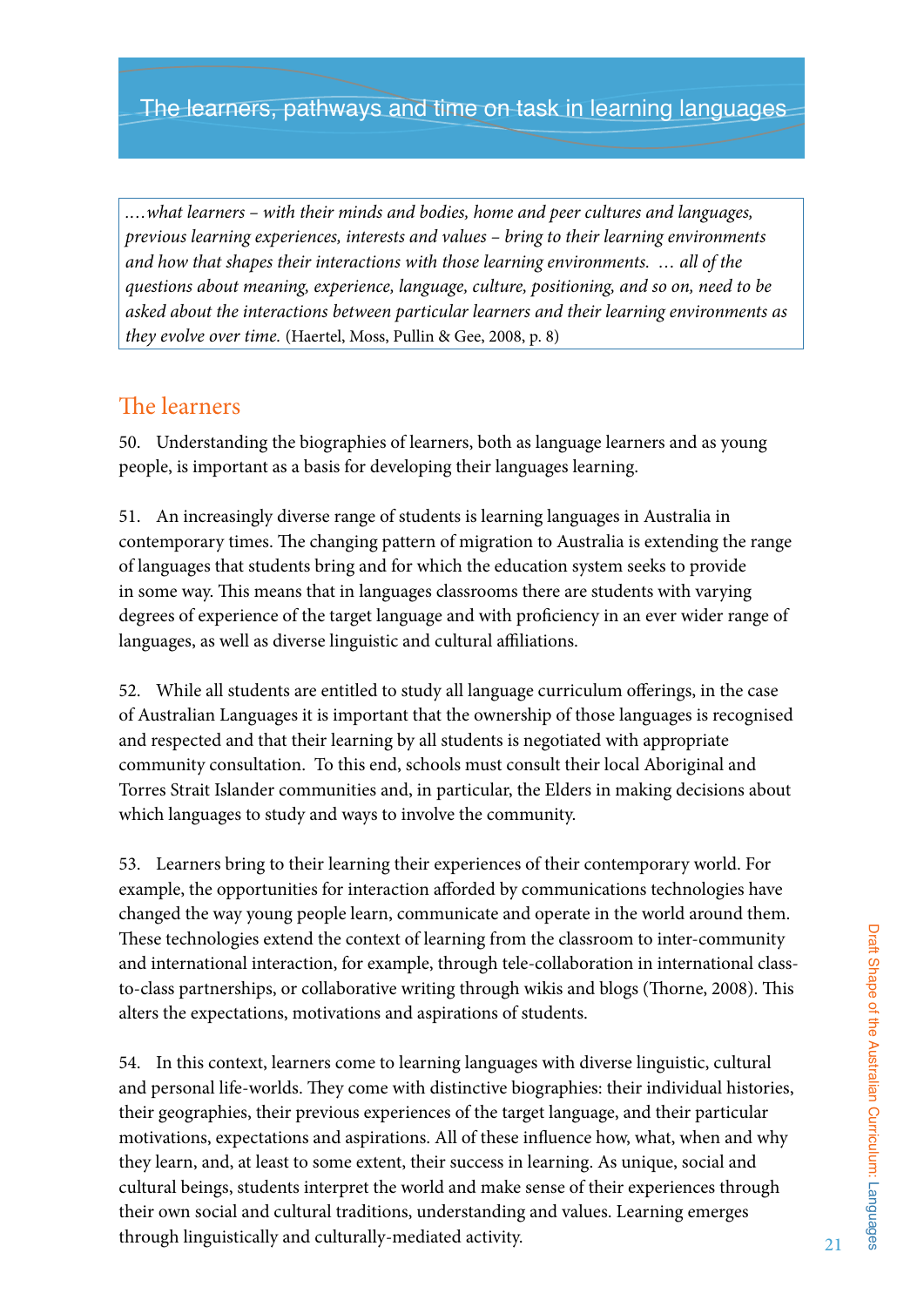### The learners, pathways and time on task in learning languages

Learners develop understanding through the processes of experiencing, communicating and re-framing these experiences.

55. Decisions about groupings of any learners are complex. For the purposes of developing a curriculum that is sensitive to diverse needs, learners of languages in Australia can be identified in three major groupings:

- Learners who are introduced to learning the target language at school (second language learners)
- Learners who use the target language at home (not necessarily exclusively) and have knowledge of the target language to varying degrees (for example, vocabulary, phonological accuracy, fluency and readiness to use the language) and have a base ready for literacy development in that language (home user learners)
- Learners who are first language users of the target language who have undertaken at least primary schooling in the target language; they have had their primary socialisation as well as initial literacy development in that language (first language learners).

Within all these groups there are differences in proficiency in using the target language. Learning a first language from birth to preschool age anywhere is a powerful mindinfluencing and world view-shaping experience. In addition, the level of expression and comprehension universally achieved by five-year olds in grammar, vocabulary and phonology is extensive. For these reasons, it must be recognised that second language learners will always remain on a different learning pathway from first language learners with respect to learning the target language.

### Pathways

56. Learners' background with respect to the target language is a major variable that shapes the content of, and achievements in, learning languages. The groupings of students described above are not equally present in all languages. In developing the Australian Curriculum: Language, diverse pathways of learning for different groups of learners will be recognised. Pathways for:

- second language learners
- home user learners,
- first language learners.

will be developed to cater for, as appropriate, the composition of the groups of students learning each specific language. The recognition of pathways in the development of the curriculum does not necessarily represent or determine the administrative organisation of language programs in schools.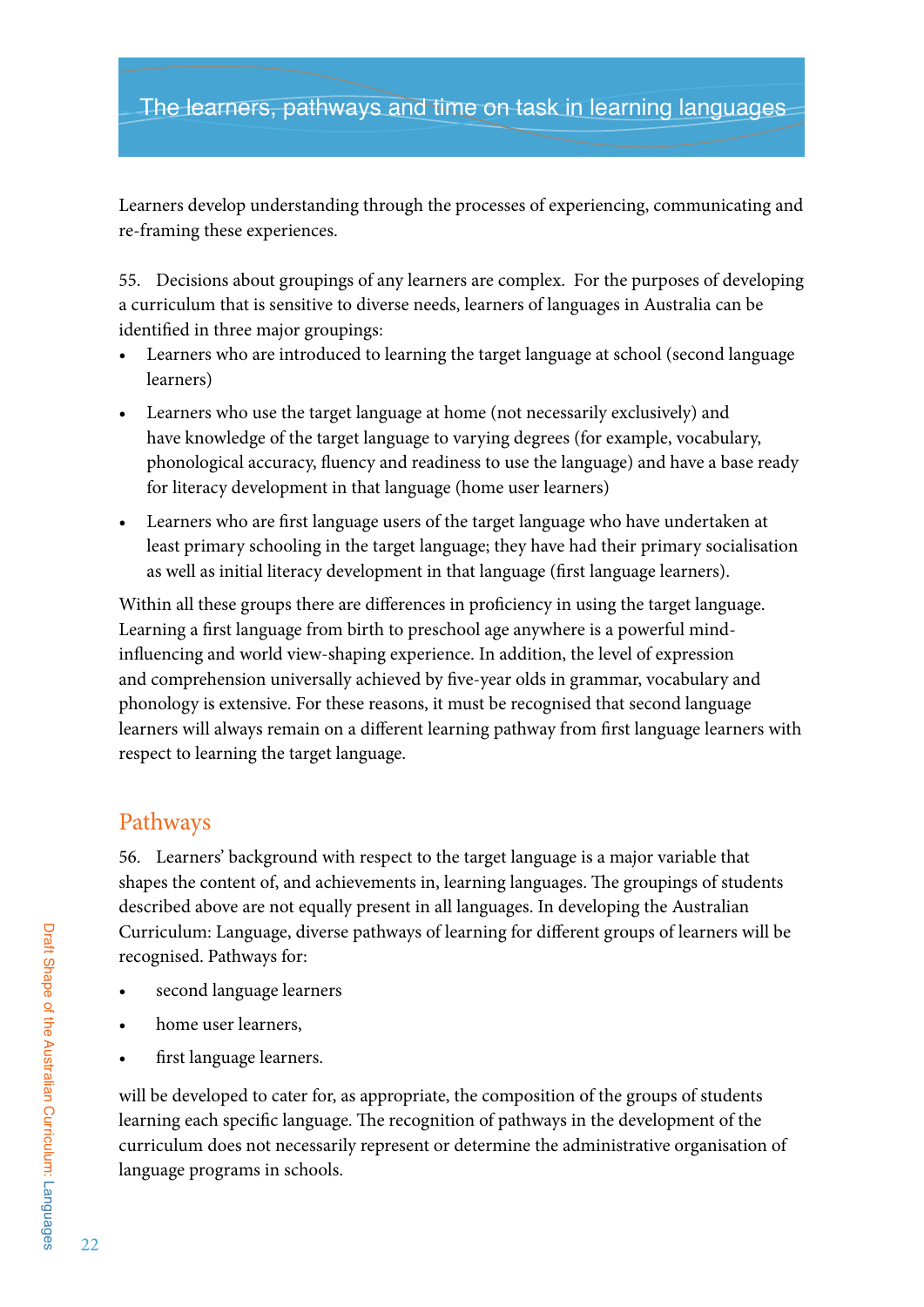### The learners, pathways and time on task in learning languages

57. For Australian Languages, programs need to be implemented that do justice to the current state of each particular language and to encourage their revival and maintenance. For the teaching of these languages in schools there is a range of program types. Building on the Australian Indigenous Languages Framework (SSABSA, 1996), these include:

- second language learning
- home user language maintenance and development
- language revival (including language revitalisation, language renewal and language reclamation)
- languages ecology (learning about the target language, learning about the languages in the region, and learning about Australian Languages).

These program-types will be elaborated further in the Framework for Australian Languages.

### Time on task

58. Another key variable that shapes the content and achievements in learning languages is time on task. The Australian Curriculum: Languages is being developed on the assumption that all students will learn languages across the Foundation to Year 8 span and that the curriculum will provide for continuing learning through to the senior secondary years. The Australian Curriculum: Languages will describe learning content and achievement standards based on an indicative number of hours of study for primary, junior to middle and senior secondary phases of schooling. The following indicative allocation of hours will be used to inform the development of curriculum content and achievement standards:

- $300 400$  hours of learning (undertaken across F-6)
- $130 160$  hours of learning (undertaken across 7-8)
- a further  $130 160$  hours of learning (undertaken across  $9-10$ )
- a further  $200 240$  hours of learning (undertaken across 11-12).

These allocations assume language-as-subject programs; a larger number of hours should be allocated by schools and jurisdictions in implementing content-based and bilingual programs.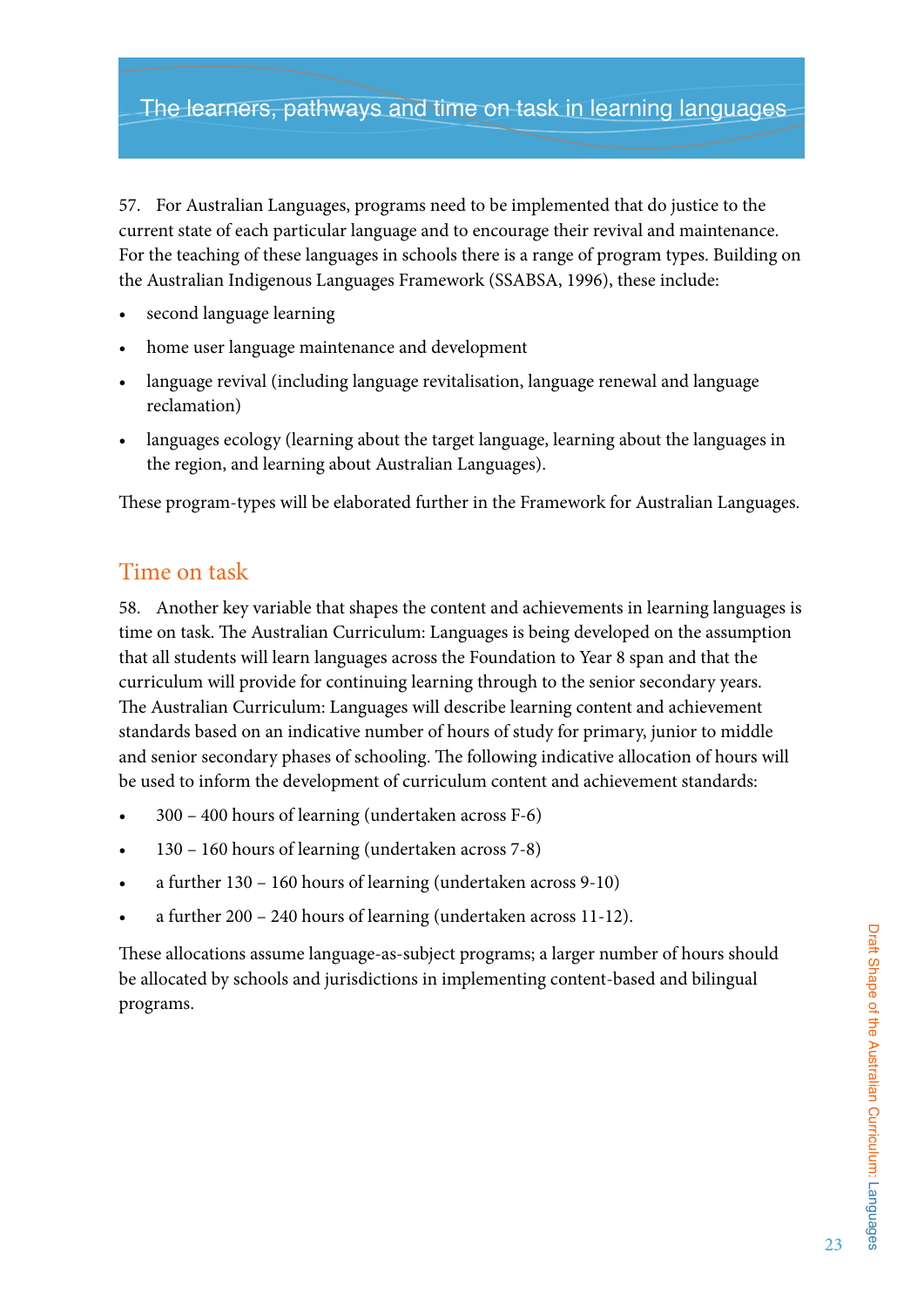The curriculum design for the Australian Curriculum: Languages draws upon the key concepts and understanding as discussed above. It is based on a set of aims, three interrelated strands and knowledge, skills and understanding that underpin the learning of languages.

## The aims of learning languages

59. The interrelated aims of learning languages include:

*a) Communicating in the target language* 

Learners communicate in the target language to:

- socialise; to exchange ideas, opinions, experiences, thoughts, feelings and plans in interaction with others, thereby extending their networks of interpersonal relations; to take action
- obtain, process, interpret, organise and convey information in a range of spoken, written and multimodal texts; to develop and apply knowledge, thus developing diverse forms of expression in the target language
- respond and give expression to real and imaginative experience
- mediate between languages and cultures
- construct and give expression to their own identity as individuals and as members of particular speech communities and cultures.

### *b) Understanding language, culture and their relationship, and thereby developing an intercultural capability in communication*

In learning a language, learners develop an understanding of and make informed comparisons about:

- language and languages
- culture and cultures.

Through the experience of learning to communicate in the target language, learners develop an understanding of the relationship between language and culture in intercultural exchange. In this way learners understand different ways of perceiving experience. They develop respect for multiple perspectives on the social, cultural and linguistic construction of human action. They come to understand the diverse, rich and dynamic world around them and their own ethical engagement with this diversity.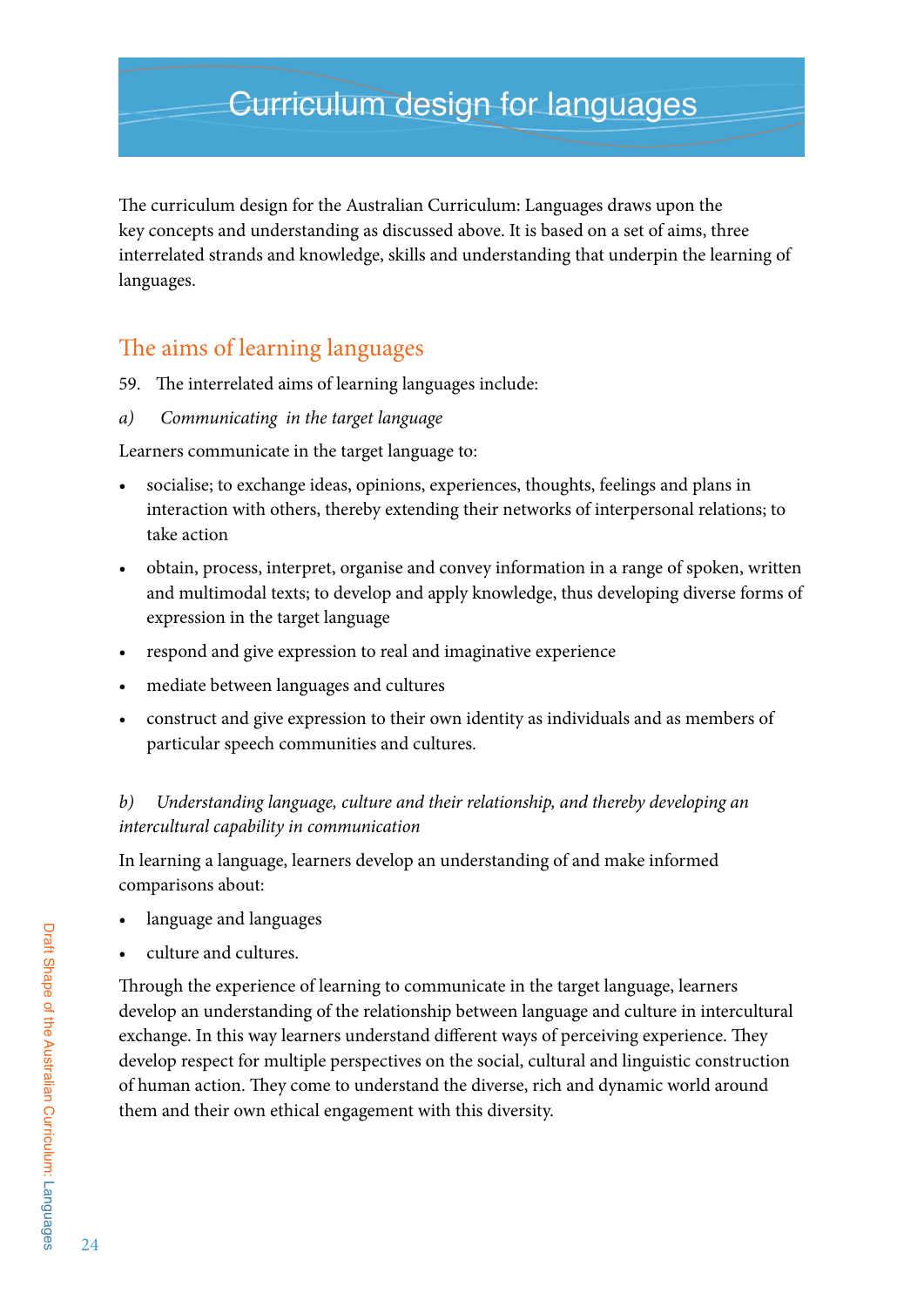### *c) Self-awareness: understanding self as communicator*

By stepping outside the known space of their own language and culture and entering a new communicative space, which affords the opportunity for noticing and comparing, learners come to better understand their reciprocal role as performer and audience in communicating with others from another language and culture. They learn there are other ideas and practices that are also regarded as normal. They learn to question their own ideas and practices relative to those of others.

Learners learn to reflect upon their own experiences, to develop their self-awareness of themselves as communicators within and across languages, and to develop a sense of ethical responsibility as participants in communication across languages and cultures.

60. These three interrelated aims are realised through personal experiences of communication. The focus on experience and experiential learning in the curriculum is intended to capture the real-life process of action and reflection that is an integral part of human life and communication and contributes to the construction and articulation of an individual's linguistic and cultural identity.

61. In developing the curriculum, the emphases across these three broad aims may vary at different stages of learning and for different languages.

## The organisation of learning in languages: strands

62. Learning in the Australian Curriculum: Languages is organised through a set of three interrelated strands. They are as follows:

### *a) Communicating: using language for communicative purposes*

This strand focuses on the core of language learning: the active use of the target language to make and exchange meaning, the use of language to communicate for real-world purposes, in different contexts, situations and relationships. It involves (i) interacting and interpreting (reception) and (ii) interacting and creating (production). Both of these purposes account for the diverse ways that people communicate with each other and make and negotiate individual and collective meaning in interactions.

### *b) Understanding: analysing language as a resource for making meaning*

This strand focuses on developing an understanding of and acting upon the understanding of concepts, contexts and processes involved in using language. It includes (i) learning about the target language system and culture, (ii) learning about languages and cultures in general, (iii) learning about intercultural exchange in communicating across languages and cultures, and (iv) learning about the contexts of languages and cultures, for example understanding languages of the region, understanding how technology shapes communication, understanding language reclamation and Australian Languages in general.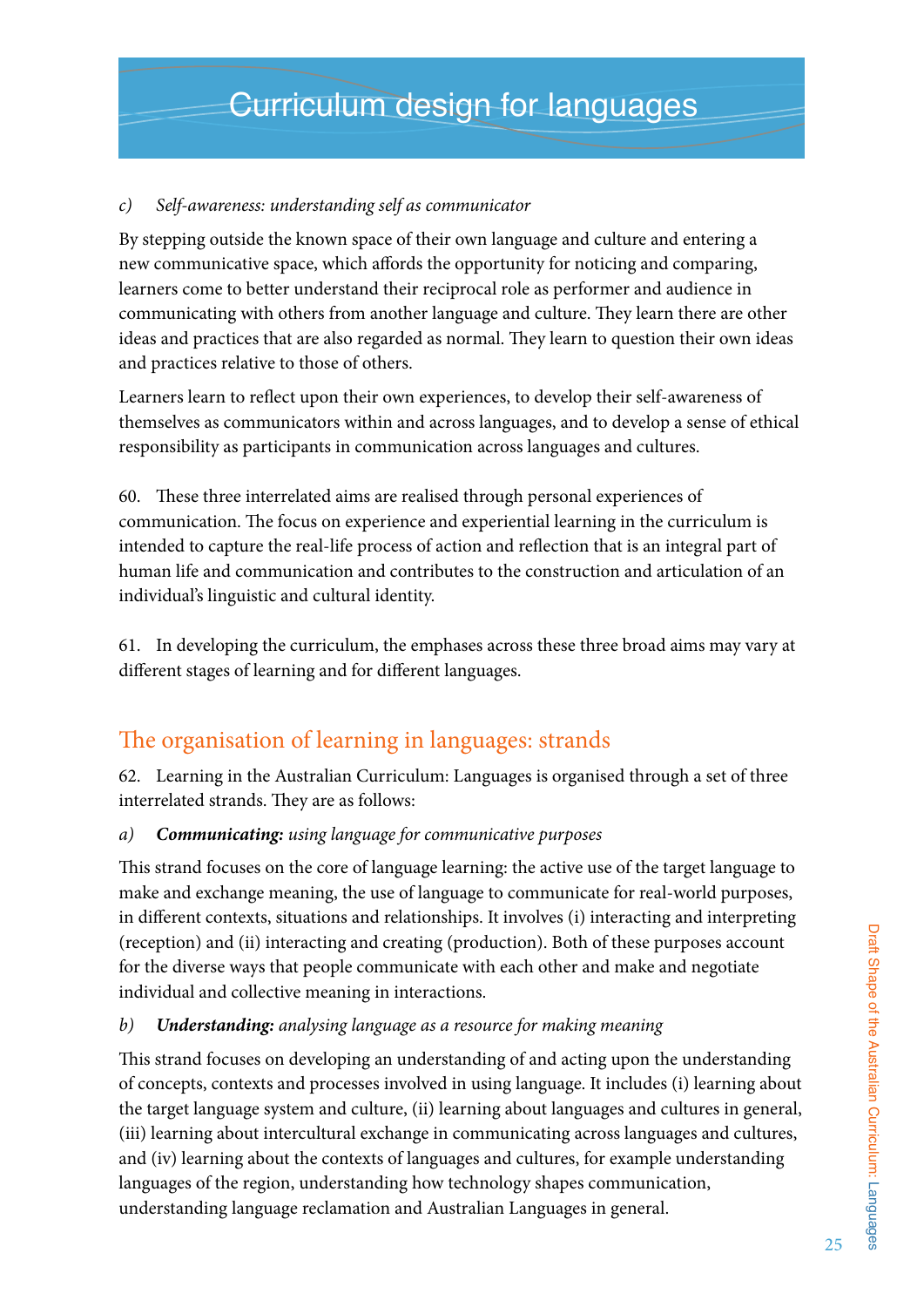### *c) Reciprocating: interpreting self in relation to others as language users*

This strand focuses on self-awareness in relation to the other. In the process of communicating, people continuously adjust their choice of language in the light of how they think others have understood them and they have understood others. This reciprocity involves mutual interpretation of meaning in mediating across languages and cultures. Each role taken by a participant casts a corresponding role for the other, and it is through the mutual processes of monitoring, interpreting and acting upon each others' contributions that any meaningful interaction can be sustained. In these processes participants are both performers and audiences in relation to each other. Learning how to use a language involves becoming aware of these reciprocal roles and interpretations in a way that transforms one's experience of oneself and others. As such, this strand also connects with the ethical responsibility of doing justice to the identities of self and others in communication.

In developing the curriculum, these three strands should not be seen as discrete, nor should they be given equal weighting. The relative contribution of each strand will differ for different stages of learning and for different languages.

## The nature of knowledge, skills and understanding in the learning of languages

63. Knowledge in the languages learning area includes knowledge of the language itself and its use in communication; relevant cultural and intercultural knowledge; general knowledge, and knowledge connected to learning areas across the curriculum. In all these dimensions of knowledge in the languages area, knowledge and knowing is understood as conceptual (knowing that), procedural (knowing how to apply and use knowledge), representational (knowing how knowledge can be represented in various modes) and metacognitive and metalinguistic (knowing why).

**Knowledge** of the language includes:

- grammatical and systems knowledge (for example, phonology, graphology, vocabulary, morphology, syntax)
- textual knowledge (for example, cohesion and rhetorical organisation, text types)
- functional knowledge (for example, ideational functions, imaginative functions)
- sociolinguistic knowledge (for example, knowledge of varieties, registers, cultural references)
- • cultural and intercultural knowledge (for example, knowledge of how identity is constructed in intracultural and intercultural encounters and interactions).

General knowledge includes concepts drawn from areas of interest to the learners as well as subject matter connected to learning areas across the curriculum, for example science, music, art, history, social studies and environmental studies.

26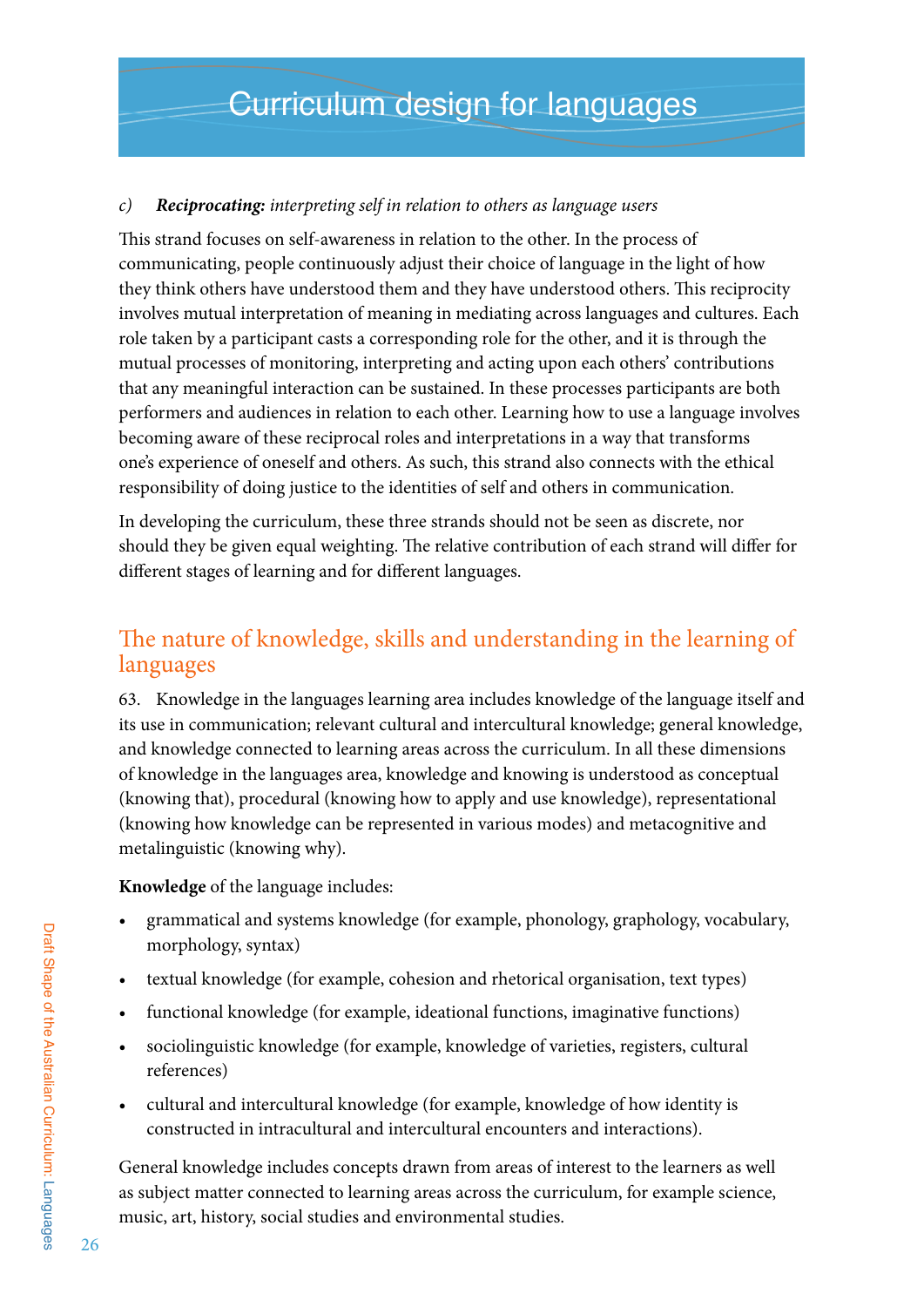### 64. **Skills** (knowing how) include:

- developing listening, speaking, viewing, reading and writing skills in various combinations; developing a repertoire of literacy capabilities
- • developing higher order thinking skills including perceiving, conceptualising, interpreting/re-interpreting, reasoning, analysing, evaluating, explaining, elaborating, relating, judging, comparing and contrasting, imagining, creating, generalising, concluding, justifying, translating, connecting – making connections between various symbolic systems (for example across languages, texts and modalities and their meanings), engaging with multiple perspectives and decentring from one's own perspective, and negotiating one's own and others' communicative strategies in interactions across cultures.
- 65. **Understanding** (knowing that and knowing why) includes:
- understanding the negotiation of meaning through the use of language, questioning assumptions, noticing how interaction works and how meaning is exchanged interculturally
- • understanding variability in language use
- • understanding variability in cultures
- understanding the social, cultural and linguistic construction of experience and identity, understanding the way socialisation and culture affect how we see the world, interact and communicate
- understanding that knowledge is variably constructed and based on cultural, political and ethical values and beliefs
- understanding the relationship between language and culture and being able to explain this understanding
- understanding one's own perspectives and positioning in the reciprocal processes of interpreting and using language in interaction.

## General capabilities and languages

66. **Literacy**: Learning languages makes accessible to students additional literacy experiences. It strengthens language awareness and helps to develop a metalanguage, a language for thinking and talking about how language works. (Refer to section *Understanding languages learning and literacy development*, page 17).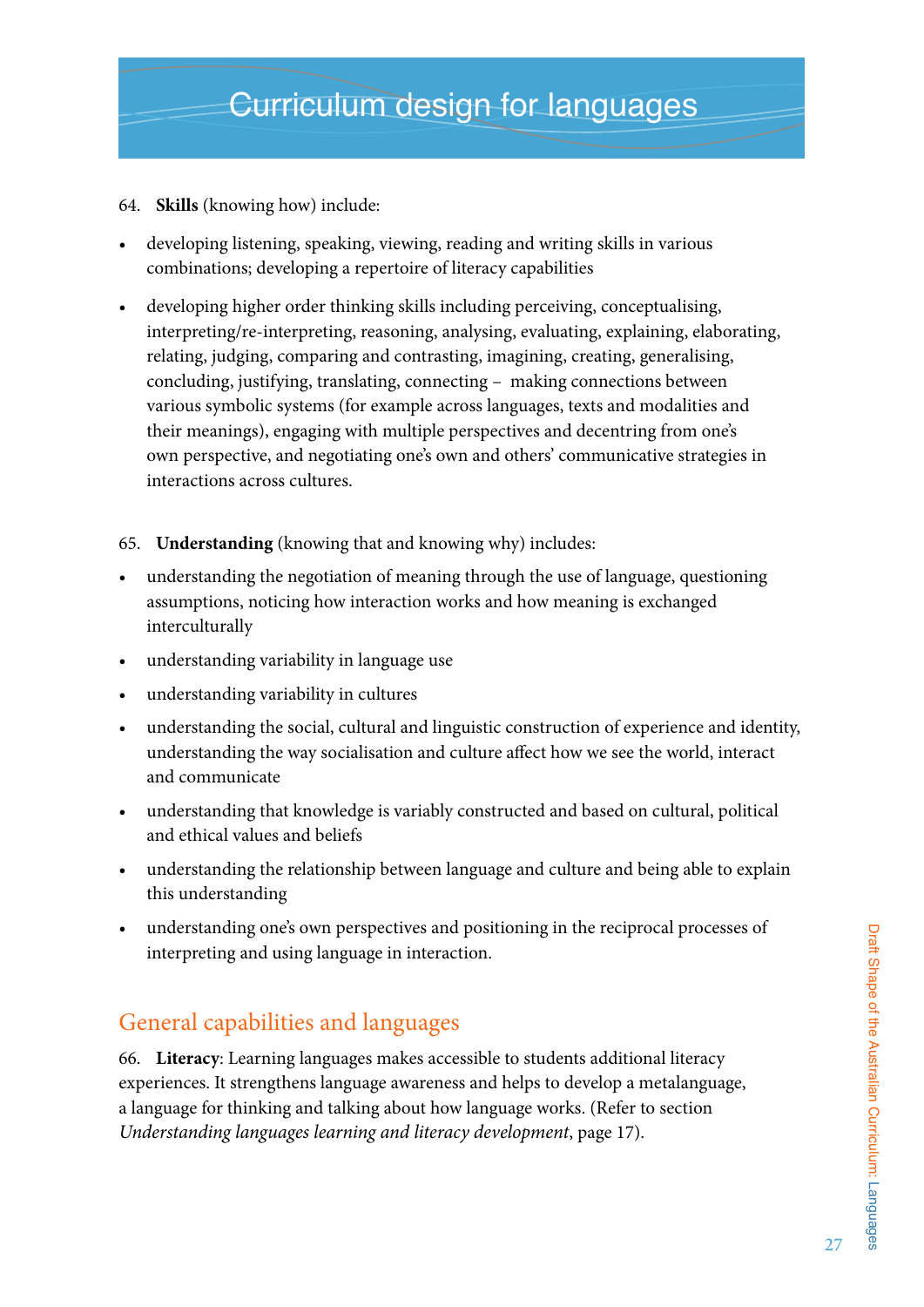67. **Information and communication technology skills**: Learning languages is enhanced through the use of target language multi-media resources, digital environments and technologies that provide for both synchronous and asynchronous learning experiences. Accessing live target language environments and texts via digital media contributes to the development of information technology capabilities. Accessing diverse real time contexts extends the boundaries of the classroom. In accessing information on the internet, students need to learn to synthesise ideas and information critically, to interpret information and to consider the reliability of information. (Refer to section *The learners*, page 21).

68. **Critical and creative thinking**: Languages learning has well-established cognitive benefits. It fosters creative thinking, enhances critical thinking and encourages divergent and imaginative thinking. In learning a language, students broaden their thinking as they learn to interact with people from diverse backgrounds.

Through diverse experiences, students learn to explore and reflect critically, to imagine as well as observe different experiences and perspectives. Seeing things from different perspectives helps them to become divergent thinkers. By learning to notice, connect, compare and analyse aspects of the target language, students develop critical thinking skills as well as analytic and problem-solving skills.

Language itself is a resource for creativity. Through learning and using languages, students develop new ideas and understanding that emerge from working across at least two linguistic and cultural systems. They make new comparisons, find new connections, explore alternative perspectives and apply and use this new knowledge in novel ways.

(Refer to section *The nature of knowledge, skills and understandings in the learning of languages*, page 26).

69. **Ethical behaviour**: When learning to communicate, students are required to consider ethical dispositions. They are taught explicitly to acknowledge and value difference in their interactions with others and to develop respect for diverse ways of perceiving the world. Through working with a wide variety of texts, students are asked to interrogate generalisations and stereotypes. Learning a language will provide students with opportunities to reflect on and to adjust their own ethical dispositions. This may be a confronting process that students need to learn to manage. In learning Australian Languages, students need to consider ethical behaviour in engaging with the owners and custodians of the languages. Students also need to consider ethics in interpreting, translating, and when collecting and analysing primary data in research.

70. **Personal and social competence**: Interacting effectively in an additional language involves being able to negotiate and interpret meaning in a range of social and cultural situations. Being able to communicate successfully with people of diverse linguistic backgrounds requires the ability to understand and show empathy, both qualities of social competence. Being open minded and recognising that people view and experience the world in different ways are essential aspects of learning another language.

28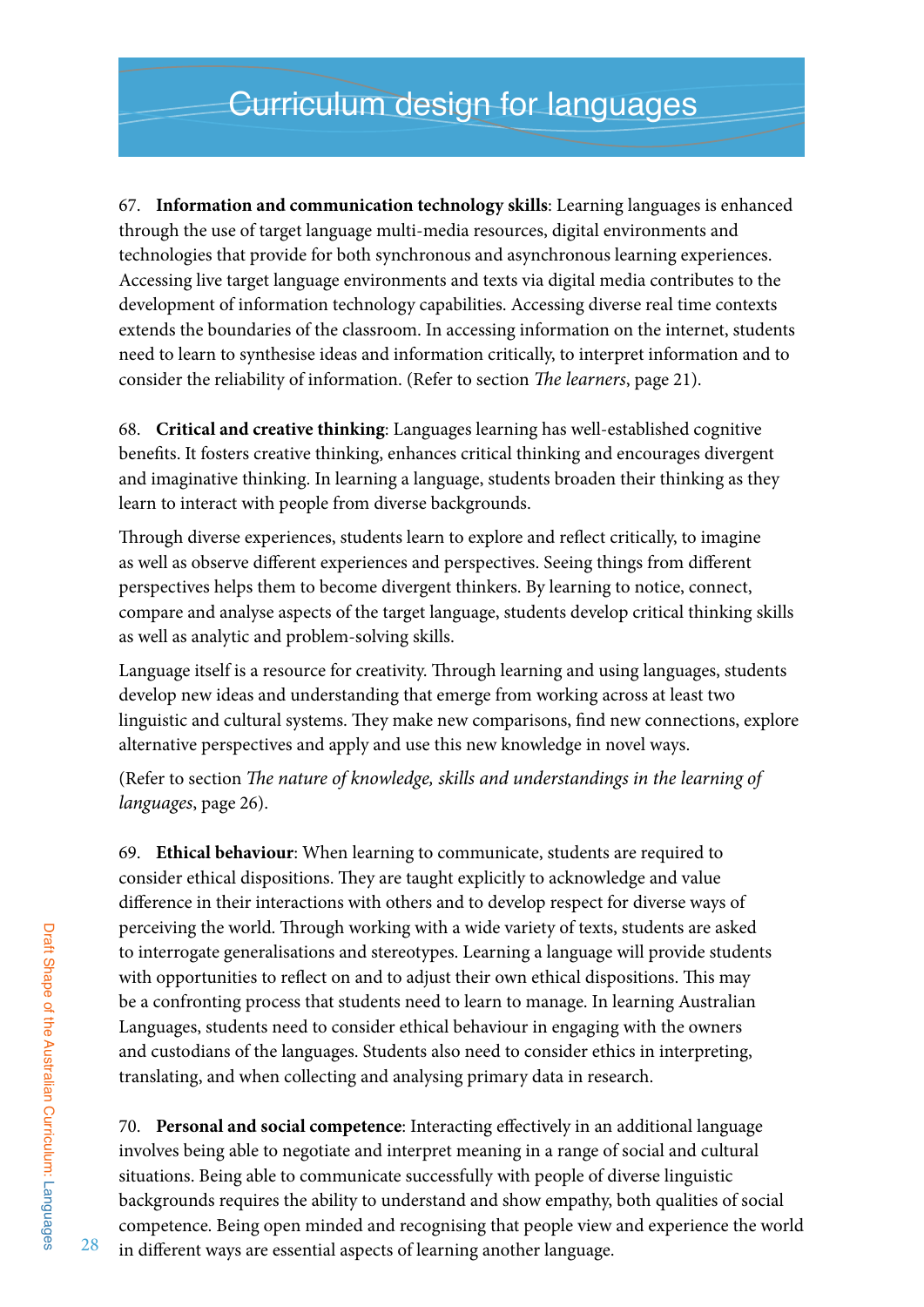Learning to interact in a collaborative and respectful manner is a key element of personal and social competence. This interaction relies on team work. Students recognise the reciprocity of their interaction and exchange with others. They learn to acknowledge and value individual and group differences and identities. Understanding the multilingual and multicultural nature of their own and other societies enhances students' personal and social competence. (Refer to section *The organisation of learning in languages: strands, Reciprocating*, page 26).

71. **Intercultural understanding**: The development of intercultural understanding is a central aim of learning languages that emerges from and enhances communication in the target language. It is an integral part of developing global citizenship and is a lifelong endeavour. (Refer to section *Understanding language learning as an intercultural process,*  page 16).

### Cross-curriculum priorities

### 72. *Aboriginal and Torres Strait Islander histories and cultures*

The most direct means for learning about and engaging with diverse Aboriginal and Torres Strait Islander communities is to learn their languages. Aboriginal and Torres Strait Islander histories and cultures are an integral part of the learning of Australian Languages. There is an inseparable connection between Australian Languages and land/Country, environment, fauna and flora. These languages are a key to understanding the land and environment in which we all live.

In learning all languages there is scope for making interlinguistic and intercultural comparisons across languages to illustrate concepts related to language and culture in general.

#### 73. *Asia and Australia's engagement with Asia*

The most direct means for learning about and engaging with the diverse countries and people within the Asian region is to learn their languages. Learning to communicate and to interact with intercultural sensitivity are fundamental to this engagement. These are the aims of the languages learning area.

In learning all languages there is scope for making interlinguistic and intercultural comparisons across languages to illustrate concepts related to language and culture in general.

#### 74. *Sustainability*

Learning languages develops key concepts and capabilities that pertain to sustainability in social and cultural life and to global socio-economic endeavours for a sustainable environment that fosters biodiversity. This is crucial in the context of national and international concerns about climate change, food shortages, and alternative ways of caring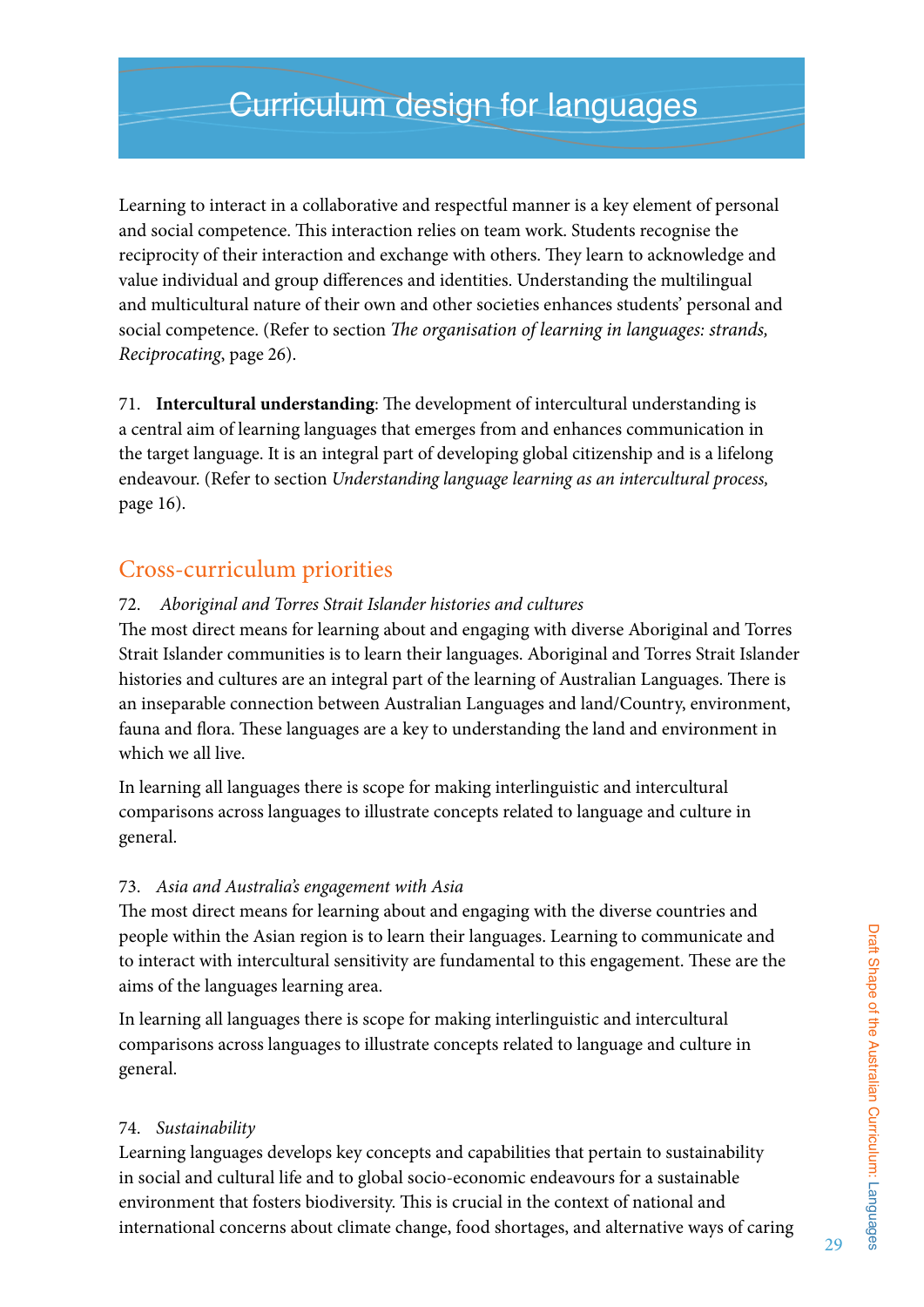for land and agriculture. Through mutual understanding, reciprocity, respect, consciousness, interaction, reflection and the making and negotiating of meaning, sustainable patterns of living can be achieved. Teaching and learning Australian Languages contributes to the global effort to exchange knowledge among people with varied practices in caring for the land; to the reconciliation process in Australia and its goals for language revival, and to the processes necessary to effect positive change in Aboriginal and Torres Strait Islander communities by interacting with other communities nationally and internationally.

## Key considerations for developing the Australian Curriculum: Languages

75. The key considerations in developing the Australian Curriculum: Languages can be summarised as follows:

i. That the Australian Curriculum: Languages is designed to enable all students to engage in learning a language in addition to English.

ii. That the *Shape of the Australian Curriculum*: Languages paper will provide a common conceptualisation of the languages area and common terminology that can be used as a frame of reference for all languages in Australian education.

iii. That the Australian Curriculum: Languages will include the development of languagespecific curricula and a Framework for Australian Languages.

iv. That the Australian Curriculum: Languages is designed to enable students to achieve designated achievement standards in the active use of the target language.

v. That the Australian Curriculum: Languages will recognise that in the Australian community there are students with diverse backgrounds in the target language; there are second language learners, a significant number of learners who are home users of the target language, and first language learners.

vi. That the Australian Curriculum: Languages will describe achievement standards based on an indicative number of hours of study for primary, junior to middle and senior secondary phases of schooling. The achievement standards will depict what all students can achieve in the time frame. The description in relation to hours of study leaves to systems and schools the flexibility to organise as appropriate: (i) the sequence of learning across years of schooling (for example Foundation to Year 6 or Year 3/4 to Year 6 in the primary phase) and (ii) the groupings of students according to their background in the target language, and (iii) the program-type.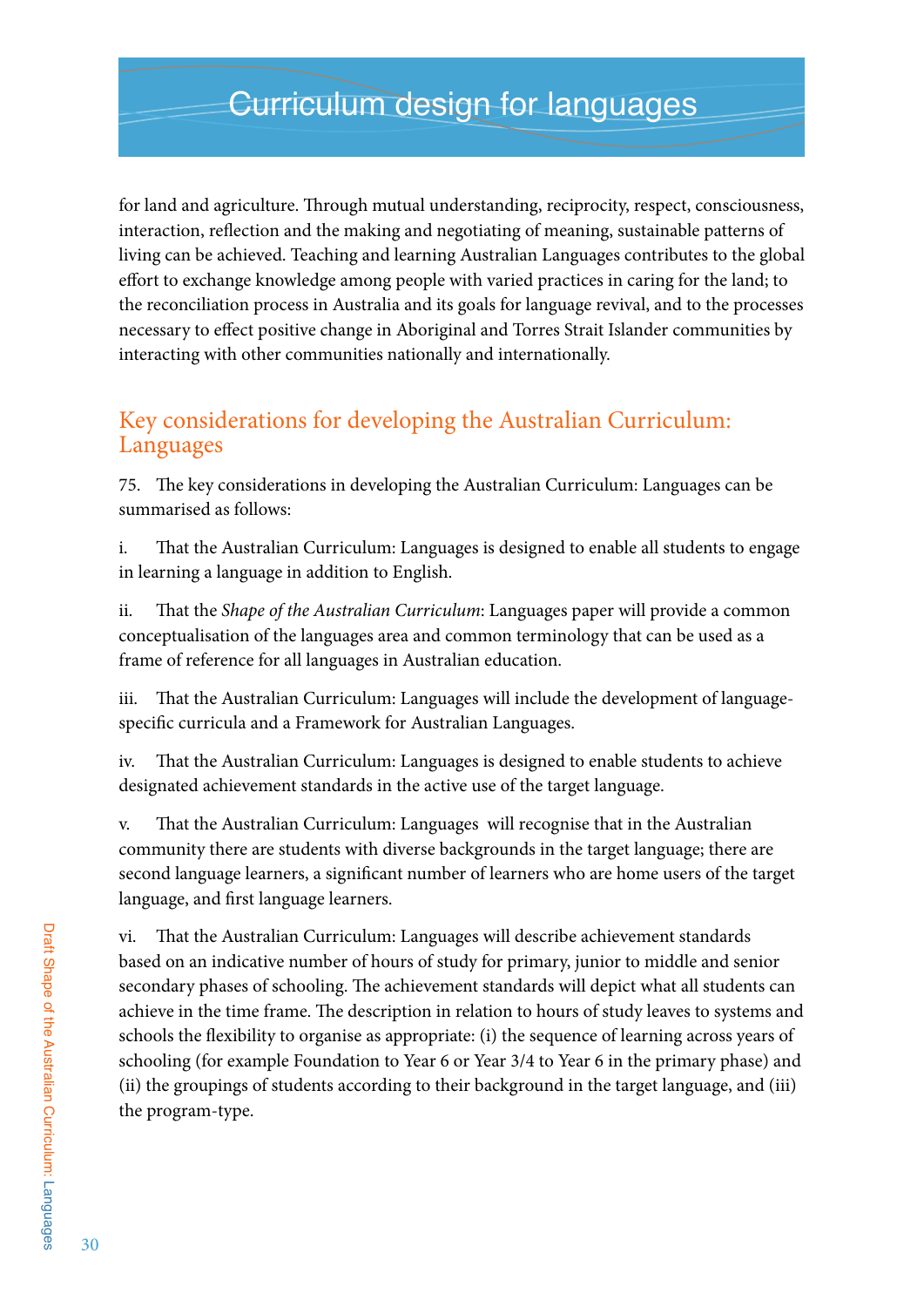viii. That the Australian Curriculum: Languages will be conceptualised as a Foundation to Year 12 development. In the first instance, priority will be given to development of Foundation to Year 10 curriculum content and achievement standards. Discussion will continue with the Australasian Curriculum, Assessment and Certification Authorities (ACACA) in relation to Years 11 and 12 in the context of the collaboration through the Collaborative Curriculum and Assessment Framework for Languages (CCAFL). This framework, negotiated over the past 25 years, allows for collaborative syllabus/framework development and formal assessment of 28 languages at senior secondary level, thereby ensuring that students are able to present their particular language for formal study and assessment at Year 12 level. This will ensure that the diversity of languages offered at senior secondary level is maintained. Discussions will also continue with ACACA in relation to eligibility requirements for courses developed at senior secondary level. Incentives for students to undertake language studies at senior secondary levels in all pathways (that is, second language learners, heritage learners, first language learners) in order to increase Australia's languages capability will also be considered.

ix. That for reasons of manageability of the language-specific curriculum development process, the Australian Curriculum: Languages will be staged as follows:

a) A set of common procedures and guidelines will be developed to guide teams working with the Shape of the Australian Curriculum: Languages paper to develop curriculum content and achievement standards for specific languages in a consistent way.

b) The procedures and guidelines will be used initially to develop curricula in two specific languages which will act as exemplars to inform subsequent language development. The two languages chosen to act as exemplars should represent languages that cater to the greatest range of learners in the Australian education context. Once the writing of curricula in these two languages is underway, the process of staged development for curricula in further languages will proceed. For each language, development will address only the student pathways that are necessary for learning that particular language in the Australian context.

c) The development of a Framework for Australian Languages based on the Shape of the Australian Curriculum: Languages paper will commence at the same time as the development of curricula in the two specific languages.

76. The scope of development is informed by two considerations:

a) the relationship between indicative hours of study and achievement standards

b) the staging of development in specific languages.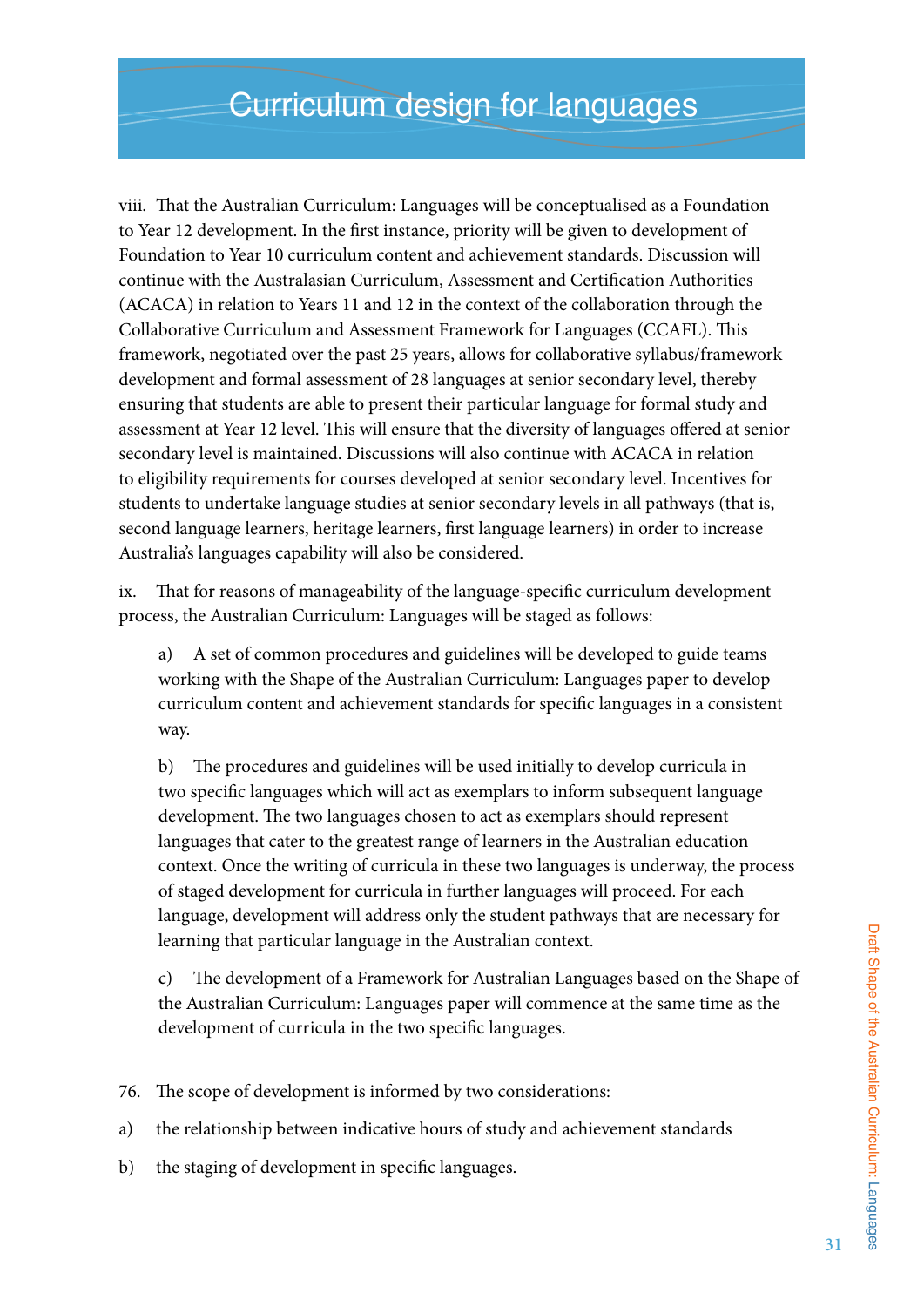77. The relationship of indicative hours of study and achievement standards (and related curriculum content) is depicted in the three diagrams below, which recognise the diverse backgrounds of learners. The student cohort in each language may or may not include the range of learners depicted in the three diagrams. For example, the student cohort learning Chinese in Australia includes second language, home users and first language learners, whereas the student cohort learning French in Australia comprises primarily second language learners. Each diagram represents a distinct group of learners.



Diagram 1: Relationship between hours of study and achievement standards – second language learners

Diagram 1 depicts the relationship between indicative hours of study, achievement standards and the most likely forms of provision for second language learners. It allows for flexible provision in primary years whereby systems and schools determine how the indicative hours are spread across the Foundation to Year 6 span. It envisages that the 300-400 hours will most likely be spread over a Foundation to Year 6 or Years 3-6 sequence. Because students may have the opportunity to begin learning a different or additional second language at secondary level, a commencement point is provided at this level.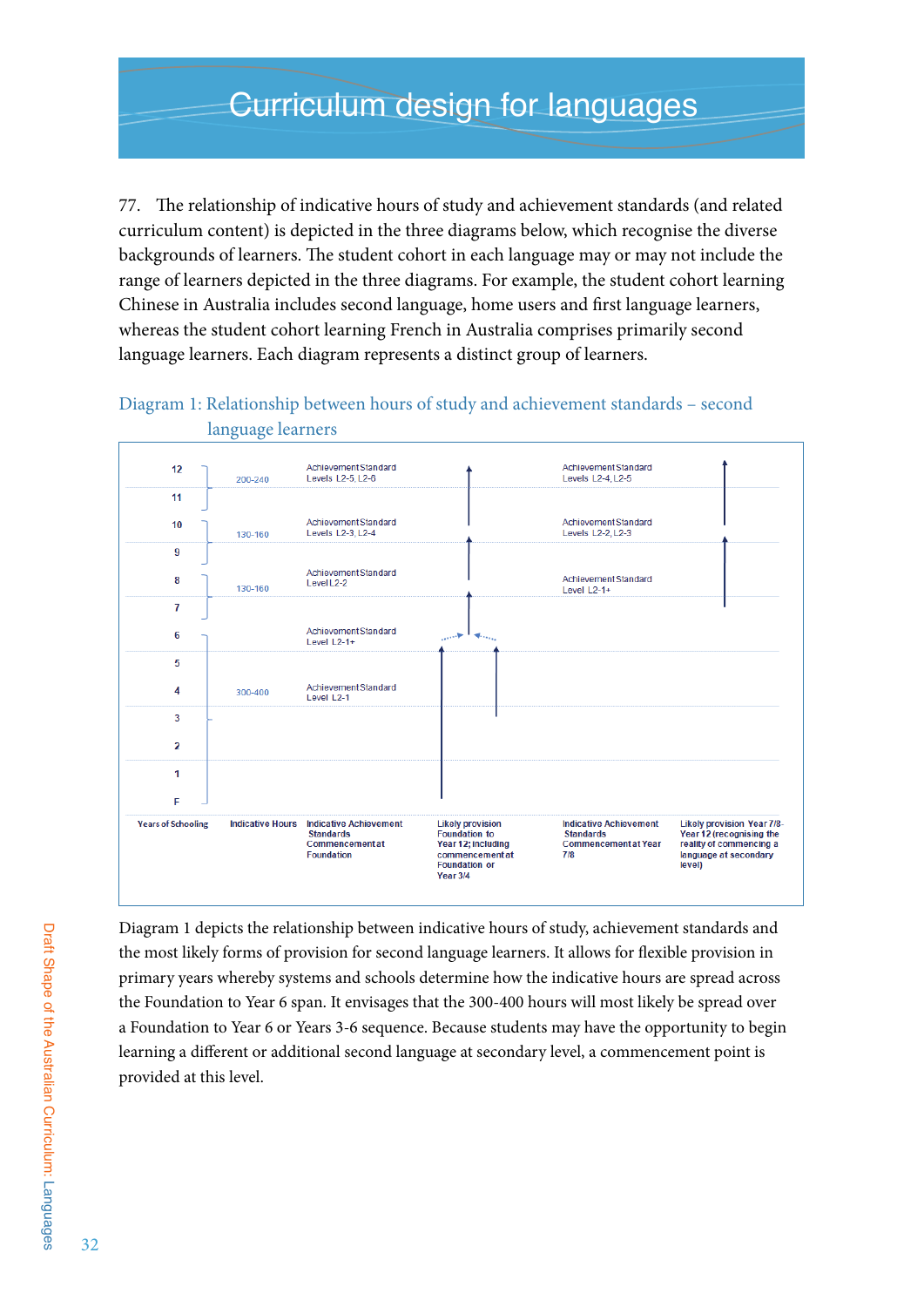#### language learners Achievement Standard  $12$ 200-240 Levels HL-5, HL-6  $11$ Achievement Standard  $10$ 130-160 Levels HL-3 HL-4  $\overline{9}$ Achievement Standard 8 130-160 Level HL-2  $\overline{1}$ Achievement Standard  $6\phantom{a}$ Level HL-1  $\overline{5}$  $\overline{\mathbf{4}}$ 300-400  $\overline{3}$  $\overline{a}$  $\overline{1}$ F **Likely provision**<br>Foundation to **Years of Schooling Indicative Hours Indicative Achievement Standards** Commencement at Year 12; Foundation including commencement<br>at Foundation or Year 3/4

# Diagram 2: Relationship between hours of study and achievement standards – home user

Diagram 2 depicts the relationship between indicative hours of study, achievement standards and the most likely forms of provision for home user language learners. It allows for flexible provision in primary years whereby systems and schools determine how the indicative hours are spread across the Foundation to Year 6 span. It envisages that the 300-400 hours will most likely be spread over a Foundation to Year 6 or Years 3-6 sequence.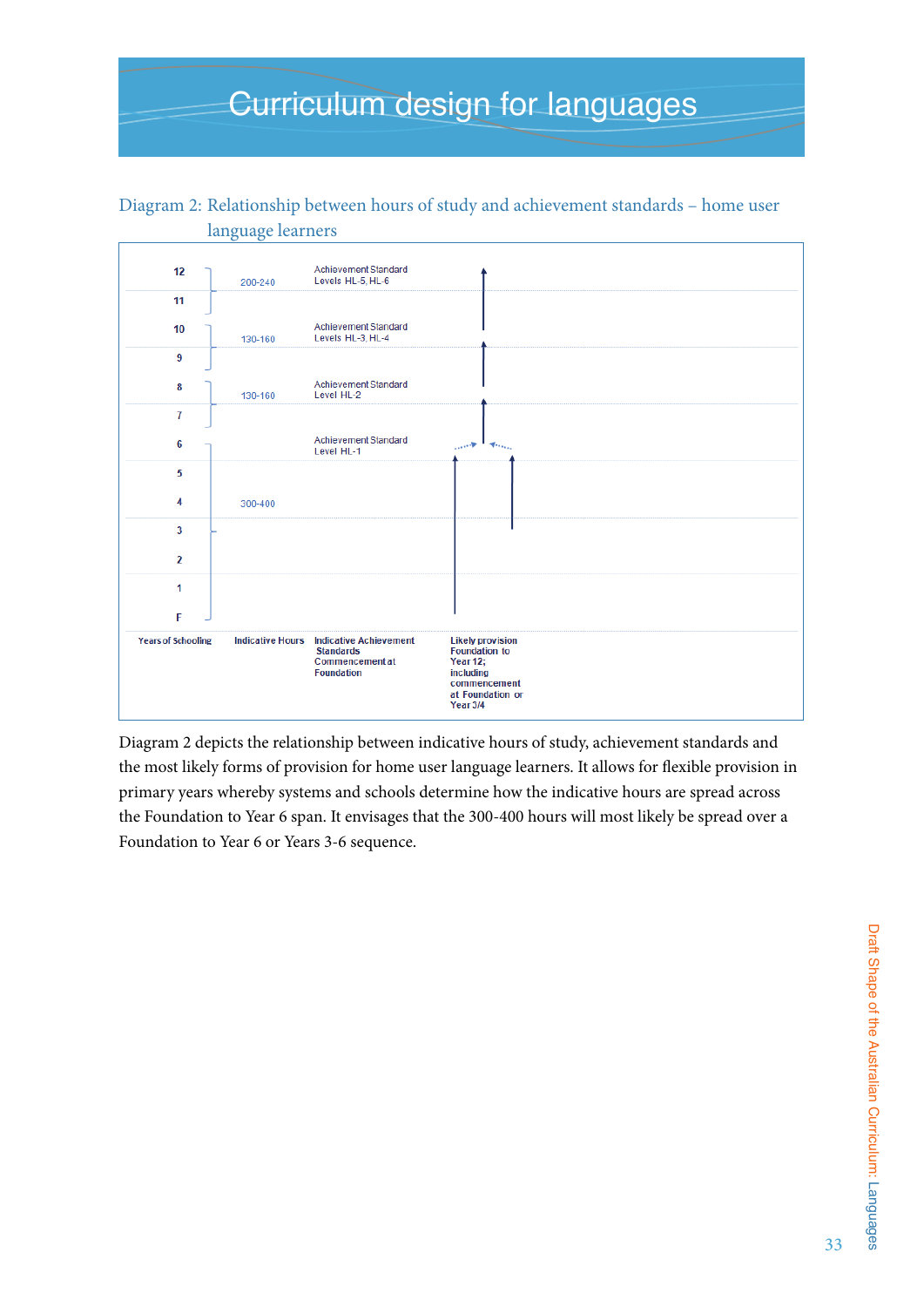

Diagram 3: Relationship between hours of study and achievement standards – first language learners

Diagram 3 depicts the relationship between indicative hours of study, achievement standards, and the most likely forms of provision for first language learners

78. The development of an Australian Languages Framework will be included in the first stage of development. It will elaborate on the diverse program types, content and achievement standards related to each, as well as the protocols that need to be followed in decision-making in learning Australian Languages. The staging of language-specific curricula within the Australian Curriculum: Languages will be based on the following criteria:

- • coverage of the maximum number of students, the most widely currently studied languages in Australian schools and anticipated future trends
- Australian Government priorities (notably the current priority on four Asian languages)
- languages most widely spoken by particular communities in Australia
- • community support
- languages of global importance
- immigration trends
- economic significance.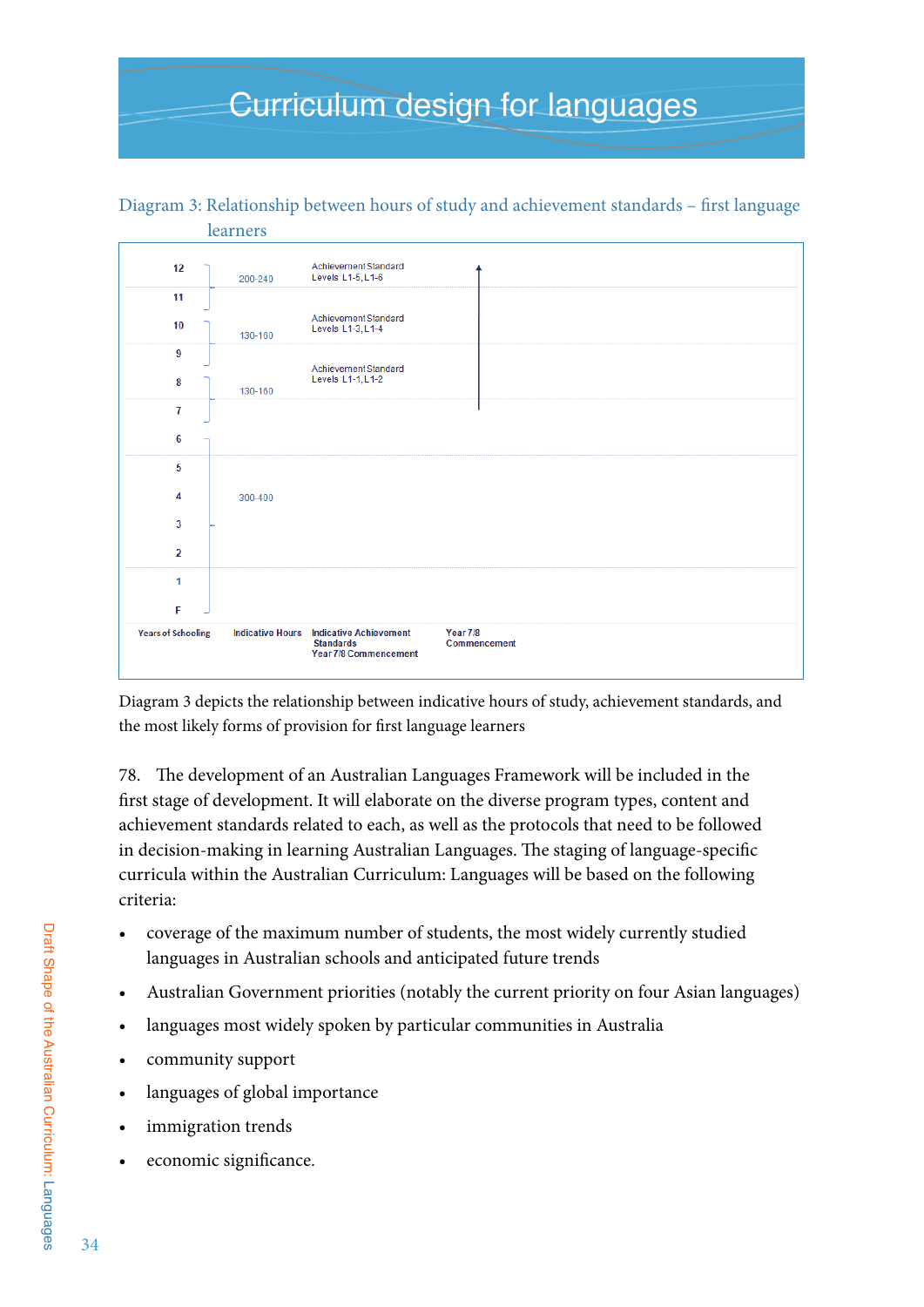### 79. The proposed staging of development will overlap within a defined time period is as follows:

### *First Stage of Development*:

- (i) Australian Languages Framework
- (ii) Chinese, Italian;

Chinese and Italian are chosen because they represent languages that cater for the greatest range of learners. Chinese is also a national priority, and Italian is learnt by the largest number of students in the primary years and the second largest number of student enrolments overall.

### *Second Stage of Development*:

French, German, Indonesian, Japanese, Korean, Spanish

- French, German, Indonesian and Japanese are among the most commonly taught languages in Australian schools
- The development of Indonesian, Japanese and Korean are national priorities
- Spanish is a language of global importance.

#### *Third Stage of Development*:

Arabic, Modern Greek, Vietnamese

- Arabic, Modern Greek and Vietnamese are the most commonly spoken languages at home in Australia and are also supported by community schools
- • Arabic is a language of global importance.

80. As with any other learning area, it is anticipated that language curricula that are not developed as part of the Australian Curriculum: Languages will continue to be offered under existing state and territory arrangements.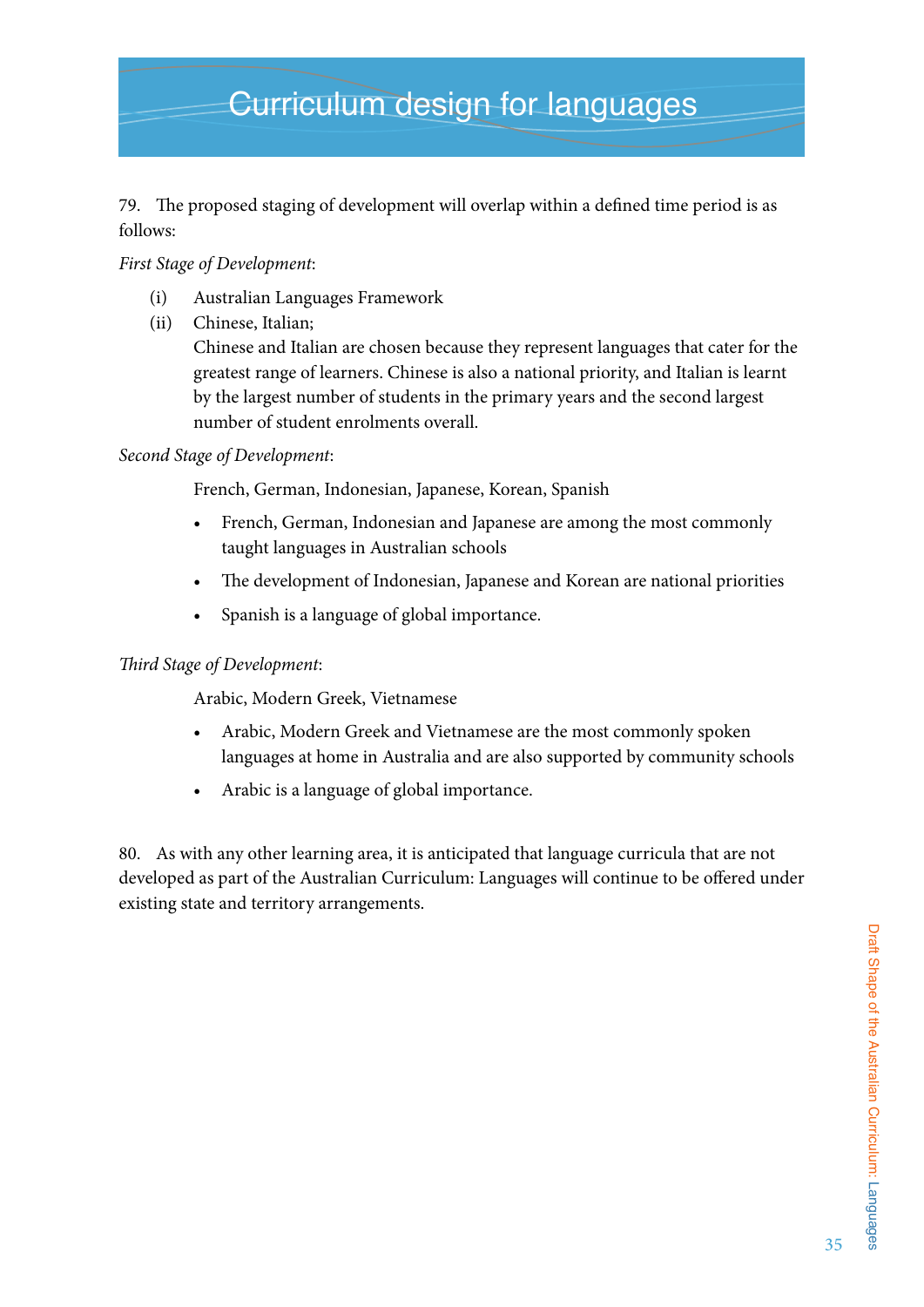## References and bibliography

Agar, M. 2008, 'A Linguistics for Ethnography: why not second languaculture learning and translation?', Journal of Intercultural Communication. No.16.

Alfred, G., Byram, M. & Fleming, M. (eds) 2003, 'Intercultural Experience and Education, Multilingual Matters', Clevedon.

Aoki, T.T. 1987/1991/2005, 'The dialectic of mother language and second language: a curriculum exploration', in Pinar, W.F. & Irwin, R.L. (eds) 2005, 'Curriculum in a New Key: The collected works of Ted T. Aoki', N.J. Lawrence Erlbaum Associates, Publishers, Mahwah, pp.235-45.

Australian Bureau of Statistics (website), 2006 Census Data, www.abs.gov.au (accessed 24 July 2009).

Byram, M. 2008, 'From Foreign Language Education to Education for Intercultural Citizenship: Essays and reflections', Multilingual Matters, Clevedon.

Byrnes, H., Weger-Guntharp, H.D. & Sprang, K. (eds) 2007, 'Educating for Advanced Foreign Language Capacities: Constructs, curriculum, instruction, assessment', Georgetown University Press, Washington D.C.

Cameron, L. 2001, 'Teaching Languages to Young Learners', Cambridge University Press, Cambridge.

Collaborative Curriculum and Assessment Framework for Languages (CCAFL) http://acaca.bos.nsw.edu.au/ (accessed 22 July 2009).

Council of Europe (website), Common European Framework of Reference for Languages: Learning, Teaching, Assessment (CEFR), 2001, www.coe.int/T/DG4/Linguistic/CADRE\_EN.asp

De Kretser, A, Spence-Brown, R, (2010), 'The Current State of Japanese Language Education in Australian Schools', Education Services Australia Ltd, Carlton South, Australia

Department of Education, Employment and Workplace Relations (website) National Asian Languages and Studies in Schools Program, www.deewr.gov.au/schooling/nalssp (accessed 24 July 2009).

Department of the Environment, Water, Heritage and Arts, Australian Government (website), 2009, 'Indigenous languages: A national approach, The importance of Australia's Indigenous languages', www.arts.gov.au/indigenous/languages\_policy (accessed 17 August 2009).

Garcia, O. 2009, 'Bilingual Education in the 21st Century: A global perspective', Wiley-Blackwell, Malden, MA.

Haertel, E.H., Moss, P.A., Pullin, D.C. & Gee, J.P. 2008, 'Assessment, Equity and Opportunity to Learn', Cambridge University Press, New York.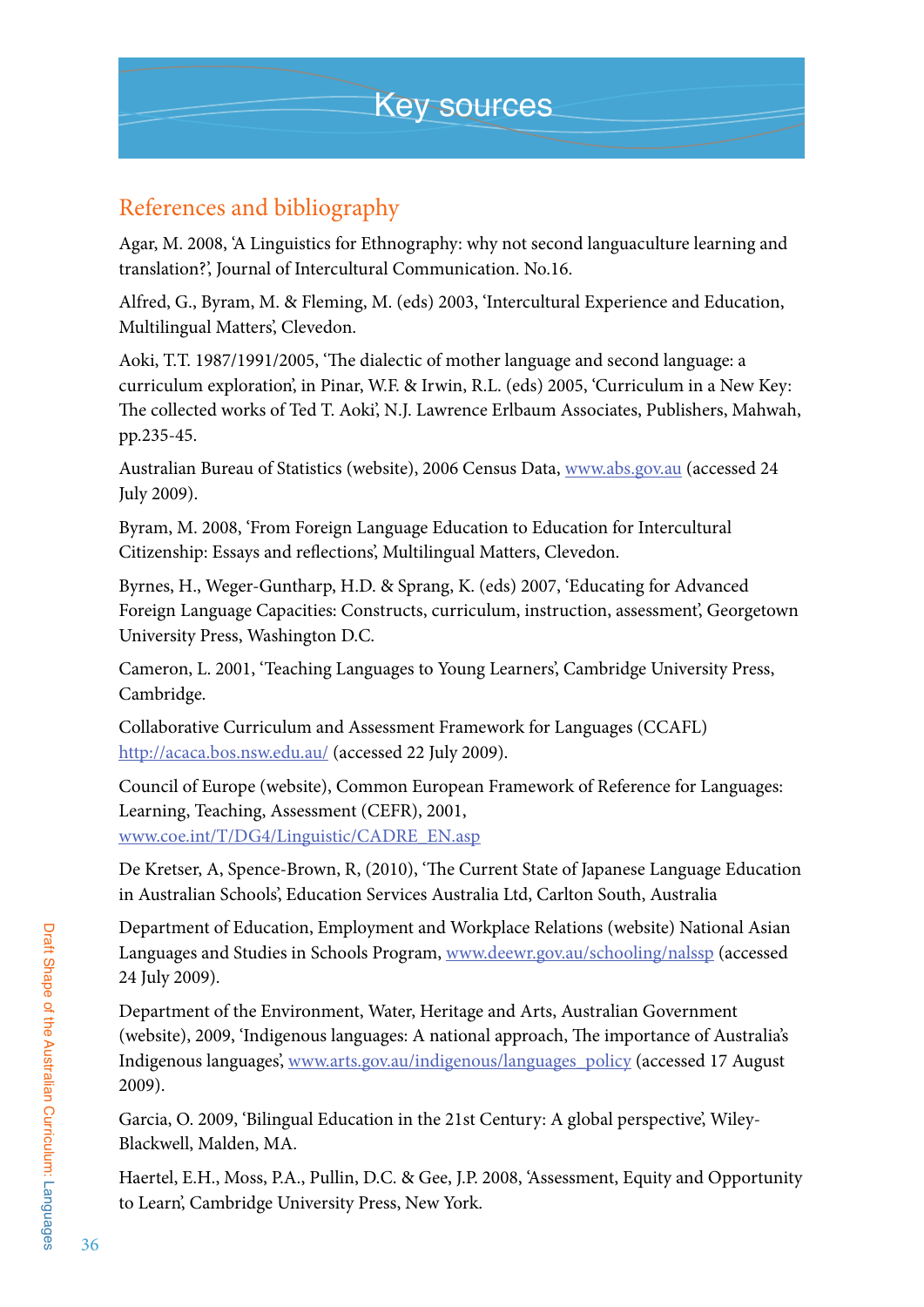## Key sources

Halliday, M.A.K. 1993, 'Towards a language-based theory of learning', Linguistics and Education, 4, pp.93-116.

Haugen, E. 1972, 'The ecology of language' in Mühlhäusler, P. & Fill, A. 2001, 'The Ecolinguistics Reader: Language, ecology and environment', Continuum, London. pp.57-66.

Kohler, M., Mahnken, P, (2010), 'The Current State of Indonesian Language Education in Australian Schools', Education Services Australia Ltd, Carlton South, Australia.

Kramsch, C. 2009, 'The Multilingual Subject', Oxford University Press, Oxford.

Liddicoat, A., Papademetre, L., Scarino, A. & Kohler, M. 2003, 'Report on Intercultural Language Learning, Report to the Australian Government Department for Education, Science and Training'.

Liddicoat, A.J., Scarino, A., Curnow, T.J., Kohler,M., Scrimgeour, A., & Morgan, A.-M. 2007, 'An Investigation of the State and Nature of Languages in Australian Schools'. Department of Education, Employment and Workplace Relations, Canberra.

Lo Bianco, J. 2009, 'Second Languages and Australian Schooling', Australian Council for Educational Research, Melbourne.

Ministerial Council of Education, Employment, Training and Youth Affairs, 2008, Melbourne 'Declaration on Educational Goals for Young Australians', MCEETYA, Melbourne.

Ministerial Council of Education, Employment, Training and Youth Affairs, 1999, 'The Adelaide Declaration on National Goals for Schooling in the Twenty-First Century, MCEETYA, Adelaide.

Ministerial Council of Education, Employment, Training and Youth Affairs, 1989, 'Common and Agreed Goals for Schooling in Australia (The Hobart Declaration)', MCEETYA, Hobart.

Ministerial Council of Education, Employment, Training and Youth Affairs, 2005, 'National Statement for Languages Education in Australian Schools: National plan for languages education in Australian schools 2005-2008', Carlton.

Ortega, L. 2009, 'Understanding Second Language Acquisition', Hodder Education, London.

Orton, J. (2008), 'Chinese Language Education in Australian Schools', University of Melbourne.

Risager, K. 2006, 'Language and Culture: Global flows and local complexity', Multilingual Matters, Clevedon.

Scarino, A. & Liddicoat, A.J. 2009, 'Teaching and Learning Languages: A guide', Curriculum Corporation, Melbourne. www.tllg.unisa.edu.au

Senior Secondary Assessment Board of South Australia 1996, 'Australia's Indigenous languages in practice', Senior Secondary Assessment Board of South Australia, Wayville.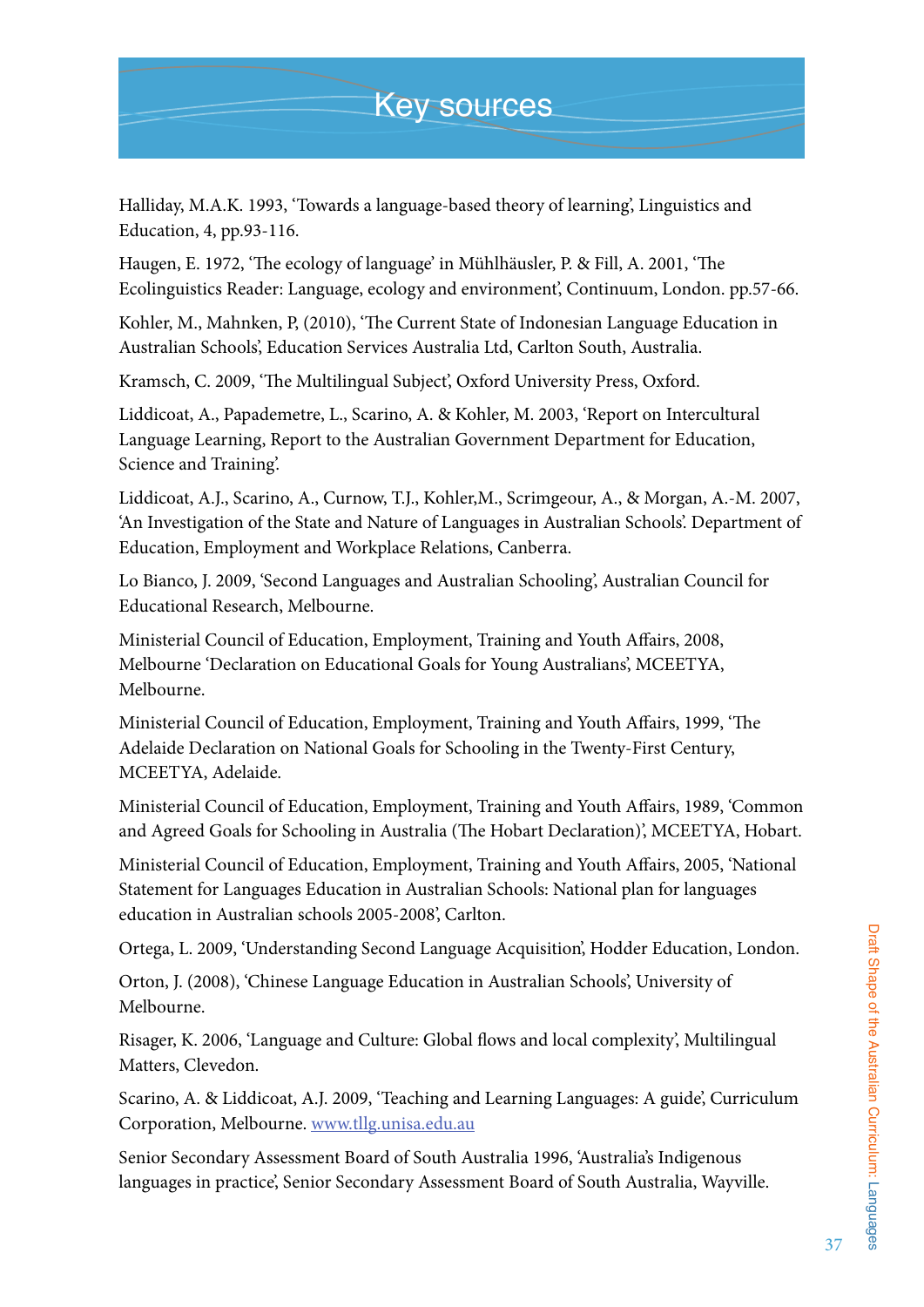## Key sources

Seong-Chul Shin, (2010), 'The Current State of Korean Language Education in Australian Schools', Education Services Australia Ltd, Carlton South, Australia.

Shohamy, E. 2006, 'Language Policy: Hidden agendas and new approaches', Routledge, London.

Thorne, S. 2008, 'Computer mediated communication' in Van Deasen-Scholl, N. & Hornberger, N.H., 'Encyclopedia of Language and Education, Second Edition'. Second and Foreign Language Education, vol. 4. Springer, New York, pp.325-36.

United Nations Declaration on the Rights of Indigenous Peoples, 2007, adopted by General Assembly Resolution 61/295 on 13 September 2007 http://www.un.org/esa/socdev/unpfii/en/drip.html

Van Lier, L. 2004, 'The Ecology and Semiotics of Language Learning: A sociocultural perspective', Kluwer Academic Publishers, Boston.

## Sources - National

### **Australian Capital Territory**

ACT Department of Education and Training, ACT (website), 'Every chance to learn: Curriculum framework for ACT schools Preschool to Year 10', activated.act.edu.au/ectl/index.htm

Board of Senior Secondary Studies (BSSS), Australian Capital Territory (website), Languages Course Framework 2007 and Languages courses developed from the Course Framework, www.bsss.act.edu.au/curriculum/courses

### **New South Wales**

Board of Studies New South Wales, (website), K-10 Languages Syllabuses and Stage 6 and HSC Languages Syllabuses, www.boardofstudies.nsw.edu.au/syllabus\_sc/

Northern Territory

Northern Territory Government Department of Education and Training (website), Northern Territory Curriculum Framework Languages Learning Area, www.det.nt.gov.au/teachers-educators/curriculum-ntbos/ntcf

### **Queensland**

Queensland Studies Authority (website), Essential Learning and Standards Years 1-9, www.qsa.qld.edu.au/574.html

Queensland Studies Authority (website), Languages Senior Subjects syllabus documents, www.qsa.qld.edu.au/1823.html

Queensland Studies Authority (website), Languages Learning Area Year 10 guidelines, June 2009, www.qsa.qld.edu.au/downloads/senior/yr10\_guide\_learning\_areas\_lang.pdf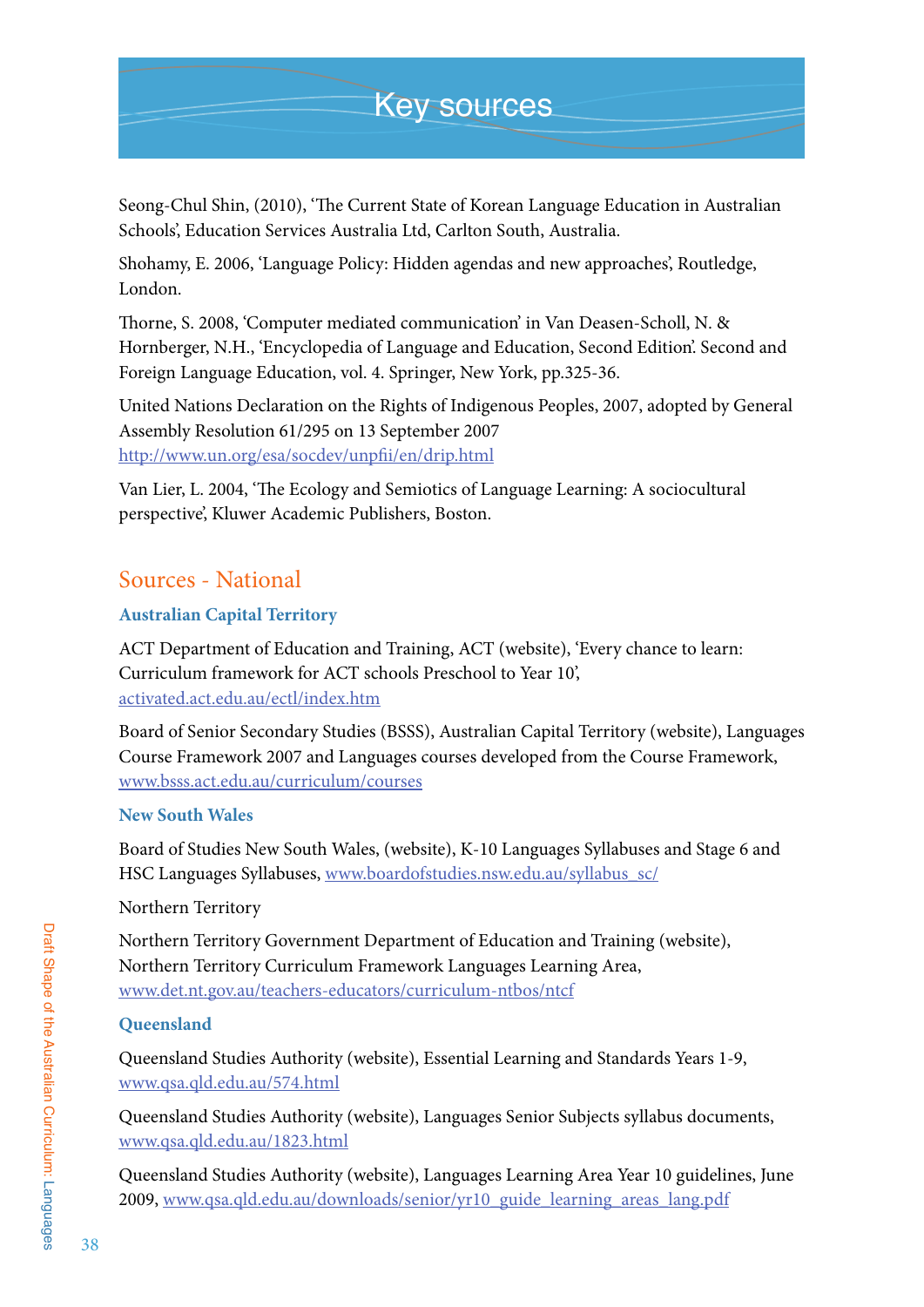#### **South Australia**

SACE Board of South Australia, South Australian Certificate of Education (website), Stage 1 and Stage 2 Languages Subject Outlines, www.sace.sa.edu.au/subjects

South Australian Curriculum Standards and Accountability Framework (website), SACSA Languages Learning Area, www.sacsa.sa.edu.au/splash.asp

#### **Tasmania**

Department of Education Tasmanian Curriculum (website), LOTE– Languages Other Than English, K-10 LOTE syllabus and support materials, www.education.tas.gov.au/curriculum/standards/english

Tasmanian Qualifications Authority (website), Accredited courses in the Australian Standard Classification of Education (ASCED) sector Society & Culture, sub-set Languages, www.tqa.tas.gov.au/2597

#### **Victoria**

Victorian Curriculum and Assessment Authority (VCAA) (website) Victorian Certificate of Education Study Designs for LOTE, www.vcaa.vic.edu.au/vce/studies/index.html

Victorian Essential Learning Standards, October 2009, (website), Discipline-based Learning Strand Languages other than English, Revised Edition, vels.vcaa.vic.edu.au/

#### **Western Australia**

Curriculum Council of Western Australia (website), Curriculum Framework K-10 Learning Statement for Languages Other than English, www.curriculum.wa.edu.au/internet/Years\_K10/Curriculum\_Framework

Curriculum Council of Western Australia (website), Western Australian Certificate of Education (WACE) course syllabuses in LOTE, www.curriculum.wa.edu.au/internet/Senior\_Secondary/Courses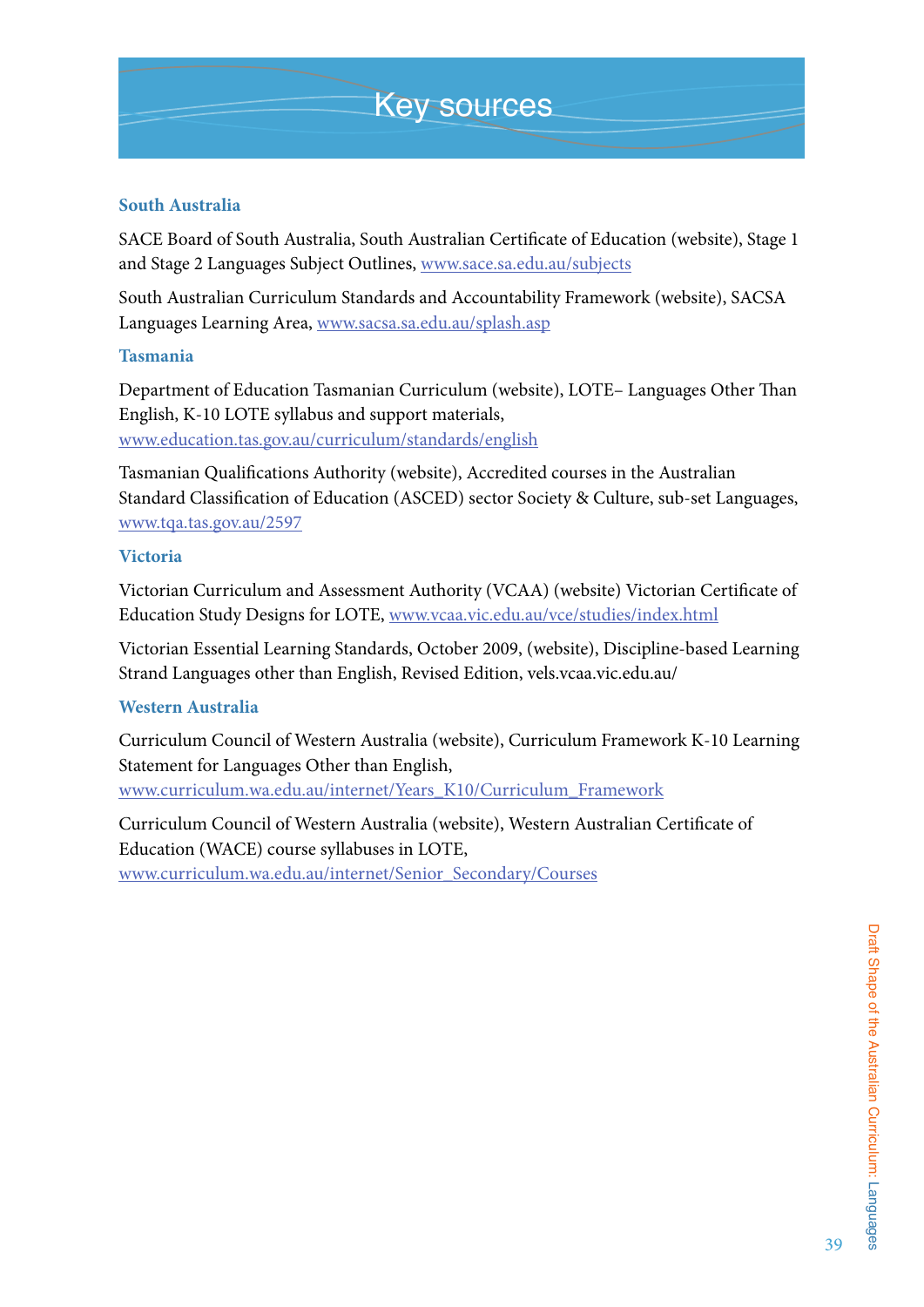## Sources – International

American Council on the Teaching of Foreign Languages (website), National Standards for Foreign Language Education, ACTFL,

www.discoverlanguages.org/i4a/pages/index.cfm?pageid=3392 (accessed 14 October 2009).

Council of Europe, 2001 (website), Common European Framework of Reference for Languages: Learning, Teaching, Assessment (CEFR), www.coe.int/T/DG4/Linguistic/CADRE\_EN.asp (accessed 12 October 2009).

Education Bureau, The Government of Hong Kong Special Administrative Region, 2002 (website), English Language Education, Key Learning Area Curriculum Guide, (Primary 1- Secondary 3), www.edb.gov.hk/FileManager/EN/Content\_3118/index.pdf and

www.edb.gov.hk/index.aspx?nodeID=2&langno= (accessed 24 August 2010).

Finish National Board of Education (website), Finland Second National Language and Upper Secondary Education,

www.oph.fi/english/publications/2009/national\_core\_curricula (accessed 12 October 2009).

Learning and Teaching Scotland (website), Curriculum for Excellence Languages, www.ltscotland.org.uk/curriculumforexcellence/languages/index.asp (accessed 12 October 2009).

Ministry of Education, Culture, Sports, Science and Technology (MEXT), Tokyo, Japan 2003 (website), The Course of Study for Foreign Languages, www.mext.go.jp/english/shotou/030301.htm (accessed 24 August 2010).

Ministry of Education, Singapore (Curriculum Planning and Development Division) (website), English Language Syllabus 2001 for Primary and Secondary Schools, www.moe.gov.sg/education/syllabuses/languages-and-literature/files/english-primarysecondary.pdf (accessed 12 October 2009).

Ontario Ministry of Education (website), The Ontario Curriculum Grades 9 and 10 French as a Second Language, www.edu.gov.on.ca/eng/curriculum/secondary/fsl.html (accessed 12 October 2009).

Qualifications and Curriculum Development Agency United Kingdom (website), Modern Foreign Languages Key Stages 3 and 4, curriculum.qcda.gov.uk/ (accessed 12 October 2009).

## Sources – Australian Languages

Amery, R. 2002, 'Indigenous Language Programs in South Australian Schools: Issues, dilemmas and solutions', paper commissioned by Board of Studies New South Wales,

ab-ed.boardofstudies.nsw.edu.au/go/resources/languages

Australian Capital Territory Department of Education and Training, 2007, 'Every chance to learn: Curriculum framework for ACT schools Preschool to Year 10', ACT Government, Canberra.

40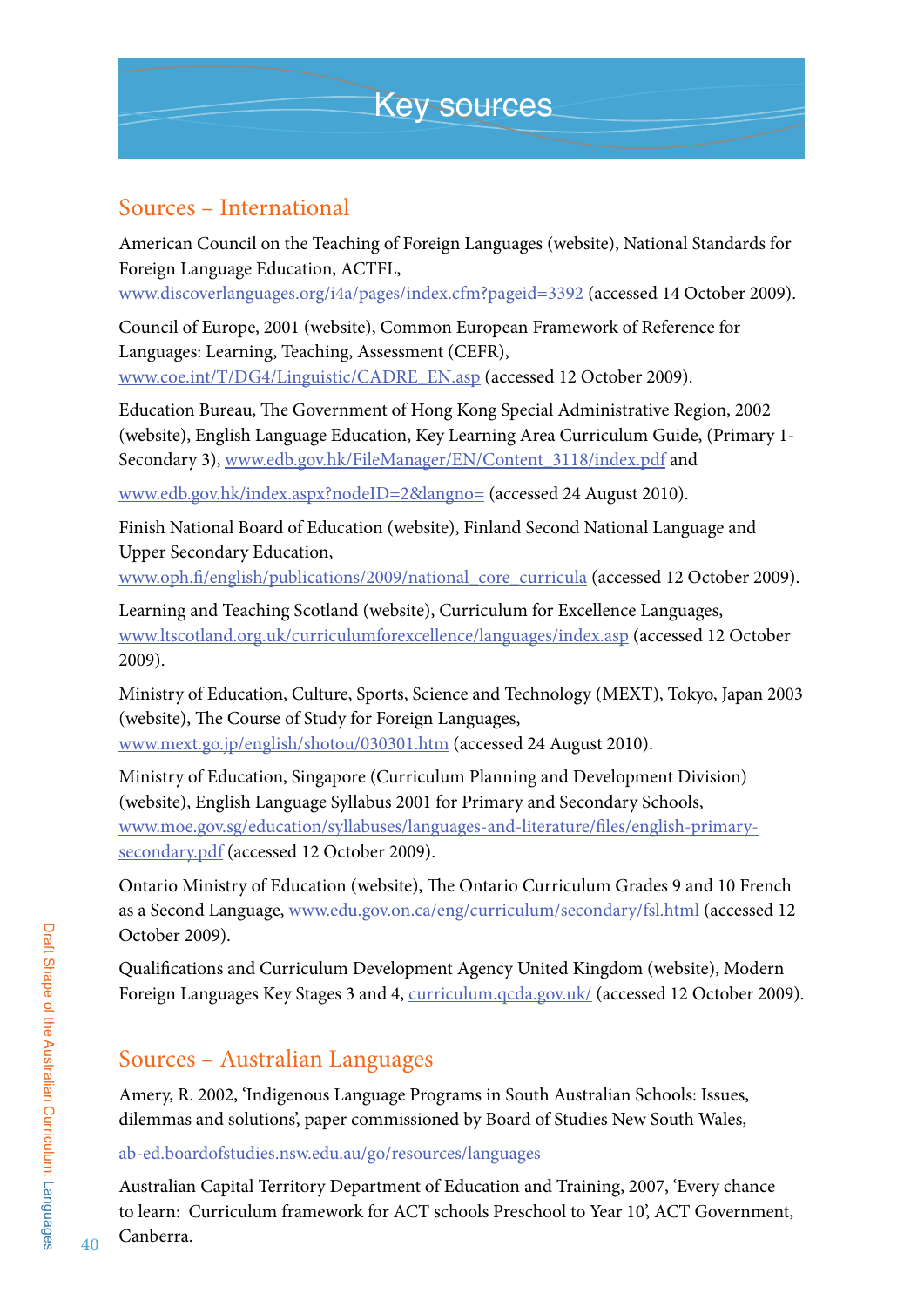Australian Capital Territory Department of Education and Training, 2010, 'Understanding the Land through the Eyes of the Ngunnawal People: A natural resource management program for ACT schools', book and DVD, ACT Government, Canberra.

Board of Studies New South Wales, 2003, 'Aboriginal Languages K-10 Syllabus', Board of Studies New South Wales, Sydney,

www.boardofstudies.nsw.edu.au/syllabus\_sc/aboriginal-languages.html

Department of the Environment, Water, Heritage and the Arts, Australian Government 2010, 'Indigenous Languages: A national approach, the importance of Australia's Indigenous languages', Australian Government, Canberra,

www.arts.gov.au/indigenous/languages\_policy

Monash University et al. 2009, 'Aboriginal Languages of Victoria: A resource portal for language reclamation and research', alv.research.usc.edu.au/victorian-aboriginal-languages

Mühlhäusler, P. 2003, 'Language of Environment, Environment of Language: A course in ecolinguistics', Battlebridge Publications, London.

Ngapartji, Ngapartji: 'I give you something you give me something', theatre production, www.ngapartji.org/content/view/14/64/

Northern Territory Department of Education and Training, Northern Territory Curriculum Framework: Indigenous languages and culture, www.det.nt.gov.au/\_\_data/assets/pdf\_file/0014/2372/indigenous\_lang\_cult.pdf

NSW Department of Education and Training, Our Languages, Aboriginal languages newsletter, www.ourlanguages.net.au/news/nsw/item/122-nsw-department-of-educationand-training-aboriginal-languages-newsletter.html

NSW Department of Education and Training, 2005, 'Australian Government Quality Teaching Programme: Literacy in Aboriginal languages project resources', NSW Government, Sydney.

SACE Board of South Australia, South Australian Certificate of Education, Australian Languages, stages 1 (2010) and 2 (2011), www.sace.sa.edu.au/subjects/stage-2-in-2011/ languages/australian-languages

SACE Board of South Australia, South Australian Certificate of Education, Curriculum statements 2009, stages 1 and 2: Aboriginal Studies, www.saceboard.sa.edu.au/cs-stage2.htm

Senior Secondary Assessment Board of South Australia, 1996. 'Australia's Indigenous Languages Framework', SSABSA, Adelaide.

South Australian Curriculum, Standards Accountability Framework, Australian Indigenous Languages Framework, www.sacsa.sa.edu.au/content/doc\_fsrc.asp?t=LA&ID=EYINTROC ONTEXT&DATA=

South Australian Department of Education, Training and Employment, 2002a, The Languages other than English Plan 2000-2007, SA Department of Education, Training and Employment, Adelaide.